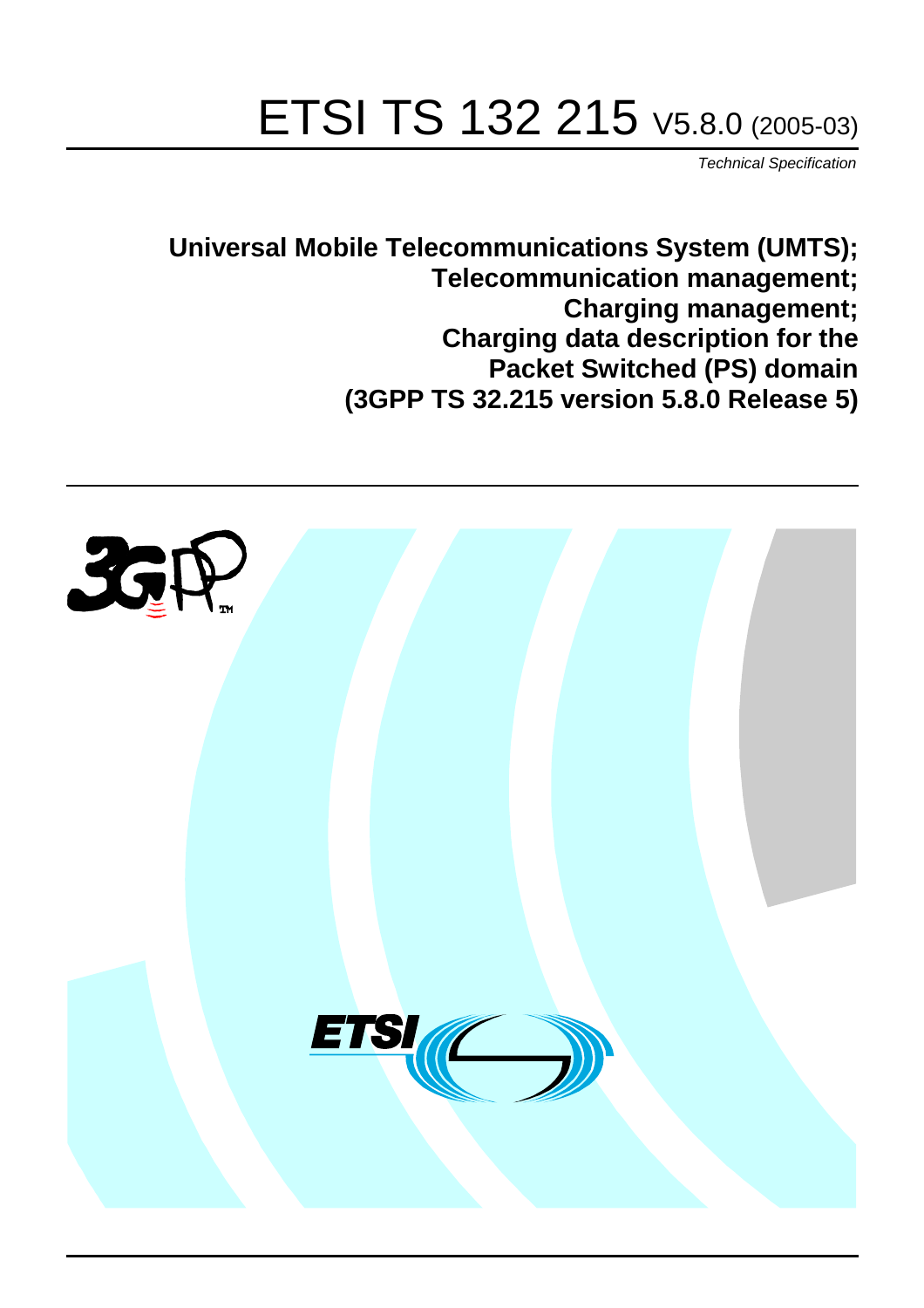Reference RTS/TSGS-0532215v580

> Keywords UMTS

#### **ETSI**

#### 650 Route des Lucioles F-06921 Sophia Antipolis Cedex - FRANCE

Tel.: +33 4 92 94 42 00 Fax: +33 4 93 65 47 16

Siret N° 348 623 562 00017 - NAF 742 C Association à but non lucratif enregistrée à la Sous-Préfecture de Grasse (06) N° 7803/88

#### **Important notice**

Individual copies of the present document can be downloaded from: [http://www.etsi.org](http://www.etsi.org/)

The present document may be made available in more than one electronic version or in print. In any case of existing or perceived difference in contents between such versions, the reference version is the Portable Document Format (PDF). In case of dispute, the reference shall be the printing on ETSI printers of the PDF version kept on a specific network drive within ETSI Secretariat.

Users of the present document should be aware that the document may be subject to revision or change of status. Information on the current status of this and other ETSI documents is available at <http://portal.etsi.org/tb/status/status.asp>

If you find errors in the present document, please send your comment to one of the following services: [http://portal.etsi.org/chaircor/ETSI\\_support.asp](http://portal.etsi.org/chaircor/ETSI_support.asp)

#### **Copyright Notification**

No part may be reproduced except as authorized by written permission. The copyright and the foregoing restriction extend to reproduction in all media.

> © European Telecommunications Standards Institute 2005. All rights reserved.

**DECT**TM, **PLUGTESTS**TM and **UMTS**TM are Trade Marks of ETSI registered for the benefit of its Members. **TIPHON**TM and the **TIPHON logo** are Trade Marks currently being registered by ETSI for the benefit of its Members. **3GPP**TM is a Trade Mark of ETSI registered for the benefit of its Members and of the 3GPP Organizational Partners.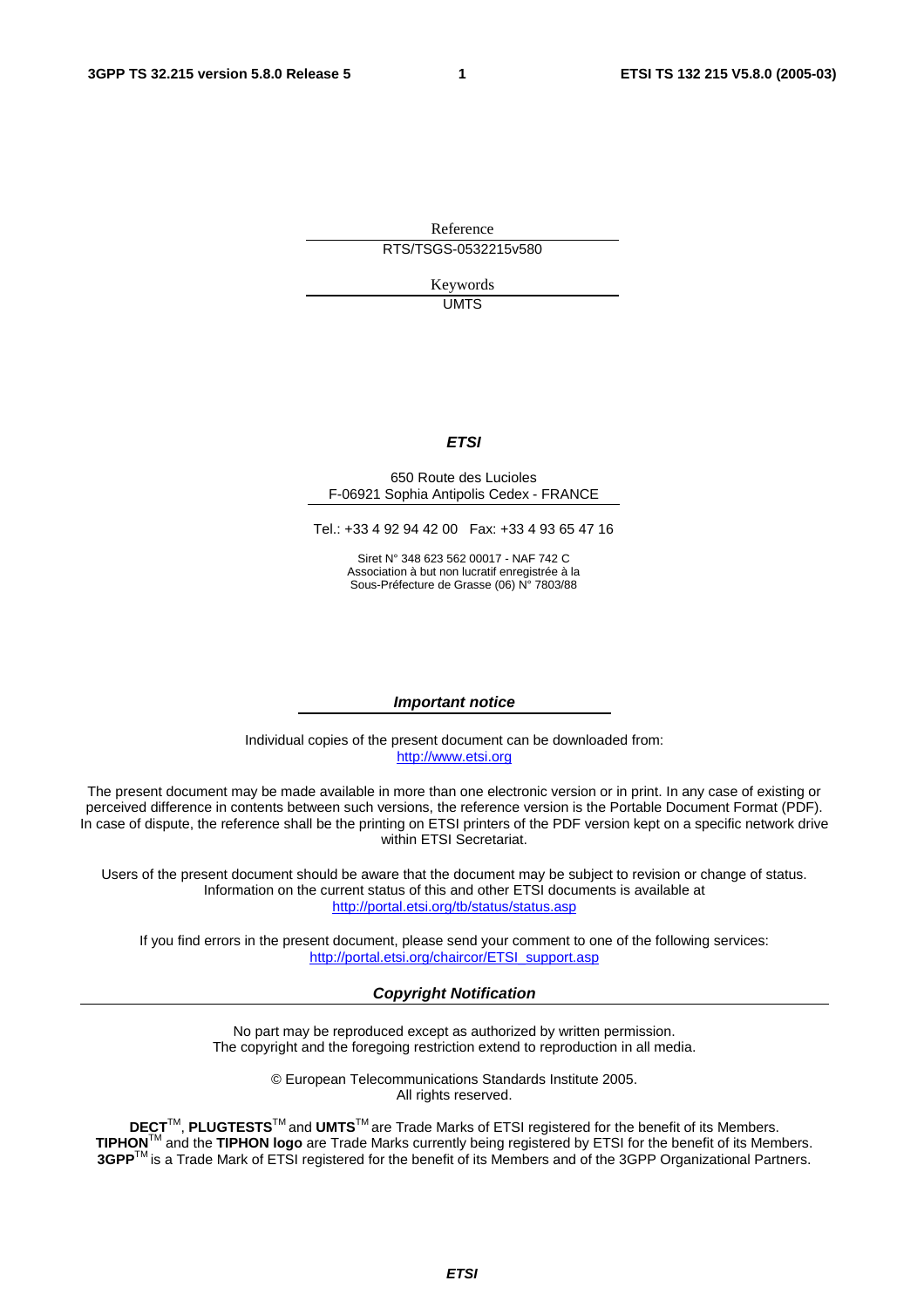## Intellectual Property Rights

IPRs essential or potentially essential to the present document may have been declared to ETSI. The information pertaining to these essential IPRs, if any, is publicly available for **ETSI members and non-members**, and can be found in ETSI SR 000 314: *"Intellectual Property Rights (IPRs); Essential, or potentially Essential, IPRs notified to ETSI in respect of ETSI standards"*, which is available from the ETSI Secretariat. Latest updates are available on the ETSI Web server ([http://webapp.etsi.org/IPR/home.asp\)](http://webapp.etsi.org/IPR/home.asp).

Pursuant to the ETSI IPR Policy, no investigation, including IPR searches, has been carried out by ETSI. No guarantee can be given as to the existence of other IPRs not referenced in ETSI SR 000 314 (or the updates on the ETSI Web server) which are, or may be, or may become, essential to the present document.

### Foreword

This Technical Specification (TS) has been produced by ETSI 3rd Generation Partnership Project (3GPP).

The present document may refer to technical specifications or reports using their 3GPP identities, UMTS identities or GSM identities. These should be interpreted as being references to the corresponding ETSI deliverables.

The cross reference between GSM, UMTS, 3GPP and ETSI identities can be found under <http://webapp.etsi.org/key/queryform.asp>.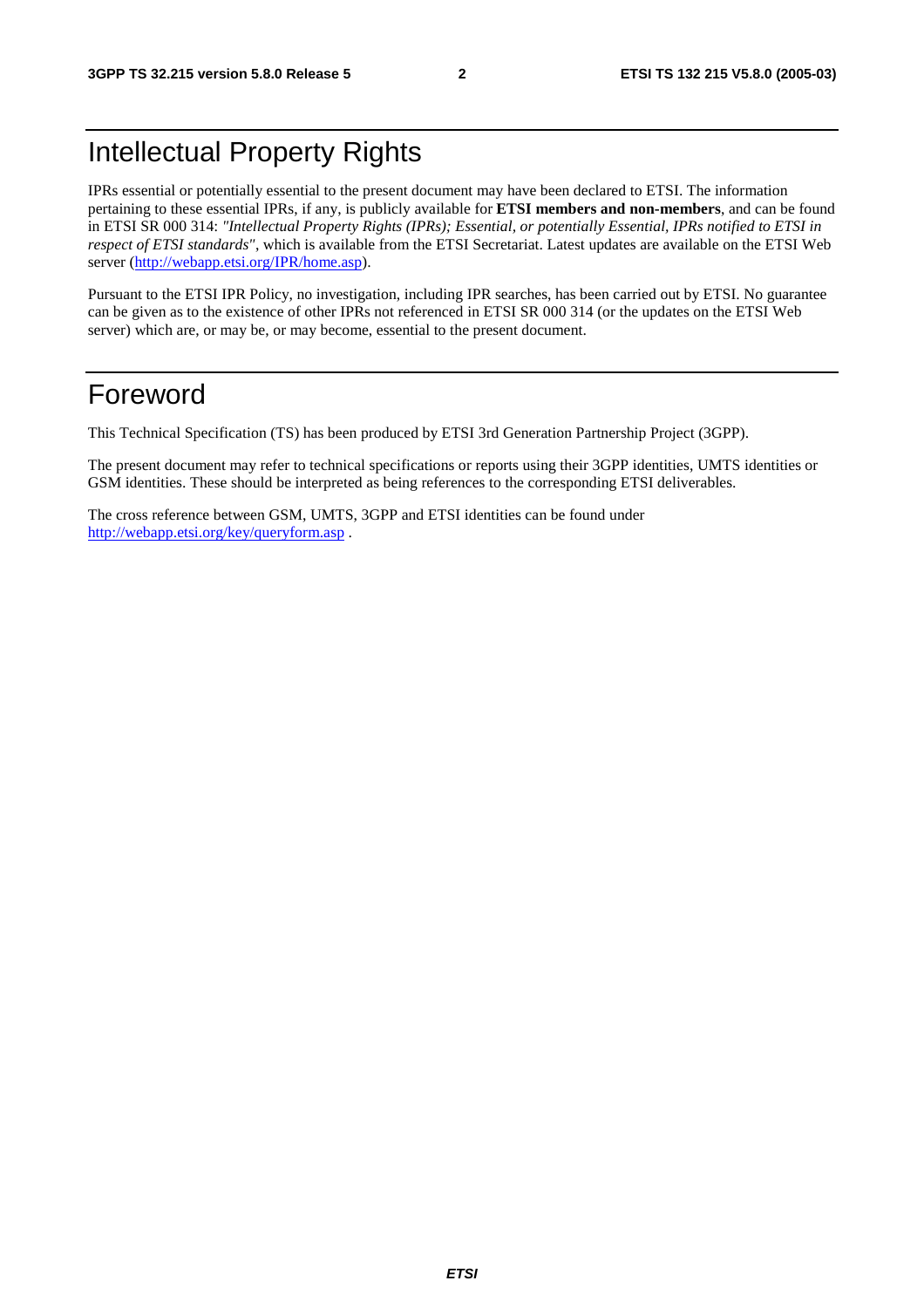$\mathbf{3}$ 

## Contents

| 1            |  |  |  |
|--------------|--|--|--|
| 2            |  |  |  |
| 3            |  |  |  |
| 3.1<br>3.2   |  |  |  |
| 3.3          |  |  |  |
| 4            |  |  |  |
| 4.1          |  |  |  |
| 4.1.1        |  |  |  |
| 4.1.2        |  |  |  |
| 4.2          |  |  |  |
| 4.3          |  |  |  |
| 4.4          |  |  |  |
| 4.5          |  |  |  |
| 4.6          |  |  |  |
| 4.7          |  |  |  |
| 4.8          |  |  |  |
| 4.9          |  |  |  |
| 5            |  |  |  |
| 5.1          |  |  |  |
| 5.2          |  |  |  |
| 5.3          |  |  |  |
| 5.4          |  |  |  |
| 5.5          |  |  |  |
| 5.6          |  |  |  |
| 5.7          |  |  |  |
| 5.8          |  |  |  |
| 5.9          |  |  |  |
| 5.10         |  |  |  |
| 5.11         |  |  |  |
| 5.12         |  |  |  |
| 5.13         |  |  |  |
| 5.14         |  |  |  |
| 5.15         |  |  |  |
| 5.16         |  |  |  |
| 5.17         |  |  |  |
| 5.18         |  |  |  |
| 5.19<br>5.20 |  |  |  |
| 5.21         |  |  |  |
| 5.22         |  |  |  |
| 5.23         |  |  |  |
| 5.24         |  |  |  |
| 5.25         |  |  |  |
| 5.26         |  |  |  |
| 5.27         |  |  |  |
| 5.28         |  |  |  |
| 5.29         |  |  |  |
| 5.30         |  |  |  |
| 5.31         |  |  |  |
|              |  |  |  |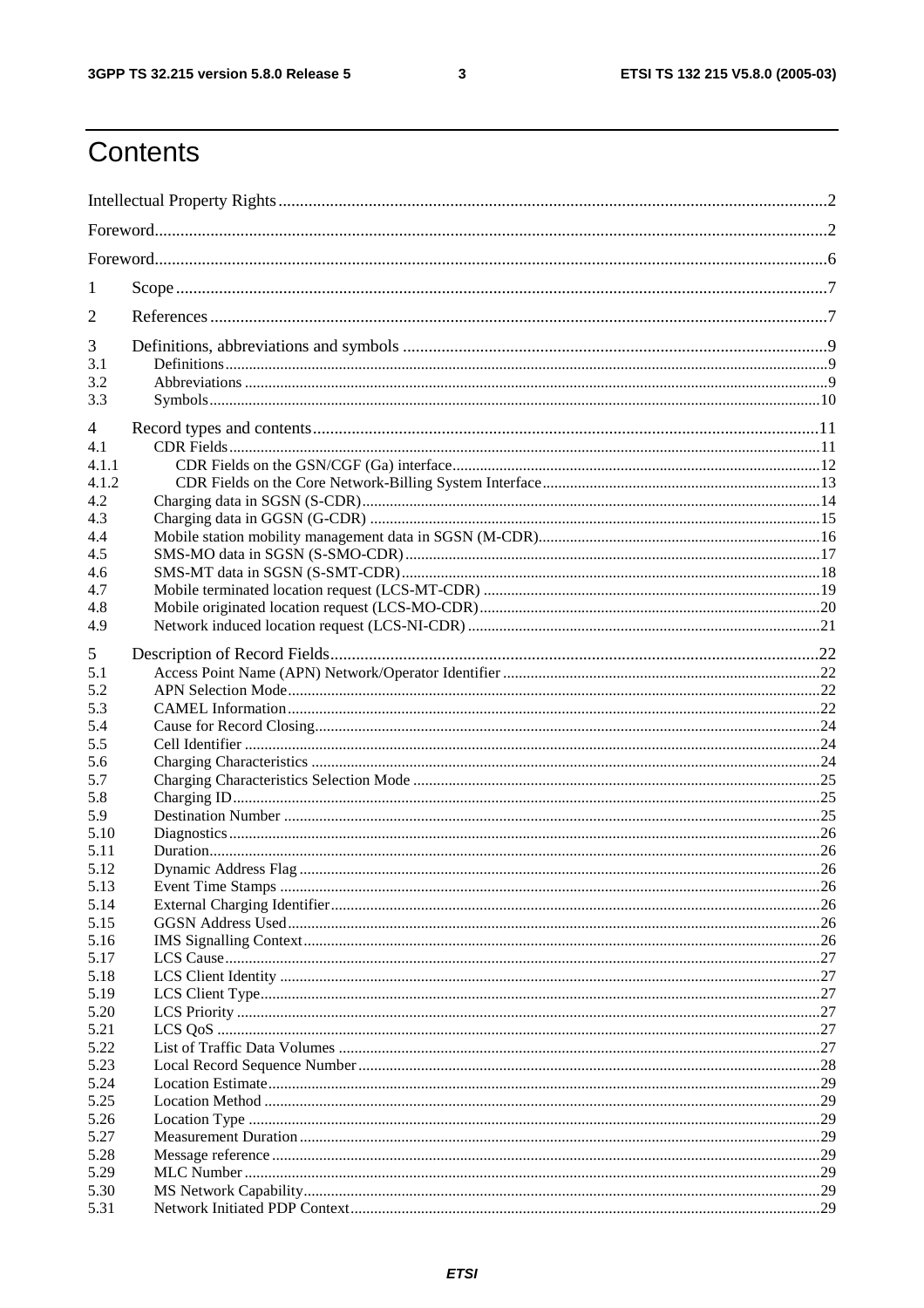#### $\overline{\mathbf{4}}$

| 5.32      |                                                                             |  |
|-----------|-----------------------------------------------------------------------------|--|
| 5.33      |                                                                             |  |
| 5.34      |                                                                             |  |
| 5.35      |                                                                             |  |
| 5.36      |                                                                             |  |
| 5.37      |                                                                             |  |
| 5.38      |                                                                             |  |
| 5.39      |                                                                             |  |
| 5.40      |                                                                             |  |
| 5.41      |                                                                             |  |
|           |                                                                             |  |
| 5.42      |                                                                             |  |
| 5.43      |                                                                             |  |
| 5.44      |                                                                             |  |
| 5.45      |                                                                             |  |
| 5.46      |                                                                             |  |
| 5.47      |                                                                             |  |
| 5.48      |                                                                             |  |
| 5.49      |                                                                             |  |
| 5.50      |                                                                             |  |
| 5.51      |                                                                             |  |
| 5.52      |                                                                             |  |
| 5.53      |                                                                             |  |
| 5.54      |                                                                             |  |
|           |                                                                             |  |
| 6         |                                                                             |  |
| 6.1       |                                                                             |  |
| 7         |                                                                             |  |
| 7.1       |                                                                             |  |
| 7.1.1     |                                                                             |  |
| 7.1.2     |                                                                             |  |
|           |                                                                             |  |
| 7.1.3     |                                                                             |  |
| 7.1.4     |                                                                             |  |
| 7.1.4.1   |                                                                             |  |
| 7.1.4.2   |                                                                             |  |
| 7.1.4.3   |                                                                             |  |
| 7.1.5     |                                                                             |  |
| 7.2       |                                                                             |  |
| 7.2.1     |                                                                             |  |
| 7.2.2     |                                                                             |  |
| 7.3       |                                                                             |  |
| 7.3.1     |                                                                             |  |
| 7.3.2     |                                                                             |  |
| 7.3.3     |                                                                             |  |
| 7.3.4     |                                                                             |  |
| 7.3.4.1   |                                                                             |  |
| 7.3.4.2   |                                                                             |  |
| 7.3.4.3   |                                                                             |  |
| 7.3.4.4   |                                                                             |  |
| 7.3.4.5   |                                                                             |  |
| 7.3.4.5.1 |                                                                             |  |
| 7.3.4.5.2 |                                                                             |  |
| 7.3.4.5.3 |                                                                             |  |
| 7.3.4.5.4 |                                                                             |  |
| 7.3.4.5.5 |                                                                             |  |
|           |                                                                             |  |
| 7.3.4.5.6 |                                                                             |  |
| 7.3.4.5.7 |                                                                             |  |
| 7.3.4.6   |                                                                             |  |
| 7.3.4.7   |                                                                             |  |
| 7.3.4.7.1 |                                                                             |  |
| 7.3.4.7.2 | Case 2: The GSN-CGF1 connection breaks before a successful CDR reception 57 |  |
| 7.3.4.7.3 |                                                                             |  |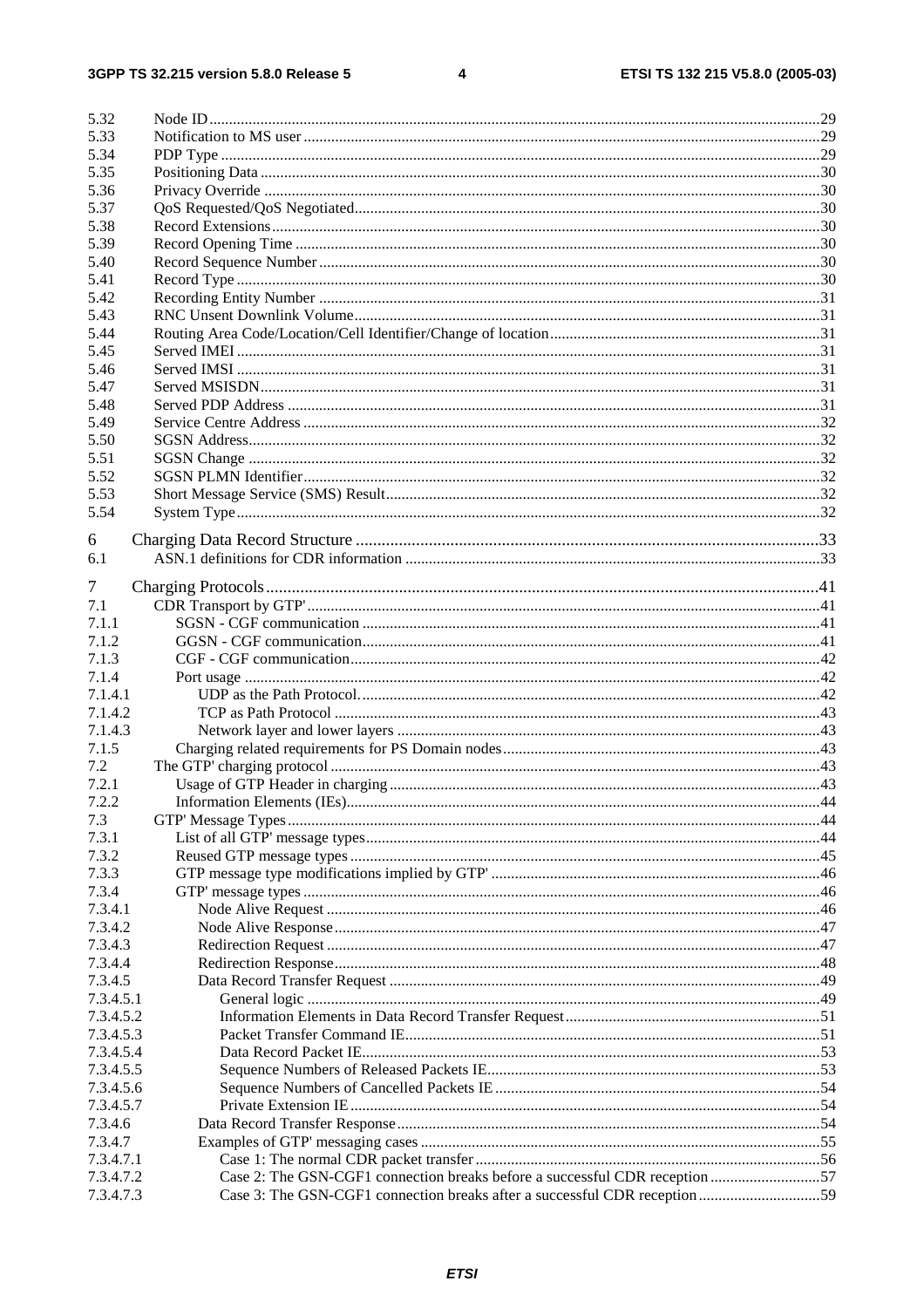$5\phantom{a}$ 

|       | <b>Annex B</b> (informative): |  |  |  |
|-------|-------------------------------|--|--|--|
|       |                               |  |  |  |
|       | Annex A (normative):          |  |  |  |
| 7.6.2 |                               |  |  |  |
| 7.6.1 |                               |  |  |  |
| 7.6   |                               |  |  |  |
| 7.5   |                               |  |  |  |
| 7.4.2 |                               |  |  |  |
| 7.4.1 |                               |  |  |  |
| 7.4   |                               |  |  |  |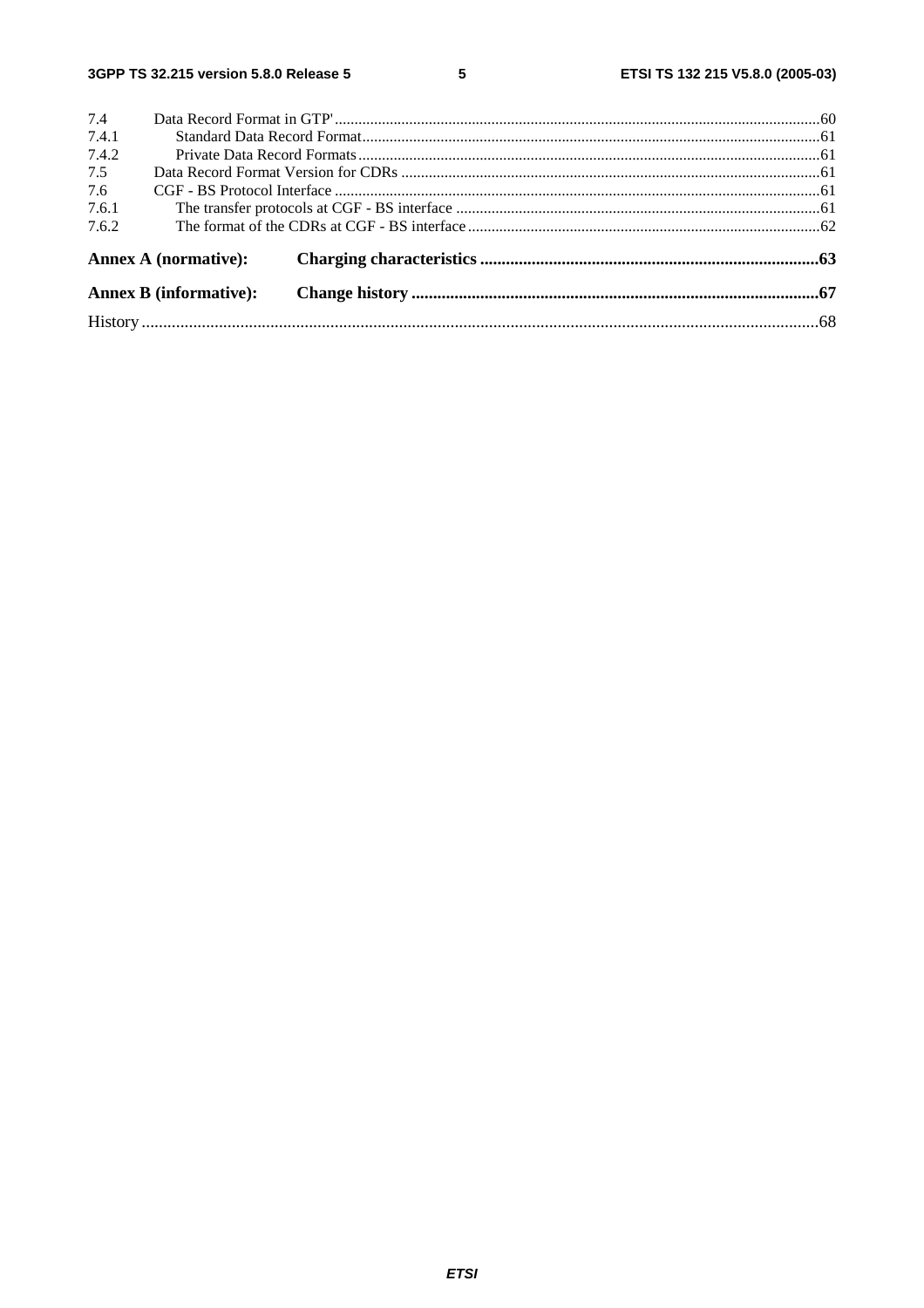## Foreword

This Technical Specification (TS) has been produced by the 3<sup>rd</sup> Generation Partnership Project (3GPP).

The contents of the present document are subject to continuing work within the TSG and may change following formal TSG approval. Should the TSG modify the contents of the present document, it will be re-released by the TSG with an identifying change of release date and an increase in version number as follows:

Version x.y.z

where:

- x the first digit:
	- 1 presented to TSG for information;
	- 2 presented to TSG for approval;
	- 3 or greater indicates TSG approved document under change control.
- y the second digit is incremented for all changes of substance, i.e. technical enhancements, corrections, updates, etc.
- z the third digit is incremented when editorial only changes have been incorporated in the document.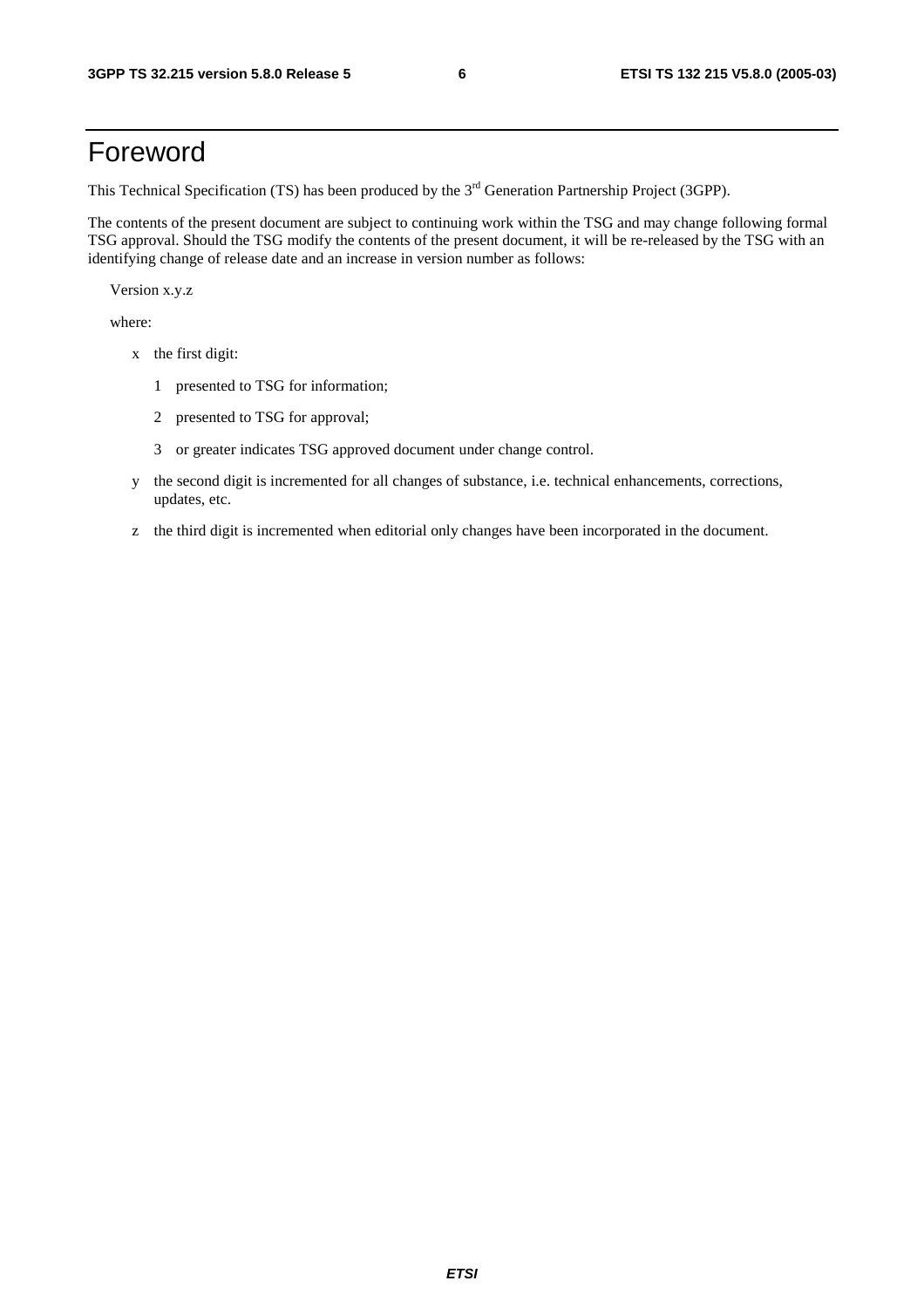## 1 Scope

The GSM and UMTS PLMN support a wide range of packet based services by means of the General Packet Radio Service (GPRS), as defined in 3GPP TS 22.060 [1] and 3GPP TS 23.060 [2]. In order to enable operators the ability to provide a commercially viable service, there is a need to provide charging functions. For GPRS these functions include the generation of Charging Data Records (CDRs) by the Serving GPRS Support Node (SGSN) and the Gateway GPRS Support Node (GGSN) as well as the transport of these CDRs to a Billing System (BS) through a Charging Gateway Function (CGF).

The present document is part of a series of documents specifying charging functionality in UMTS networks. The UMTS charging architecture and principles are specified in document TS 32.200 [3] which provides an umbrella for other charging documents that specify the structure and content of the CDRs and the interface protocol that is used to transfer them to the collecting node. The CDRs content and transport within the PS domain are described in the present document. The CDRs used in the Circuit Switched (CS) domain are specified in document TS 32.205 [4] while CDRs used for application services are defined in document TS 32.235 [5]. The present document structure is depicted in figure 1.



**Figure 1: Charging Documents Structure** 

All references, abbreviations, definitions, descriptions, principles and requirements that are common to charging in UMTS domains or subsystems are provided in the umbrella document [3]. To avoid unnecessary duplications, they are not repeated in the present document unless it is essential.

## 2 References

The following documents contain provisions which, through reference in this text, constitute provisions of the present document.

- References are either specific (identified by date of publication, edition number, version number, etc.) or non-specific.
- For a specific reference, subsequent revisions do not apply.
- vibes IC de earlier de la province de la province de la province de la province de la province de la province de la province de la province de la province de la province de la province de la province de la province de la p resident and the state of the state of the state of the state of the state of the state of the state of the state of the state of the state of the state of the state of the state of the state of the state of the state of t (R5)<br> **Ints Struct**<br>
I requirement<br>
I struct<br>
I ro av<br>
I case of a ref<br>
I case of a ref<br>
I case of a ref<br>
I case of a ref<br>
I case of a ref<br>
I case of a ref<br>
I case (GPRS);  $\lambda$ <br>
I case (GPRS);  $\lambda$ <br>
I ment; Charg **Strate Strate**<br> **Strate Strate**<br> **1** this dition<br> **1** this dition<br> **1** e of a lat re and the property of the control of the control of the control of the control of the control of the control of the control of the control of the control of the control of the control of the control of the control of the "#!!  $\frac{1}{\sqrt{1-\frac{1}{\sqrt{1-\frac{1}{\sqrt{1-\frac{1}{\sqrt{1-\frac{1}{\sqrt{1-\frac{1}{\sqrt{1-\frac{1}{\sqrt{1-\frac{1}{\sqrt{1-\frac{1}{\sqrt{1-\frac{1}{\sqrt{1-\frac{1}{\sqrt{1-\frac{1}{\sqrt{1-\frac{1}{\sqrt{1-\frac{1}{\sqrt{1-\frac{1}{\sqrt{1-\frac{1}{\sqrt{1-\frac{1}{\sqrt{1-\frac{1}{\sqrt{1-\frac{1}{\sqrt{1-\frac{1}{\sqrt{1-\frac{1}{\sqrt{1-\frac{1}{\sqrt{1-\frac{1}{\sqrt{1-\frac{1}{\sqrt{1-\frac{1$ • For a non-specific reference, the latest version applies. In the case of a reference to a 3GPP document (including a GSM document), a non-specific reference implicitly refers to the latest version of that document *in the same Release as the present document*.
- [1] 3GPP TS 22.060: "General Packet Radio Service (GPRS); Service description; Stage 1".
- [2] 3GPP TS 23.060: "General Packet Radio Service (GPRS); Service description; Stage 2".
- [3] 3GPP TS 32.200: "Telecommunication management; Charging management; Charging principles".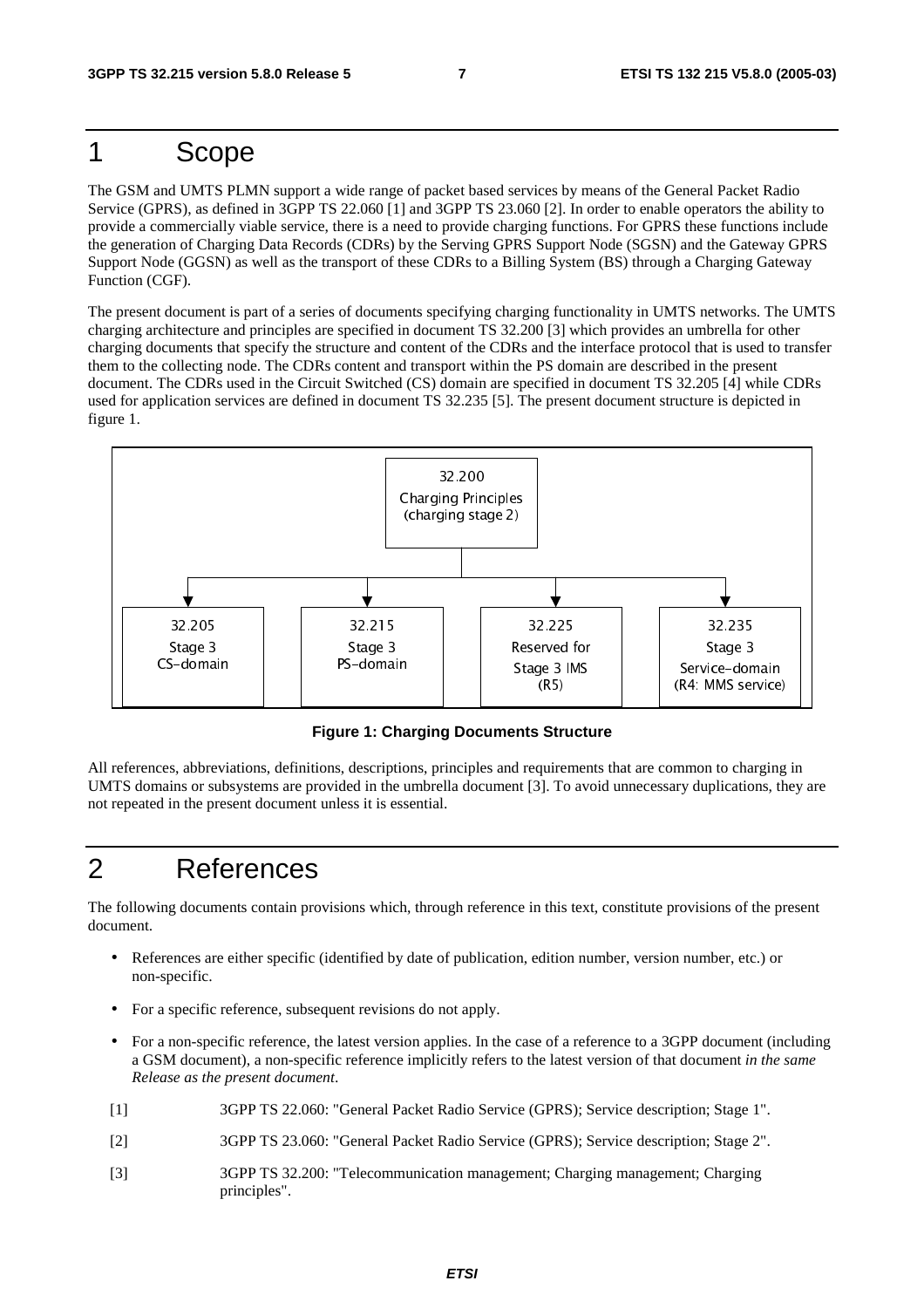- [4] 3GPP TS 32.205: "Telecommunication management; Charging management; 3G charging data description for the Circuit Switched (CS) domain ".
- [5] 3GPP TS 32.235: "Telecommunication management; Charging management; charging data description for application services".
- [6] 3GPP TR 21.905: "Vocabulary for 3GPP Specifications".
- [7] 3GPP TS 23.003: "Numbering, addressing and identification".
- [8] 3GPP TS 29.060: "General Packet Radio Service (GPRS); GPRS Tunnelling Protocol (GTP) across the Gn and Gp Interface".
- [9] 3GPP TS 29.078: "Customised Applications for Mobile network Enhanced Logic (CAMEL); CAMEL Application Part (CAP) specification - Phase 3".
- [10] 3GPP TS 24.008: "Mobile radio interface layer 3 specification; Core Network protocols Stage 3".
- [11] 3GPP TS 25.413: "UTRAN Iu Interface RANAP Signalling".
- [12] 3GPP TS 32.015: "Telecommunications Management; Charging and billing; 3G call and event data for the Packet Switched (PS) domain".
- [13] 3GPP TS 29.002: "Mobile Application Part (MAP) specification".
- [14] ITU-T Recommendation Q.767: "Application of the ISDN user part of CCITT signalling System No.7 for international ISDN interconnections".
- [15] 3GPP TS 23.040: "Technical realisation of the Short Message Service (SMS)".
- [16] ITU-T Recommendation X.721: "Information Technology; Open Systems Interconnection; Structure Of Management Information: Definition of management information".
- [17] ISO 8824 (90)/X.208 (88): "Information technology; Open System Interconnection; Specification of Abstract Syntax Notation One (ASN.1)".
- [18] ISO 8824-1 (94)/X.680 (94): "Information technology; Abstract Syntax Notation One (ASN.1): Specification of Basic Notation".
- [19] IETF RFC 768 (1980): "User Datagram Protocol" (STD 6).
- [20] IETF RFC 793 (1981): "Transmission Control Protocol" (STD 7).
- [21] **IETF RFC 791 (1981): "Internet Protocol" (STD 5).**
- [22] IETF RFC 792 (1981): "Internet Control Message Protocol" (STD 5).
- [23] 3GPP TS 49.031: "Location Services (LCS); Base Station System Application Part, LCS Extension (BSSAP-LE)".
- [24] 3GPP TS 24.080: "Mobile radio interface layer 3 supplementary services specification; Formats and coding".
- [25] ITU-T Recommendation X.690: "Information technology ASN.1 encoding rules: Specification of Basic Encoding Rules (BER), Canonical Encoding Rules (CER) and Distinguished Encoding Rules (DER)".
- [26] ITU-T Recommendation X.691: "Information technology ASN.1 encoding rules: Specification of Packed Encoding Rules (PER)".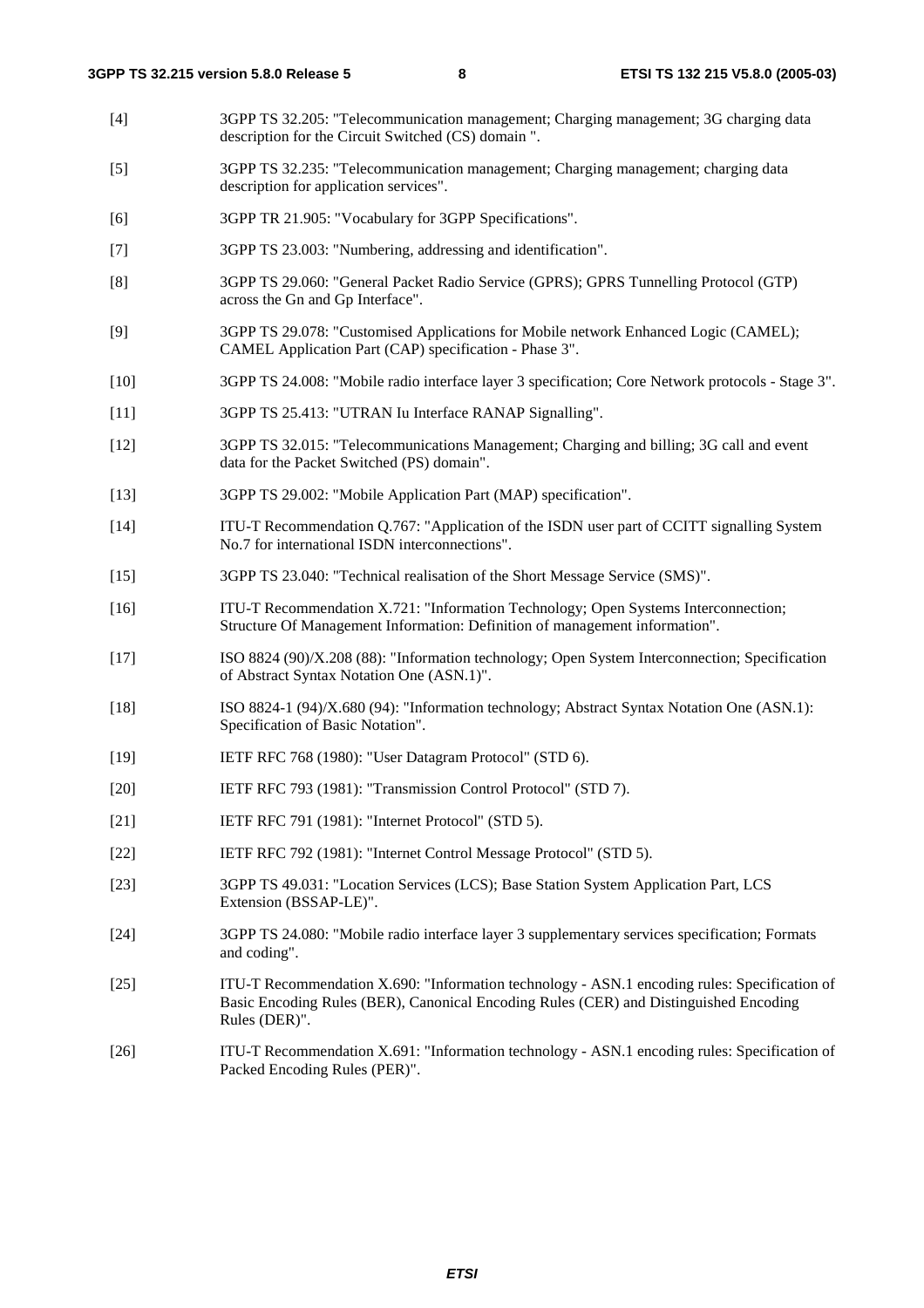## 3 Definitions, abbreviations and symbols

### 3.1 Definitions

For the purposes of the present document, the terms end definitions given in TS 32.200 [3] and in 3GPP TS 22.060 [1] and the following apply:

**domain:** part of a communication network that provides services using a certain technology

**Packet Switched domain:** domain within UMTS and GSM in which data is transferred in packet mode

**2G-/3G- :** The terms 2G and 3G, and the prefixes 2G- and 3G- refer to functionality that supports only GSM or UMTS, respectively, e.g. 2G-SGSN refers only to the GSM functionality of an SGSN. When the term/prefix is omitted, reference is made independently from the GSM or UMTS functionality

**CDR** (Charging Data Record): record generated by a network element for the purpose of billing a subscriber for the provided service. It includes fields identifying the user, the session and the network elements as well as information on the network resources and services used to support a subscriber session. In the traditional circuit domain, CDR has been used to denote "Call Detail Record", which is subsumed by "Charging Data Record" hereafter.

**CDR field Categories:** the CDR fields are defined in the present document. They are divided into the following categories:

**Mandatory –** field that shall be present in the CDR

**Conditional –** field that shall be present in a CDR if certain conditions are met

**Operator Provisionable: Mandatory –** A field that operators have provisioned to be included in the CDR for all conditions.

**Operator Provisionable: Conditional -** A field that operators have provisioned to be included in the CDR if certain conditions are met.

**Partial CDR:** A CDR that provides information on part of a subscriber session. A long session may be covered by several partial CDRs. Two formats are considered for Partial CDRs. One that contains all of the necessary fields; the second has a reduced format.

**Fully qualified Partial CDR (FQPC):** partial CDR that contains a complete set of the fields specified in the present document. This includes all the mandatory and conditional fields as well as those fields that the PLMN operator has provisioned to be included in the CDR. The first Partial CDR shall be a Fully qualified Partial CDR.

**Reduced Partial CDR (RPC):** Partial CDRs that only provide mandatory fields and information regarding changes in the session parameters relative to the previous CDR. For example, location information is not repeated in these CDRs if the subscriber did not change its location.

### 3.2 Abbreviations

For the purposes of the present document, the abbreviations defined in 3GPP TS 21.905 [6]and the following apply:

| <b>APN</b>   | <b>Access Point Name</b>                                                      |
|--------------|-------------------------------------------------------------------------------|
| <b>BMD</b>   | <b>Billing Mediation Device</b>                                               |
| <b>BS</b>    | <b>Billing System</b>                                                         |
| <b>CAMEL</b> | Customised Applications for Mobile network Enhanced Logic                     |
| <b>CDR</b>   | Charging Data Record (replaces the previous definition of Call Detail Record) |
| CG.          | Charging Gateway                                                              |
| CGF          | <b>Charging Gateway Function</b>                                              |
| CI           | Cell Identity                                                                 |
| <b>CS</b>    | Circuit Switched                                                              |
| <b>CSE</b>   | <b>CAMEL Service Environment</b>                                              |
| <b>DRP</b>   | Data Record Packet                                                            |
| EM           | Element Management                                                            |
| <b>FCI</b>   | <b>Furnish Charging Information</b>                                           |
| <b>FQPC</b>  | Fully qualified Partial CDR                                                   |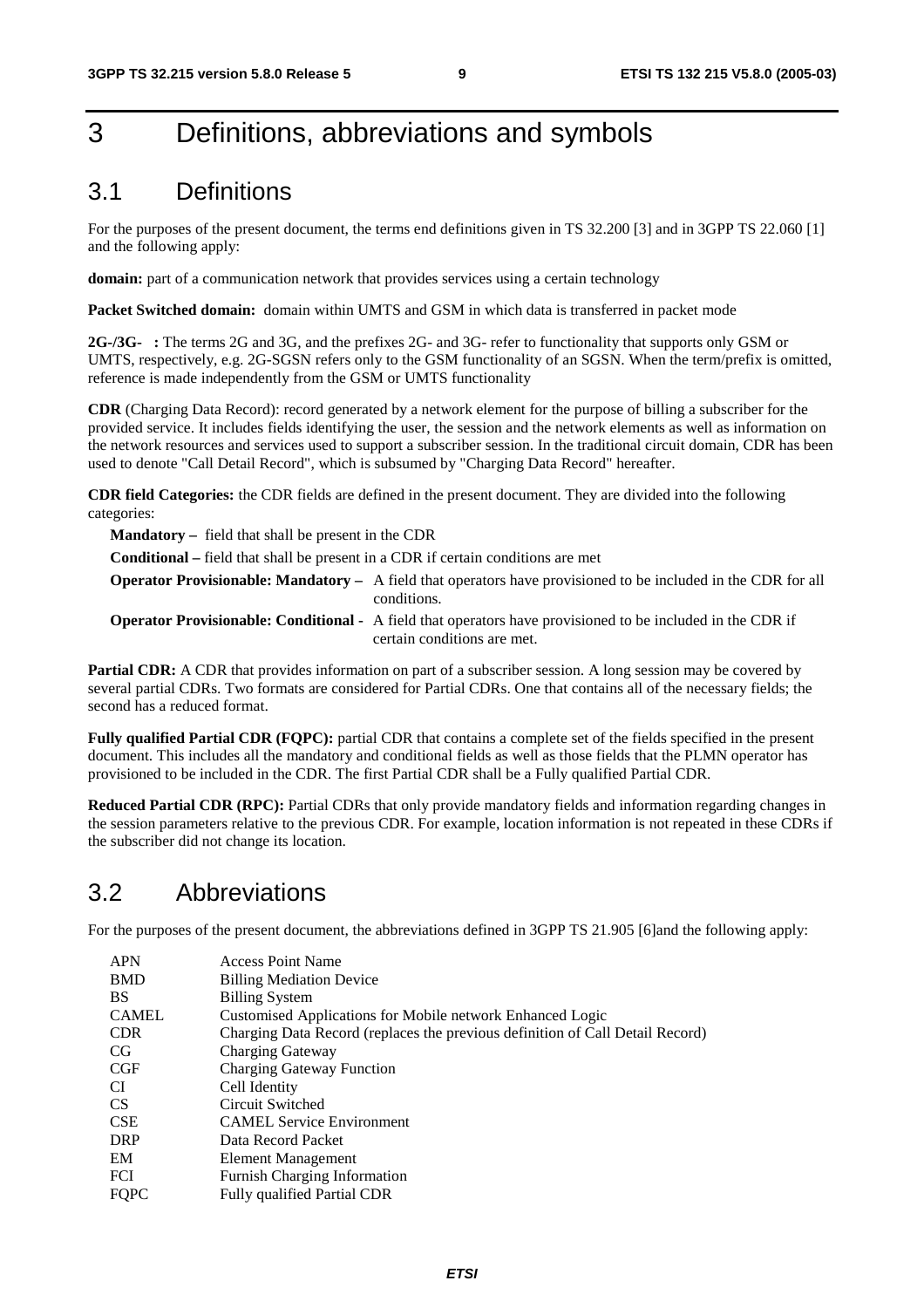| G-CDR                   | GGSN generated– CDR                                         |
|-------------------------|-------------------------------------------------------------|
| <b>GGSN</b>             | Gateway GPRS Support Node                                   |
| <b>GPRS</b>             | General Packet Radio Service                                |
| <b>GSN</b>              | GPRS Support Node (either SGSN or GGSN)                     |
| <b>GTP</b>              | <b>GPRS Tunnelling Protocol</b>                             |
| IE                      | <b>Information Element</b>                                  |
| <b>IHOSS:OSP</b>        | Internet Hosted Octet Stream Service: Octet Stream Protocol |
| <b>IMEI</b>             | International Mobile Equipment Identity                     |
| <b>IMSI</b>             | <b>International Mobile Subscriber Identity</b>             |
| IP                      | Internet Protocol                                           |
| IP <sub>v4</sub>        | Internet Protocol version 4                                 |
| IP <sub>v</sub> 6       | Internet Protocol version 6                                 |
| LAC                     | <b>Location Area Code</b>                                   |
| LR                      | <b>Location Request</b>                                     |
| M-CDR                   | Mobility Management generated-Charging Data Record          |
| MCC                     | Mobile Country Code (part of IMSI)                          |
| ME                      | Mobile Equipment                                            |
| <b>MLC</b>              | <b>Mobile Location Center</b>                               |
| <b>MNC</b>              | Mobile Network Code (part of IMSI)                          |
| MO-LR                   |                                                             |
| MS                      | Mobile Originated Location Request<br><b>Mobile Station</b> |
| <b>MSISDN</b>           | Mobile Station ISDN number                                  |
|                         | Mobile Terminated Location Request                          |
| MT-LR<br><b>NA-ESRD</b> |                                                             |
|                         | North American Emergency Service Routing Digits             |
| <b>NA-ESRK</b>          | North American Emergency Service Routing Key                |
| NE                      | <b>Network Element</b>                                      |
| NI                      | Network Identifier (part of the APN)                        |
| NI-LR                   | <b>Network Induced Location Request</b>                     |
| ΟI                      | Operator Identifier (part of the APN)                       |
| <b>PDP</b>              | Packet Data Protocol, e.g. IP                               |
| PDU                     | Packet Data Unit                                            |
| <b>PLMN</b>             | <b>Public Land Mobile Network</b>                           |
| <b>PPP</b>              | Point-to-Point Protocol                                     |
| <b>PS</b>               | Packet Switched                                             |
| PT                      | Protocol Type (Field in GTP' header)                        |
| <b>RAB</b>              | Radio Access Bearer                                         |
| RAC                     | Routing Area Code                                           |
| <b>RPC</b>              | <b>Reduced Partial CDR</b>                                  |
| S-CDR                   | SGSN (PDP context) generated – CDR                          |
| <b>SAC</b>              | Service Area Code                                           |
| SGSN                    | Serving GPRS Support Node                                   |
| S-SMO-CDR               | SGSN delivered Short message Mobile Originated - CDR        |
| S-SMT-CDR               | SGSN delivered Short message Mobile Terminated - CDR        |
| <b>TID</b>              | Tunnel Identifier                                           |
| TLV                     | Type, Length, Value (GTP header format)                     |
| TV                      | Type, Value                                                 |
| <b>UMTS</b>             | Universal Mobile Telecommunications System                  |
| <b>URA</b>              | <b>UTRAN Registration Area</b>                              |
| <b>USIM</b>             | Universal Subscriber Identity Module                        |
| <b>UTRAN</b>            | <b>UMTS Terrestrial Radio Access Network</b>                |

### 3.3 Symbols

For the purposes of the present document the following symbols apply:

Ga Charging data collection interface between a CDR transmitting unit (e.g. GGSN or SGSN) and a CDR receiving unit (CGF). GTP' The GPRS protocol used for CDR transport. It is derived from GTP with enhancements to improve transport reliability necessary for CDRs.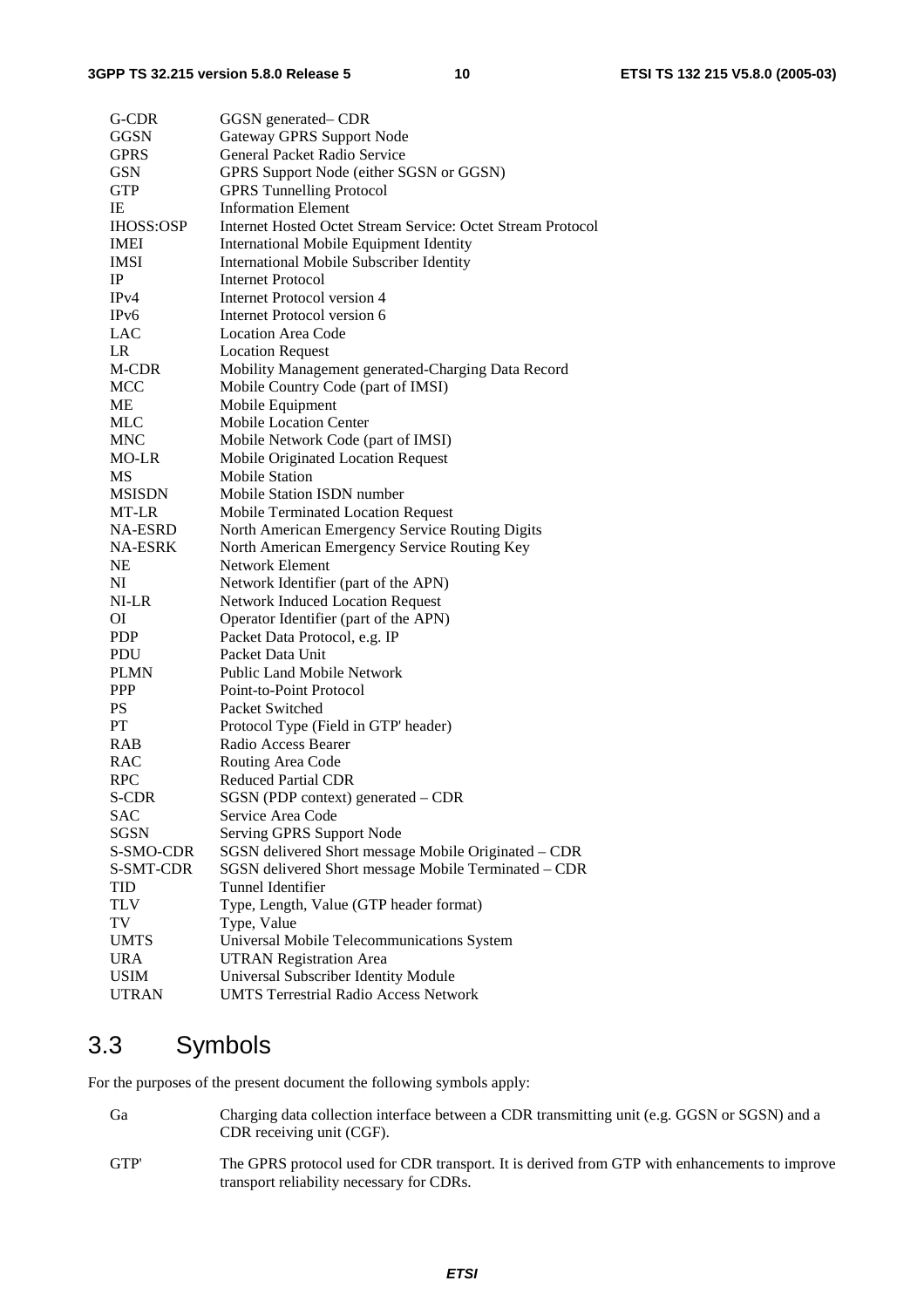NOTE: This protocol is not used for tunnelling.

## 4 Record types and contents

### 4.1 CDR Fields

Five types of CDRs can be generated in the PS domain by the GSNs. As described in document 32.200 [3], the types that can be generated by the SGSN are: S-CDR, M-CDR, S-SMO-CDR and S-SMT-CDR. The GGSN generates a G-CDR. The content of each CDR type is defined in one of the five tables that are part of this clause. For each CDR type the field definition includes the field name, description and category.

Equipment vendors shall be able to provide all of the fields listed in the CDR content table in order to claim compliance with the present document. However, since CDR processing and transport consume network resources, operators may opt to eliminate some of the fields that are not essential for their operation. This operator provisionable reduction is specified by the field category.

A field category can have one of two primary values:

- **M** This field is **M**andatory and shall always be present in the CDR.
- **C** This field shall be present in the CDR only when certain Conditions are met. These Conditions are specified as part of the field definition.

All other fields are designated as Operator **(O)** provisionable, which replaced the "Optional" category, specified in earlier releases. Using network management functions or specific tools provided by an equipment vendor, operators may choose if they wish to include or omit the field from the CDR. Once omitted, this field is not generated in a CDR. To avoid any potential ambiguity, a CDR generating element MUST be able to provide all these fields. Only an operator can choose whether or not these fields should be generated in their system.

Those fields that the operator wishes to be present are further divided into a mandatory and conditional categories:

- **OM** This is a field that, if provisioned by the operator to be present, shall always be included in the CDRs. In other words, an  $O_M$  parameter that is provisioned to be present is a mandatory parameter.
- **OC** This is a field that, if provisioned by the operator to be present, shall be included in the CDRs when the required conditions are met. In other words, an  $O<sub>C</sub>$  parameter that is configured to be present is a conditional parameter.

A logical diagram showing the possible field categories is shown in Figure 2.

The content of the CDRs shall be specified on all the open network interfaces that are used for CDR transport. They include the GSN - CGF interface and the outward interface from the core network to the billing system. The rules governing the CDR specifications on these interfaces are summarised in the following clause.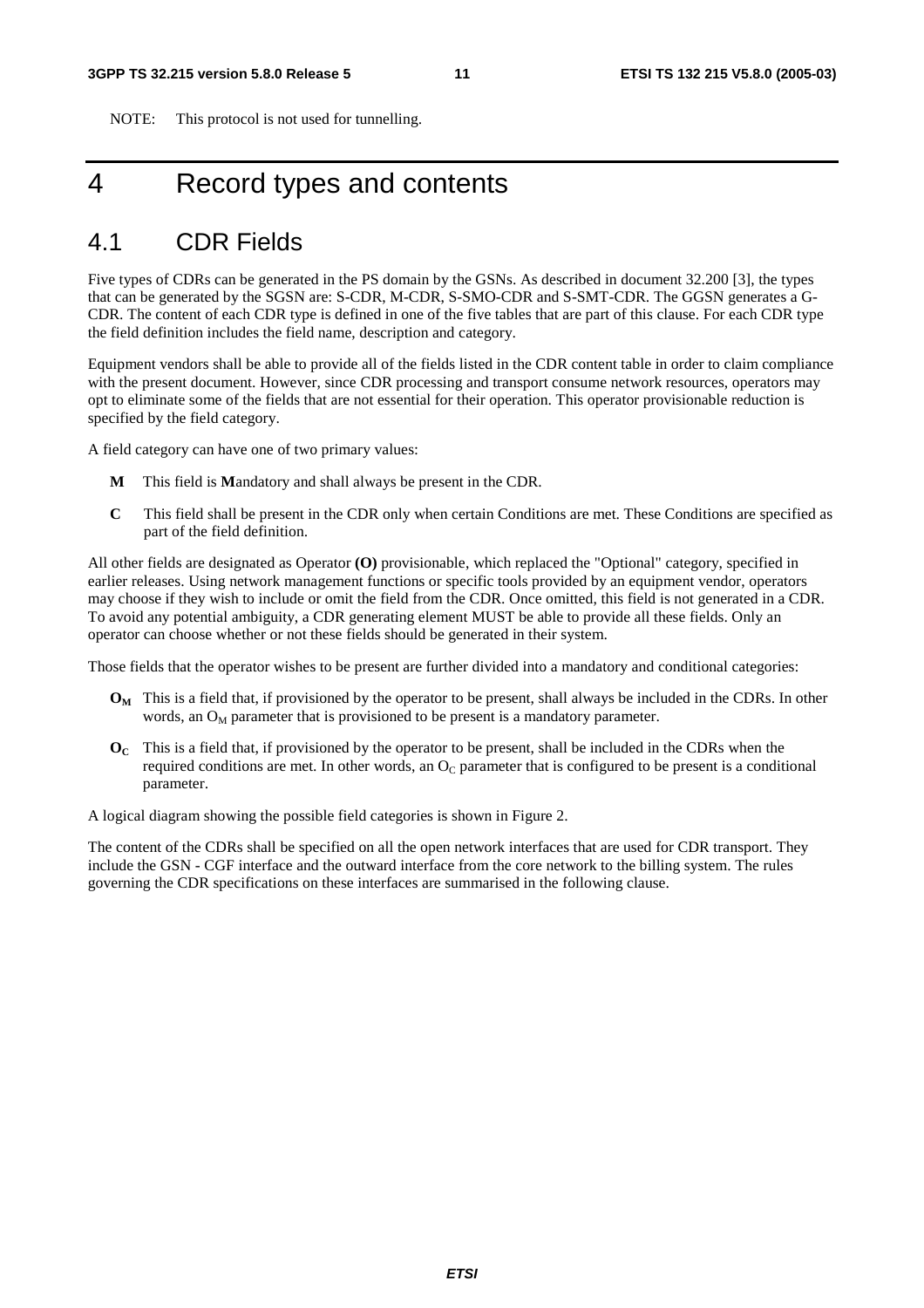

**Figure 2: Logical Diagram illustrating the different CDR Field Categories** 

#### 4.1.1 CDR Fields on the GSN/CGF (Ga) interface

The tables in the subsequent parts of clause 4 specify the Mandatory (M), Conditional (C) and Operator optional ( $O_M$  or O<sub>C</sub>) designations at the GSN/CGF interface (i.e., the G<sub>a</sub> interface). A CDR containing all Mandatory, Conditional and those optional fields provisioned by the operator ( $O_M$  and  $O_C$ ) are considered to be a *Fully Qualified CDR*. The size of the CDRs could be optionally reduced by allowing a reduced format for *Partial CDRs* (see definitions in Clause 3.1). During a long user session several *Partial CDRs* may be generated for the same session. In this case, some information can be eliminated rather than repeated in all the partial CDRs for that session. Only changes from one CDR to the next, in addition to mandatory information, can be reported. All the missing information can be reconstructed from fields in previous partial CDRs for the session. For example, if a subscriber did not change location, the Reduced Partial CDR would not include any location information.

Therefore, two formats are considered for Partial CDRs:

- a *Fully Qualified Partial CDR* that contains the Complete CDR Fields, and
- a *Reduced Partial CDR* that contains all the Mandatory fields (**M**) and ONLY the changes that occurred in any other field relative to the previous Partial CDR.

The first CDR generated when a session is opened shall be a Fully qualified Partial CDR. Subsequent partial CDRs may be *Reduced Partial CDRs.*

Thus, the convention is that when any non-mandatory field is missing from a Reduced Partial CDR, it should be interpreted that the same field as in the previous partial CDR could be used. Only Mandatory (**M**) and changed fields MUST always be included.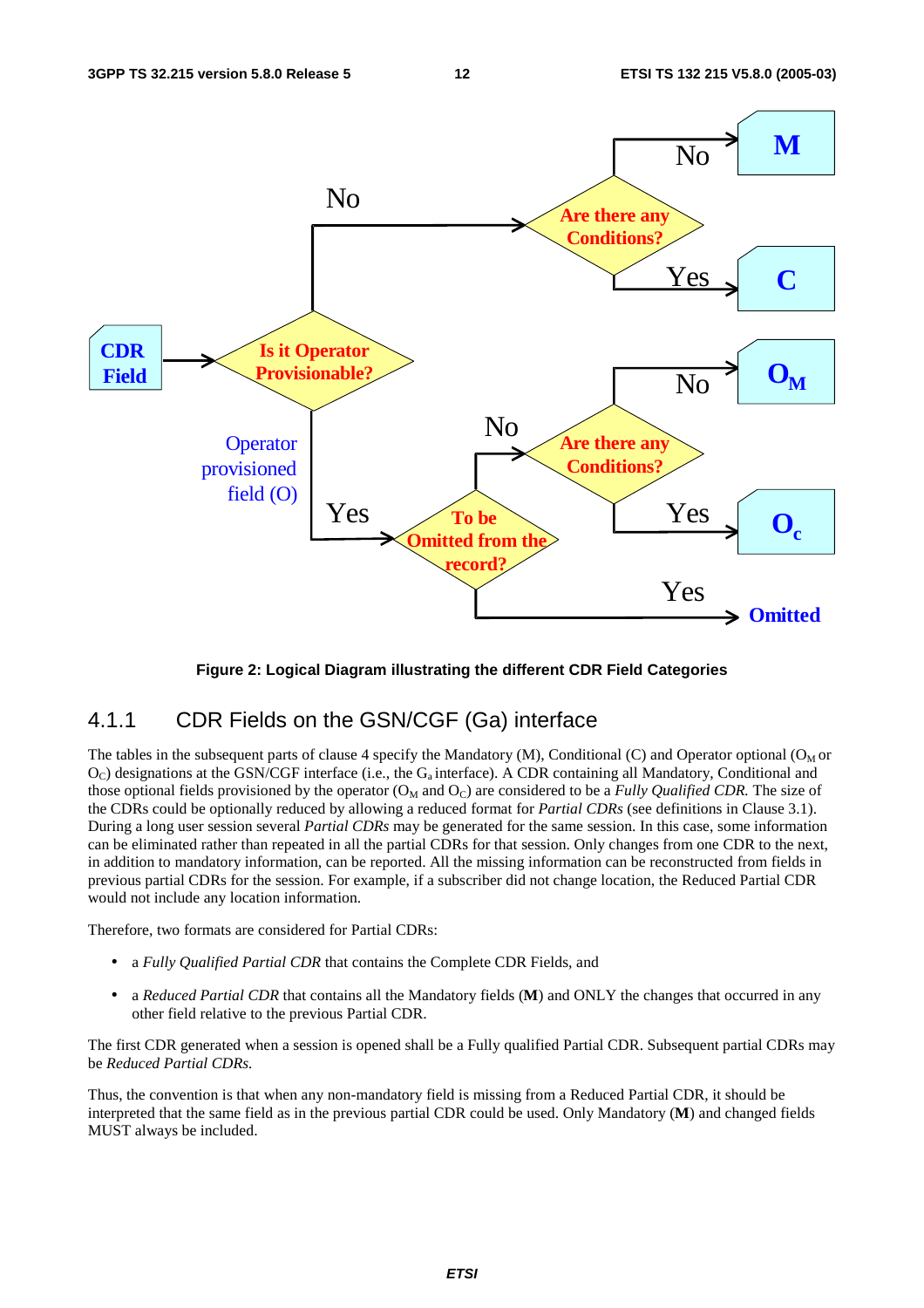The GSNs and the CGF from all vendors that comply with the present document shall always be able to generate or receive Fully Qualified Partial CDRs. Generation and reception of Reduced Partial CDRs on the Ga interface is optional. However, if Reduced Partial CDRs are transmitted on the Ga interface they must comply with the rules specified in this clause.

#### 4.1.2 CDR Fields on the Core Network-Billing System Interface

The CGF must be able to provide complete CDRs at the CGF/Billing System (BS) interface in the format and encoding described in the present document. Additional CDR formats and contents, generated by the CGF, may be available at this interface to meet the BS requirements.

If the GSNs are generating Reduced Partial CDRs on the Ga interface, the CGF must be able to convert the CDRs into Fully qualified Partial CDRs. However, if the BS can support Reduced Partial CDRs, no conversion to the fullyqualified partial CDR format is required.

The possible charging configurations that can be supported on both the Ga and the outbound interfaces are illustrated in Figure 3. Configuration a) is the default arrangement that MUST be supported by all systems. The other configurations are optional that may be supported IN ADDITION to configuration a). Configuration b) illustrates the case where the CGF is converting Reduced to Fully Qualified Partial CDRs. Configuration c) depicts the case were Reduced Partial CDRs can be received in the billing domain and no conversion is needed.

Equipment vendors shall declare if the GSNs, the CGF and the BS domain support Reduced Partial CDRs based on the above rules. If the CGF can not support Reduced Partial CDRs, then all the GSNs shall be provisioned to generate only fully qualified Partial CDRs (i.e., only configuration a) is possible). On the other hand, if the CGF can convert Partial CDRs format then the GSNs may generate Reduced Partial CDRs based on the rules specified above. In this case configurations b) can also be supported. Reduced Partial CDRs may also be generated by the GSNs if the billing domain can support the reduced format regardless of the CGF features (configuration c).



**Figure 3: Possible Configurations of CDR Formats that can be supported on the PS domain open interfaces. Configuration a) shall be available in all systems. Other Configurations may be used in addition.**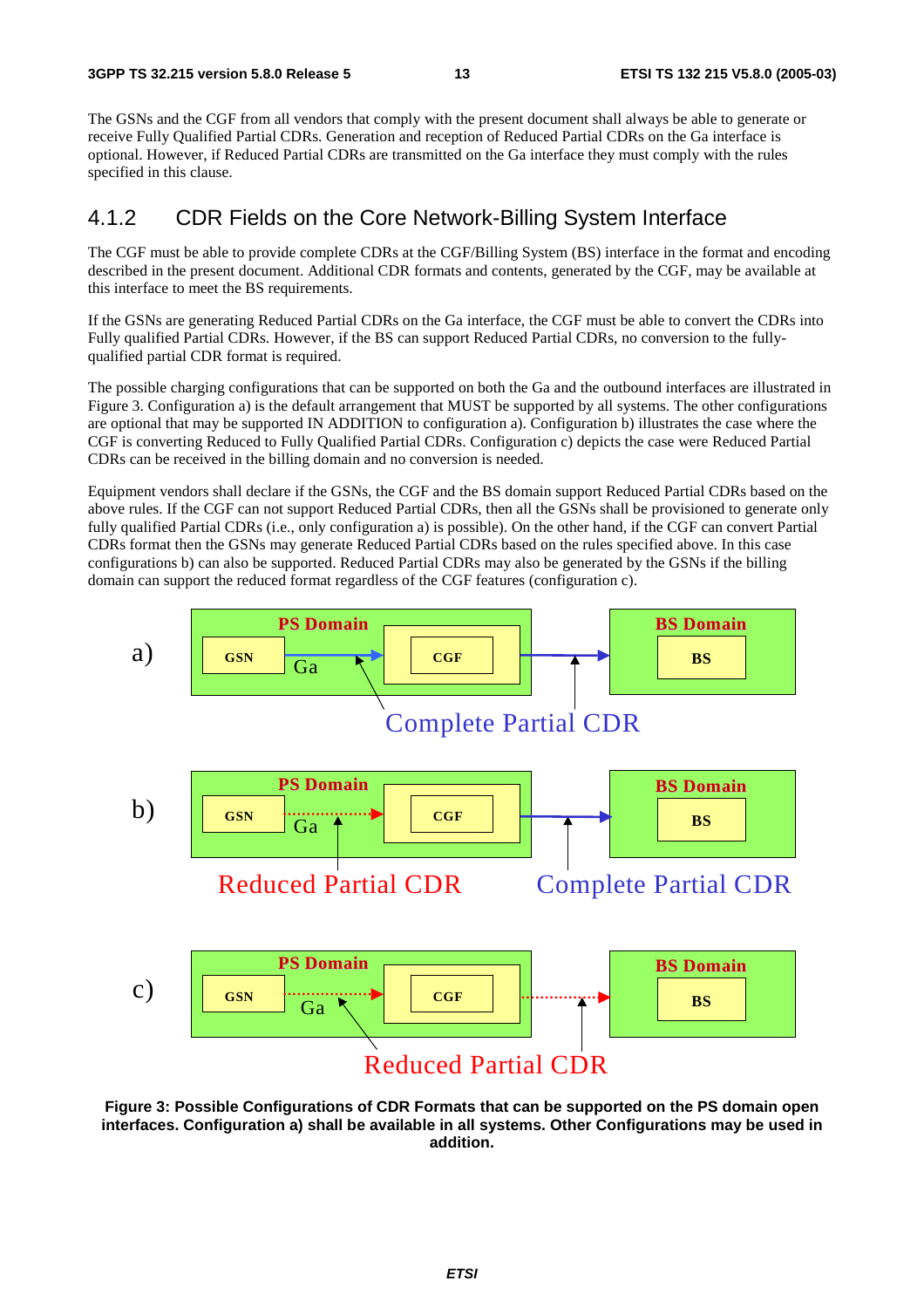## 4.2 Charging data in SGSN (S-CDR)

If the collection of CDR data is enabled then the SGSN data specified in Table 1 shall be available for each PDP context. The table provides a brief description of each field. A more elaborate definition of the fields, sorted by the field name in alphabetical order, is provided in clause 5.

| <b>Field</b>                                             | Category                | <b>Description</b>                                                                                                                                                                                                                                                              |
|----------------------------------------------------------|-------------------------|---------------------------------------------------------------------------------------------------------------------------------------------------------------------------------------------------------------------------------------------------------------------------------|
| Record Type                                              | M                       | SGSN PDP context record.                                                                                                                                                                                                                                                        |
| <b>Network Initiated PDP Context</b>                     | O <sub>c</sub>          | A flag that is present if this is a network initiated PDP context.                                                                                                                                                                                                              |
| Served IMSI                                              | $\overline{M}$          | IMSI of the served party                                                                                                                                                                                                                                                        |
| Served IMEI                                              | O <sub>C</sub>          | The IMEI of the ME, if available.                                                                                                                                                                                                                                               |
| <b>SGSN Address</b>                                      | $O_{M}$                 | The IP address of the current SGSN.                                                                                                                                                                                                                                             |
| <b>MS Network Capability</b>                             | O <sub>M</sub>          | The mobile station Network Capability.                                                                                                                                                                                                                                          |
| Routing Area Code (RAC)                                  | $O_M$                   | RAC at the time of "Record Opening Time"                                                                                                                                                                                                                                        |
| Location Area Code (LAC)                                 | $O_{M}$                 | LAC at the time of "Record Opening Time"                                                                                                                                                                                                                                        |
| Cell Identifier                                          | O <sub>M</sub>          | Cell identity for GSM or Service Area Code (SAC) for UMTS at the time of<br>"Record Opening Time".                                                                                                                                                                              |
| Charging ID                                              | M                       | PDP context identifier used to identify this PDP context in different records<br>created by GSNs                                                                                                                                                                                |
| <b>GGSN Address Used</b>                                 | M                       | The control plane IP address of the GGSN currently used. The GGSN<br>address is always the same for an activated PDP context.                                                                                                                                                   |
| <b>Access Point Name Network</b><br><b>Identifier</b>    | $O_M$                   | The logical name of the connected access point to the external packet data<br>network (network identifier part of APN).                                                                                                                                                         |
| PDP Type                                                 | $O_M$                   | PDP type, i.e. IP, PPP, IHOSS:OSP                                                                                                                                                                                                                                               |
| <b>Served PDP Address</b>                                | O <sub>c</sub>          | PDP address of the served IMSI, i.e. IPv4 or IPv6. This parameter shall be<br>present except when both the PDP type is PPP and dynamic PDP address<br>assignment is used.                                                                                                       |
| List of Traffic Data Volumes                             | $O_M$                   | A list of changes in charging conditions for this PDP context, each change is<br>time stamped. Charging conditions are used to categorise traffic volumes,<br>such as per QoS/tariff period. Initial and subsequently changed QoS and<br>corresponding data volumes are listed. |
| <b>Record Opening Time</b>                               | M                       | Time stamp when PDP context is activated in this SGSN or record opening<br>time on subsequent partial records.                                                                                                                                                                  |
| Duration                                                 | M                       | Duration of this record in the SGSN.                                                                                                                                                                                                                                            |
| <b>SGSN Change</b>                                       | $\overline{C}$          | Present if this is first record after SGSN change.                                                                                                                                                                                                                              |
| Cause for Record Closing                                 | M                       | The reason for closure of the record from this SGSN.                                                                                                                                                                                                                            |
| Diagnostics                                              | $O_{M}$                 | A more detailed reason for the release of the connection.                                                                                                                                                                                                                       |
| <b>Record Sequence Number</b>                            | C                       | Partial record sequence number in this SGSN. Only present in case of<br>partial records.                                                                                                                                                                                        |
| Node ID                                                  | $O_M$                   | Name of the recording entity                                                                                                                                                                                                                                                    |
| <b>Record Extensions</b>                                 | O <sub>c</sub>          | A set of network operator/manufacturer specific extensions to the record.<br>Conditioned upon the existence of an extension.                                                                                                                                                    |
| Local Record Sequence<br><b>Number</b>                   | $O_M$                   | Consecutive record number created by this node. The number is allocated<br>sequentially including all CDR types.                                                                                                                                                                |
| <b>APN Selection Mode</b>                                | $O_M$                   | An index indicating how the APN was selected.                                                                                                                                                                                                                                   |
| <b>Access Point Name Operator</b><br>Identifier          | O <sub>M</sub>          | The Operator Identifier part of the APN.                                                                                                                                                                                                                                        |
| <b>Served MSISDN</b>                                     | $\overline{O}_{M}$      | The primary MSISDN of the subscriber.                                                                                                                                                                                                                                           |
| <b>Charging Characteristics</b>                          | M                       | The Charging Characteristics applied to the PDP context.                                                                                                                                                                                                                        |
| <b>System Type</b>                                       | O <sub>C</sub>          | Indicates the type of air interface used, e.g. UTRAN. This field is present<br>when either the UTRAN or GERAN air-interface is used. It is omitted when<br>the service is provided by a GSM air interface.                                                                      |
| <b>CAMEL</b> Information                                 | $\mathsf{O}_\mathbb{C}$ | Set of CAMEL information related to PDP context. For more information see<br>Description of Record Fields. This field is present if CAMEL service is<br>activated.                                                                                                              |
| <b>RNC Unsent Downlink Volume</b>                        | O <sub>C</sub>          | The downlink data volume which the RNC has not sent to MS. This field is<br>present when the RNC has provided unsent downlink volume count at RAB<br>release.                                                                                                                   |
| <b>Charging Characteristics</b><br><b>Selection Mode</b> | O <sub>M</sub>          | Holds information about how Charging Characteristics were selected.                                                                                                                                                                                                             |
| Dynamic Address Flag                                     | O <sub>C</sub>          | Indicates whether served PDP address is dynamic, which is allocated during<br>PDP context activation. This field is missing if address is static.                                                                                                                               |

#### **Table 1: SGSN PDP context data (S-CDR)**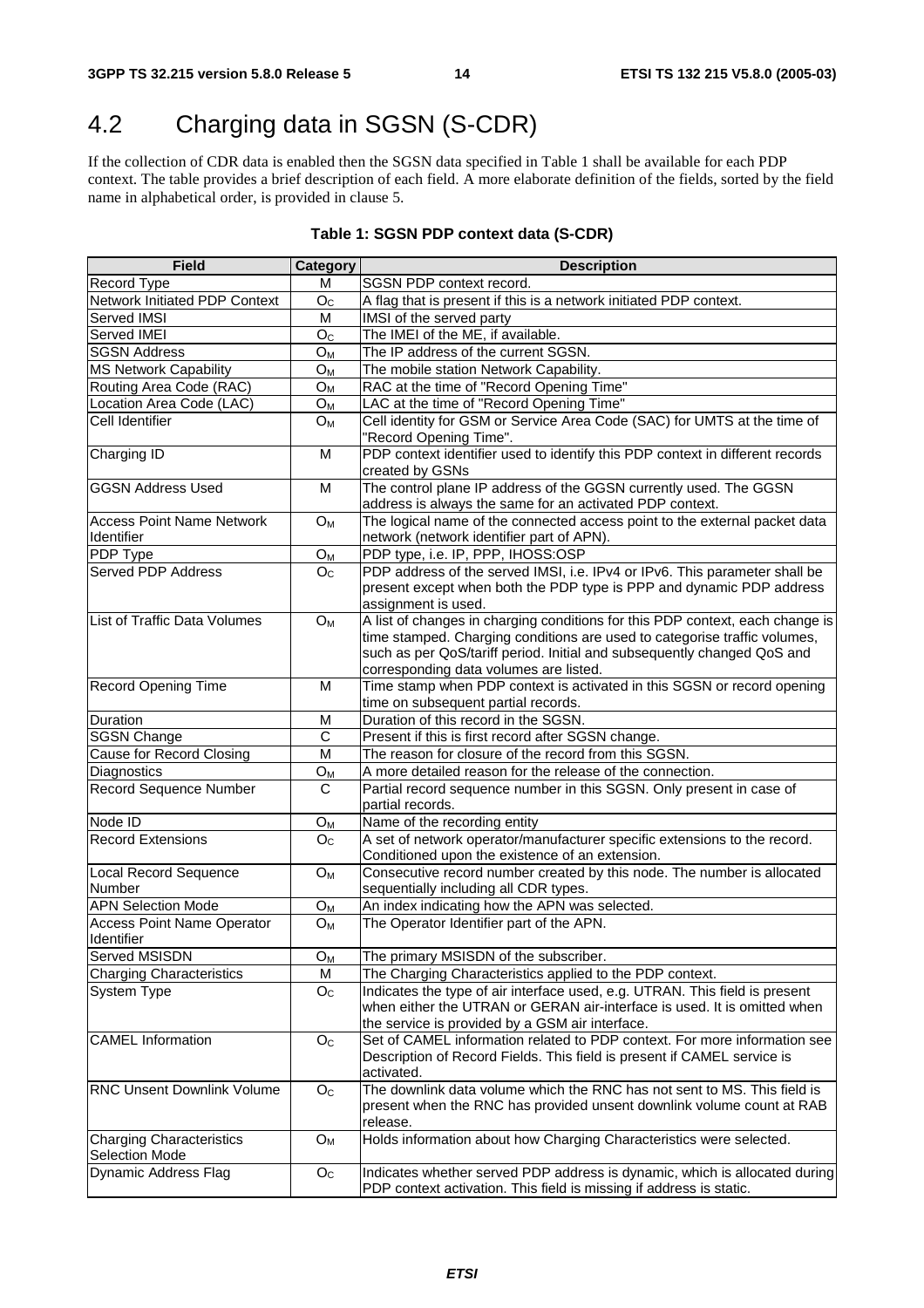## 4.3 Charging data in GGSN (G-CDR)

If the collection of CDR data is enabled then the GGSN data specified in Table 2 shall be available for each PDP context. The table provides a brief description of each field. A more elaborate definition of the fields, sorted by the field name in alphabetical order, is provided in clause 5.

| <b>Field</b>                        | Category         | <b>Description</b>                                                                                           |
|-------------------------------------|------------------|--------------------------------------------------------------------------------------------------------------|
| Record Type                         | M                | GGSN PDP context record.                                                                                     |
| Network initiated PDP context       | O <sub>C</sub>   | A flag that is present if this is a network initiated PDP context.                                           |
| Served IMSI                         | M                | IMSI of the served party                                                                                     |
| <b>GGSN Address used</b>            | M                | The control plane IP address of the GGSN used.                                                               |
| Charging ID                         | M                | PDP context identifier used to identify this PDP context in different records                                |
|                                     |                  | created by GSNs                                                                                              |
| <b>SGSN Address</b>                 | M                | List of SGSN addresses used during this record.                                                              |
| <b>Access Point Name Network</b>    | $O_M$            | The logical name of the connected access point to the external packet data                                   |
| <b>Identifier</b>                   |                  | network (network identifier part of APN).                                                                    |
|                                     |                  |                                                                                                              |
| PDP Type                            | $O_{M}$          | PDP type, i.e. IP, PPP, or IHOSS:OSP                                                                         |
| <b>Served PDP Address</b>           | $\overline{O}_C$ | PDP address, i.e. IPv4 or IPv6. This parameter shall be present except                                       |
|                                     |                  | when both the PDP type is PPP and dynamic PDP address assignment is                                          |
|                                     |                  | used.                                                                                                        |
| Dynamic Address Flag                | O <sub>C</sub>   | Indicates whether served PDP address is dynamic, which is allocated during                                   |
|                                     |                  | PDP context activation. This field is missing if address is static.                                          |
| List of Traffic Data Volumes        | $O_M$            | A list of changes in charging conditions for this PDP context, each change is                                |
|                                     |                  | time stamped. Charging conditions are used to categorise traffic volumes,                                    |
|                                     |                  | such as per tariff period. Initial and subsequently changed QoS and<br>corresponding data values are listed. |
|                                     |                  |                                                                                                              |
| <b>Record Opening Time</b>          | M                | Time stamp when PDP context is activated in this GGSN or record opening                                      |
|                                     |                  | time on subsequent partial records.                                                                          |
| Duration                            | M                | Duration of this record in the GGSN.                                                                         |
| <b>Cause for Record Closing</b>     | M                | The reason for the release of record from this GGSN.                                                         |
| Diagnostics                         | O <sub>M</sub>   | A more detailed reason for the release of the connection.                                                    |
| Record Sequence Number              | C                | Partial record sequence number, only present in case of partial records.                                     |
| Node ID                             | $O_{M}$          | Name of the recording entity.                                                                                |
| <b>Record Extensions</b>            | O <sub>C</sub>   | A set of network operator/manufacturer specific extensions to the record.                                    |
|                                     |                  | Conditioned upon the existence of an extension.                                                              |
| <b>Local Record Sequence</b>        | $O_M$            | Consecutive record number created by this node. The number is allocated                                      |
| Number                              |                  | sequentially including all CDR types.                                                                        |
| <b>APN Selection Mode</b>           | $O_{M}$          | An index indicating how the APN was selected.                                                                |
| <b>Served MSISDN</b>                | O <sub>M</sub>   | The primary MSISDN of the subscriber.                                                                        |
| <b>Charging Characteristics</b>     | M                | The Charging Characteristics applied to the PDP context.                                                     |
| <b>Charging Characteristics</b>     | $O_{M}$          | Holds information about how Charging Characteristics were selected.                                          |
| Selection Mode                      |                  |                                                                                                              |
| <b>IMS Signalling Context</b>       | O <sub>C</sub>   | Included if the PDP context is used for IMS signalling                                                       |
| <b>External Charging Identifier</b> | O <sub>C</sub>   | Holds a Charging Identifier and is present only if it is received from a none-                               |
|                                     |                  | GPRS, external network entity                                                                                |
| <b>SGSN PLMN Identifier</b>         | O <sub>M</sub>   | SGSN PLMN Identifier (MCC and MNC) used during this record.                                                  |

#### **Table 2: GGSN PDP context data (G-CDR)**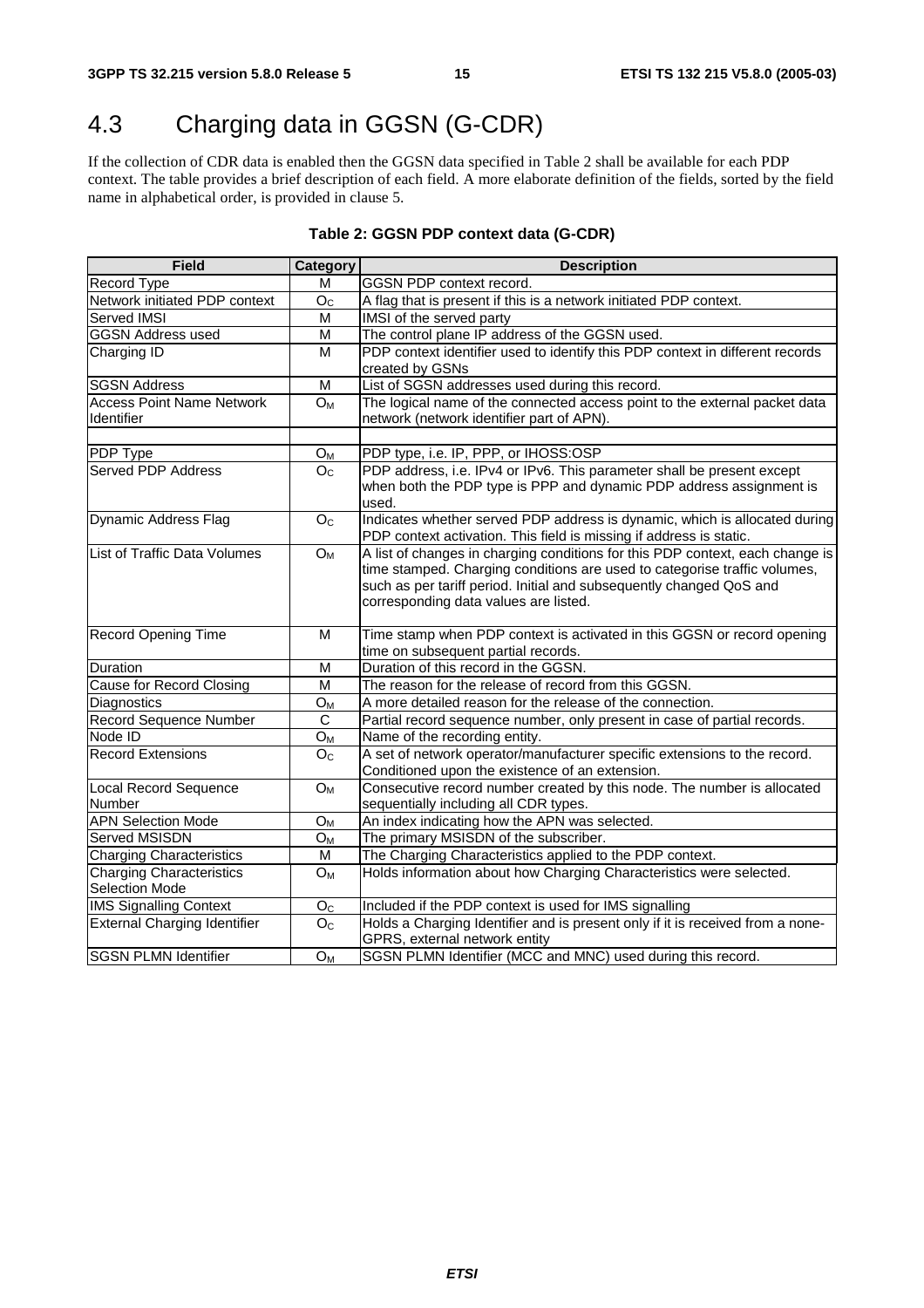## 4.4 Mobile station mobility management data in SGSN (M-CDR)

If the collection of MS mobility management data is enabled then the SGSN shall start collecting the information specified in table 3 each time the mobile is attached to the SGSN. The table provides a brief description of each field. A more elaborate definition of the fields, sorted by the field name in alphabetical order, is provided in clause 5.

| <b>Field</b>                                      | Category              | <b>Description</b>                                                                                                                                                                                         |
|---------------------------------------------------|-----------------------|------------------------------------------------------------------------------------------------------------------------------------------------------------------------------------------------------------|
| Record Type                                       | M                     | SGSN mobility management record.                                                                                                                                                                           |
| Served IMSI                                       | M                     | IMSI of the MS.                                                                                                                                                                                            |
| Served IMEI                                       | O <sub>C</sub>        | The IMEI of the ME, if available.                                                                                                                                                                          |
| <b>SGSN Address</b>                               | <b>O</b> <sub>M</sub> | The IP address of the current SGSN.                                                                                                                                                                        |
| <b>MS Network Capability</b>                      | $O_{M}$               | The mobile station network capability.                                                                                                                                                                     |
| Routing Area Code                                 | $O_M$                 | Routing Area at the time of the Record Opening Time.                                                                                                                                                       |
| Local Area Code                                   | O <sub>M</sub>        | Location Area Code at the time of Record Opening Time.                                                                                                                                                     |
| Cell Identifier                                   | $O_{M}$               | The Cell Identity for GSM or Service Area Code (SAC) for UMTS at the time of<br>the Record Opening Time.                                                                                                   |
| Change of Location                                | O <sub>C</sub>        | A list of changes in Routing Area Code, each with a time stamp. This field is not<br>required if partial records are generated when the location changes.                                                  |
| Record Opening Time                               | M                     | Timestamp when MS is attached to this SGSN or record opening time on<br>following partial record.                                                                                                          |
| Duration                                          | O <sub>M</sub>        | Duration of this record.                                                                                                                                                                                   |
| <b>SGSN Change</b>                                | C                     | Present if this is first record after SGSN change.                                                                                                                                                         |
| Cause for Record Closing                          | M                     | The reason for the closure of the record in this SGSN.                                                                                                                                                     |
| Diagnostics                                       | O <sub>M</sub>        | A more detailed reason for the release of the connection.                                                                                                                                                  |
| <b>Record Sequence Number</b>                     | $\overline{\text{c}}$ | Partial record sequence number in this SGSN; only present in case of partial                                                                                                                               |
|                                                   |                       | records.                                                                                                                                                                                                   |
| Node ID                                           | $O_M$                 | Name of the recording entity.                                                                                                                                                                              |
| <b>Record Extensions</b>                          | O <sub>C</sub>        | A set of network operator/manufacturer specific extensions to the record.<br>Conditioned upon the existence of an extension.                                                                               |
| <b>Local Record Sequence</b>                      | $O_{M}$               | Consecutive record number created by this node. The number is allocated                                                                                                                                    |
| <b>Number</b>                                     |                       | sequentially including all CDR types.                                                                                                                                                                      |
| Served MSISDN                                     | $O_{M}$               | The primary MSISDN of the subscriber.                                                                                                                                                                      |
| <b>Charging Characteristics</b>                   | M                     | The Charging Characteristics used by the SGSN.                                                                                                                                                             |
| <b>CAMEL</b> Information                          | O <sub>C</sub>        | Set of CAMEL information related to Attach/Detach session. For more<br>information see Description of Record Fields. This field is present if CAMEL<br>service is activated.                               |
| System Type                                       | O <sub>C</sub>        | Indicates the type of air interface used, e.g. UTRAN. This field is present when<br>either the UTRAN or GERAN air-interface is used. It is omitted when the service<br>is provided by a GSM air interface. |
| <b>Charging Characteristics</b><br>Selection Mode | $O_{M}$               | Holds information about how Charging Characteristics were selected.                                                                                                                                        |

**Table 3: SGSN Mobile Station mobility management data (M-CDR)**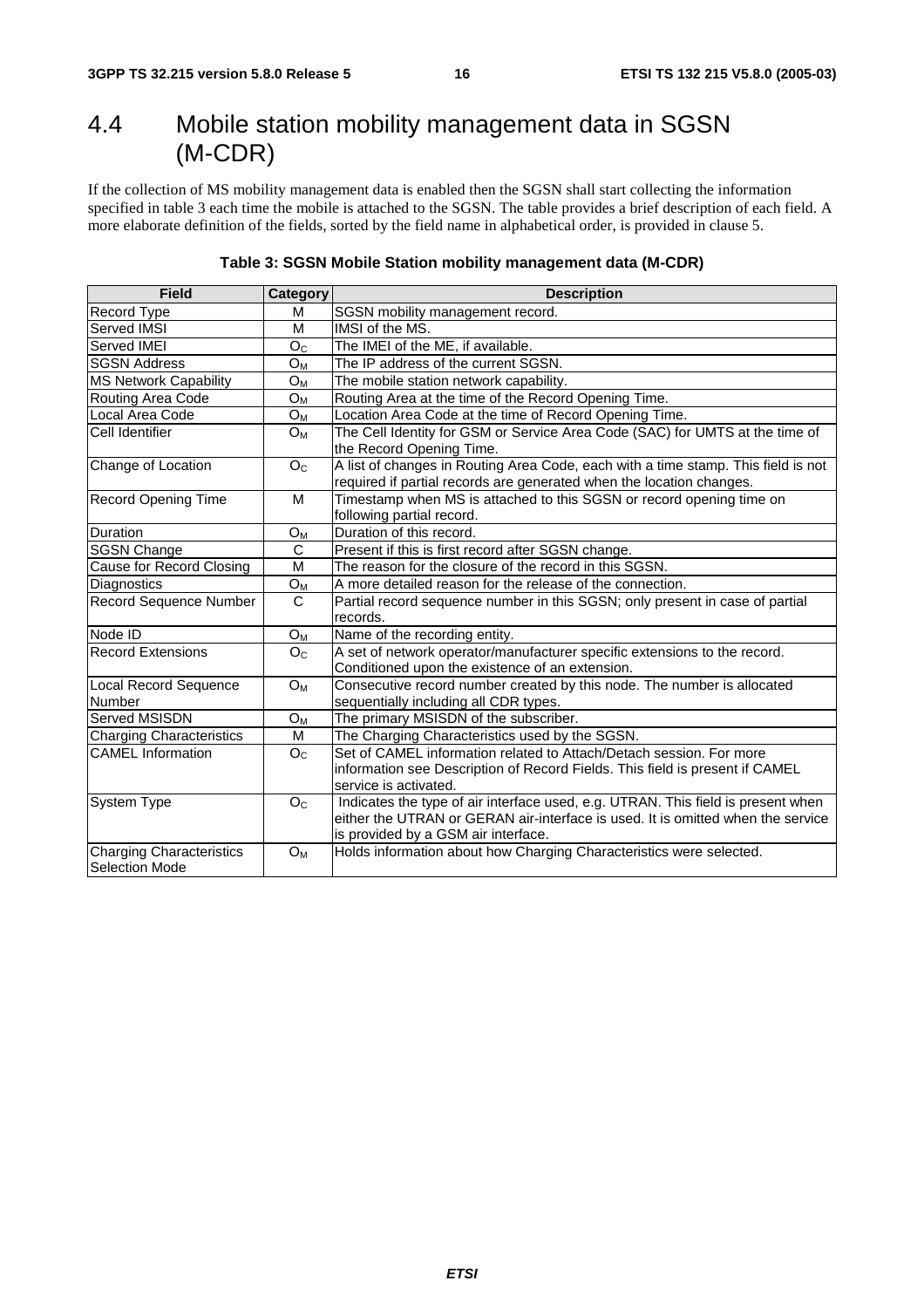## 4.5 SMS-MO data in SGSN (S-SMO-CDR)

If enabled, an S-SMO-CDR SGSN Mobile originated SMS record shall be produced for each short message sent by a mobile subscriber via the SGSN. The fields in the record are specified in Table 4. The table provides a brief description of each field. A more elaborate definition of the fields, sorted by the field name in alphabetical order, is provided in clause 5.

#### **Table 4: SGSN Mobile originated SMS record (S-SMO-CDR)**

| <b>Field</b>                                      | Category              | <b>Description</b>                                                                                  |
|---------------------------------------------------|-----------------------|-----------------------------------------------------------------------------------------------------|
| Record Type                                       | м                     | <b>SGSN Mobile Originated SMS.</b>                                                                  |
| Served IMSI                                       | M                     | The IMSI of the subscriber.                                                                         |
| Served IMEI                                       | O <sub>C</sub>        | The IMEI of the ME, if available.                                                                   |
| lServed MSISDN                                    | $O_M$                 | The primary MSISDN of the subscriber.                                                               |
| <b>MS Network Capability</b>                      | O <sub>M</sub>        | The mobile station network capability.                                                              |
| <b>Service Centre</b>                             | $O_M$                 | The address (E.164) of the SMS-service centre.                                                      |
| <b>Recording Entity</b>                           | $O_M$                 | The E.164 number of the SGSN.                                                                       |
| Location Area Code                                | $O_M$                 | The Location Area Code from which the message originated.                                           |
| Routing Area Code                                 | $O_M$                 | The Routing Area Code from which the message originated.                                            |
| Cell Identifier                                   | $O_M$                 | The Cell Identity for GSM or Service Area Code (SAC) for UMTS from which the<br>message originated. |
|                                                   |                       |                                                                                                     |
| Message Reference                                 | M                     | A reference provided by the MS uniquely identifying this message.                                   |
| <b>Event Time Stamp</b>                           | M                     | The time at which the message was received by the SGSN from the subscriber.                         |
| <b>SMS Result</b>                                 | $\overline{\text{c}}$ | The result of the attempted delivery if unsuccessful.                                               |
| Record Extensions                                 | O <sub>C</sub>        | A set of network operator/ manufacturer specific extensions to the record.                          |
|                                                   |                       | Conditioned upon the existence of an extension.                                                     |
| Node ID                                           | $O_{M}$               | Name of the recording entity.                                                                       |
| Local Record Sequence                             | $O_M$                 | Consecutive record number created by this node. The number is allocated                             |
| Number                                            |                       | sequentially including all CDR types.                                                               |
| <b>Charging Characteristics</b>                   | M                     | The Charging Characteristics flag set used by the SGSN.                                             |
| <b>System Type</b>                                | O <sub>C</sub>        | Indicates the type of air interface used, e.g. UTRAN. This field is present when                    |
|                                                   |                       | either the UTRAN or GERAN air-interface is used. It is omitted when the service                     |
|                                                   |                       | is provided by a GSM air interface.                                                                 |
| <b>Destination Number</b>                         | $O_{M}$               | The destination short message subscriber number.                                                    |
| <b>CAMEL</b> Information                          | O <sub>C</sub>        | Set of CAMEL information related to SMS session. For more information see                           |
|                                                   |                       | Description of Record Fields. This field is present if CAMEL service is activated.                  |
| <b>Charging Characteristics</b><br>Selection Mode | $O_M$                 | Holds information about how Charging Characteristics were selected.                                 |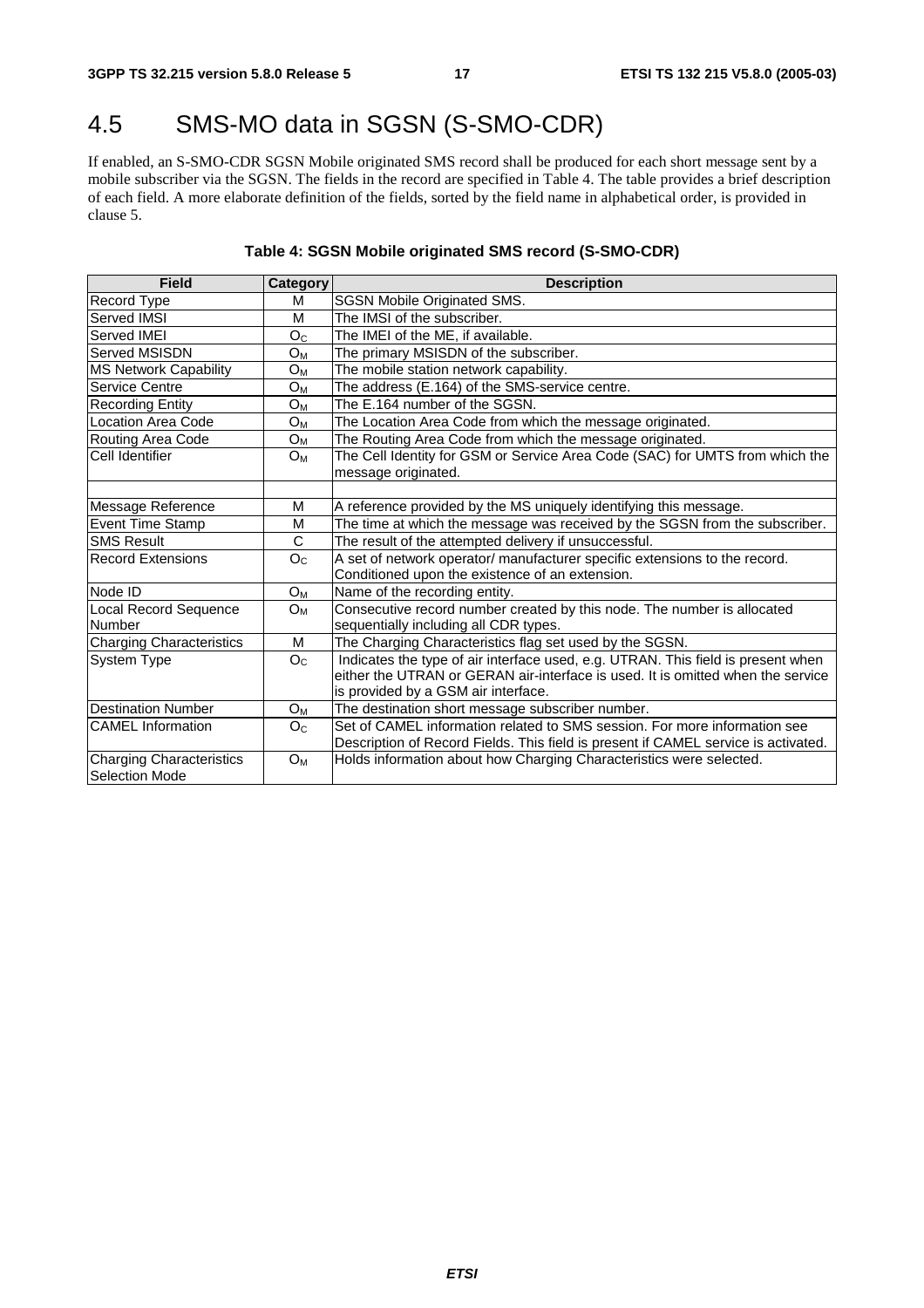## 4.6 SMS-MT data in SGSN (S-SMT-CDR)

If enabled, an SGSN Mobile terminated SMS record shall be produced for each short message received by a mobile subscriber via the SGSN. The fields in the record are specified in Table 5. The table provides a brief description of each field. A more elaborate definition of the fields, sorted by the field name in alphabetical order, is provided in clause 5.

#### **Table 5: SGSN Mobile terminated SMS record (S-SMT-CDR)**

| Field                           | Category       | <b>Description</b>                                                           |
|---------------------------------|----------------|------------------------------------------------------------------------------|
| Record Type                     | М              | <b>SGSN Mobile Terminated SMS.</b>                                           |
| Served IMSI                     | M              | The IMSI of the subscriber.                                                  |
| Served IMEI                     | O <sub>C</sub> | The IMEI of the ME, if available.                                            |
| Served MSISDN                   | $O_{M}$        | The primary MSISDN of the subscriber.                                        |
| <b>MS Network Capability</b>    | $O_M$          | The mobile station network capability                                        |
| Service Centre                  | O <sub>M</sub> | The address (E.164) of the SMS-service centre.                               |
| <b>Recording Entity</b>         | $O_M$          | The E.164 number of the SGSN.                                                |
| Location Area Code              | Oм             | The Location Area Code to which the message was delivered.                   |
| Routing Area Code               | Oм             | The Routing Area Code to which the message was delivered.                    |
| Cell Identifier                 | $O_M$          | The Cell Identity for GSM or Service Area Code (SAC) for UMTS to which the   |
|                                 |                | message was delivered.                                                       |
| <b>Event Time Stamp</b>         | M              | Delivery time stamp, time at which message was sent to the MS by the SGSN.   |
| <b>SMS Result</b>               | C              | The result of the attempted delivery if unsuccessful.                        |
| <b>Record Extensions</b>        | O <sub>C</sub> | A set of network operator/manufacturer specific extensions to the record.    |
|                                 |                | Conditioned upon the existence of an extension.                              |
| Node ID                         | O <sub>M</sub> | Name of the recording entity.                                                |
| <b>Local Record Sequence</b>    | Oм             | Consecutive record number created by this node. The number is allocated      |
| Number                          |                | sequentially including all CDR types.                                        |
| <b>Charging Characteristics</b> | м              | The Charging Characteristics flag set used by the SGSN.                      |
| System Type                     | O <sub>C</sub> | Indicates the type of air interface used, e.g. UTRAN. This field is present  |
|                                 |                | when either the UTRAN or GERAN air-interface is used. It is omitted when the |
|                                 |                | service is provided by a GSM air interface.                                  |
| <b>Charging Characteristics</b> | $O_M$          | Holds information about how Charging Characteristics were selected.          |
| Selection Mode                  |                |                                                                              |
| <b>CAMEL</b> Information        | O <sub>C</sub> | Set of CAMEL information related to SMS session. For more information see    |
|                                 |                | Description of Record Fields. This field is present if CAMEL service is      |
|                                 |                | activated.                                                                   |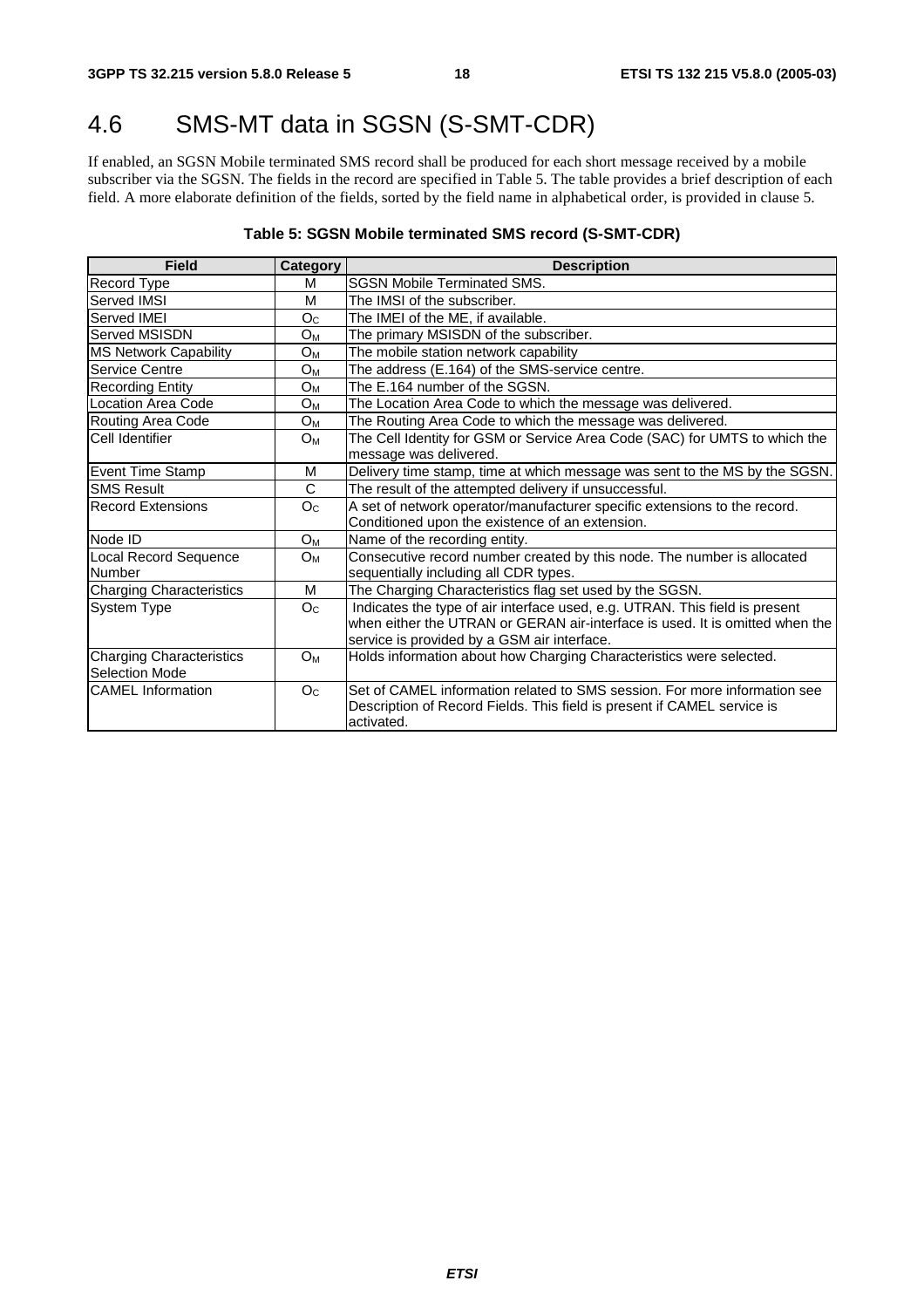## 4.7 Mobile terminated location request (LCS-MT-CDR)

If enabled, an SGSN Mobile terminated LCS record shall be produced for each mobile a terminated location request is performed via the SGSN. The fields in the record are specified in Table 6. The table provides a brief description of each field. A more elaborate definition of the fields, sorted by the field name in alphabetical order, is provided in clause 5.

#### **Table 6: SGSN Mobile terminated LCS record (SGSN-LCS-MT)**

| <b>Field</b>                                             | Category                  | <b>Description</b>                                                                                                                                                                                         |
|----------------------------------------------------------|---------------------------|------------------------------------------------------------------------------------------------------------------------------------------------------------------------------------------------------------|
| Record Type                                              | м                         | <b>SGSN Mobile Terminated LCS.</b>                                                                                                                                                                         |
| <b>Recording Entity</b>                                  | M                         | The E.164 number of the SGSN.                                                                                                                                                                              |
| <b>LCS Client Type</b>                                   | M                         | The type of the LCS client that invoked the LR.                                                                                                                                                            |
| <b>LCS Client Identity</b>                               | M                         | Further identification of the LCS client.                                                                                                                                                                  |
| Served IMSI                                              | M                         | The IMSI of the subscriber.                                                                                                                                                                                |
| Served MSISDN                                            | O <sub>M</sub>            | The primary MSISDN of the subscriber.                                                                                                                                                                      |
| <b>SGSN Address</b>                                      | $O_{M}$                   | The IP address of the current SGSN.                                                                                                                                                                        |
| <b>Location Type</b>                                     | M                         | The type of the estimated location.                                                                                                                                                                        |
| LCS QoS                                                  | C                         | QoS of the LR, if available.                                                                                                                                                                               |
| <b>LCS Priority</b>                                      | $\overline{\text{c}}$     | Priority of the LR, if available                                                                                                                                                                           |
| <b>MLC Number</b>                                        | M                         | The E.164 address of the requesting GMLC                                                                                                                                                                   |
| Event Time stamp                                         | M                         | The time at which the Perform_Location_Request is sent by the SGSN.                                                                                                                                        |
| <b>Measurement Duration</b>                              | $O_M$                     | The duration of proceeding the location request.                                                                                                                                                           |
| Notification To MS User                                  | C                         | The privacy notification to MS user that was applicable when the LR was<br>invoked, if available.                                                                                                          |
| <b>Privacy Override</b>                                  | C                         | This parameter indicates the override MS privacy by the LCS client, if<br>available.                                                                                                                       |
| Location                                                 | $O_M$                     | The LAC and CI when the LR is received.                                                                                                                                                                    |
| Routing Area Code                                        | $\mathsf{O}_{\mathsf{M}}$ | The Routing Area Code to which the LCS terminated.                                                                                                                                                         |
| <b>Location Estimate</b>                                 | O <sub>C</sub>            | The location estimate for the subscriber if contained in geographic position<br>and the LR was successful.                                                                                                 |
| <b>Positioning Data</b>                                  | C                         | The positioning method used or attempted, if available.                                                                                                                                                    |
| <b>LCS Cause</b>                                         | O <sub>C</sub>            | The result of the LR if any failure or partial success happened as known at<br>radio interface.                                                                                                            |
| Cause for Record Closing                                 | M                         | The reason for closure of the record from this SGSN.                                                                                                                                                       |
| Diagnostics                                              | $\overline{c}$            | A more detailed information about the Cause for Record Closing if any<br>failure or partial success happened.                                                                                              |
| Node ID                                                  | $O_M$                     | Name of the recording entity.                                                                                                                                                                              |
| <b>Local Record Sequence</b><br>Number                   | $O_M$                     | Consecutive record number created by this node. The number is allocated<br>sequentially including all CDR types.                                                                                           |
| <b>Charging Characteristics</b>                          | M                         | The Charging Characteristics used by the SGSN. (always use the subscribed<br>CC)                                                                                                                           |
| <b>Charging Characteristics</b><br><b>Selection Mode</b> | O <sub>M</sub>            | Holds information about how Charging Characteristics were selected.<br>(only subscribed/home default/visited default)                                                                                      |
| System Type                                              | $\mathsf{O}_{\mathsf{C}}$ | Indicates the type of air interface used, e.g. UTRAN. This field is present<br>when either the UTRAN or GERAN air-interface is used. It is omitted when<br>the service is provided by a GSM air interface. |
| <b>Record Extensions</b>                                 | O <sub>C</sub>            | A set of network operator/manufacturer specific extensions to the record.<br>Conditioned upon the existence of an extension.                                                                               |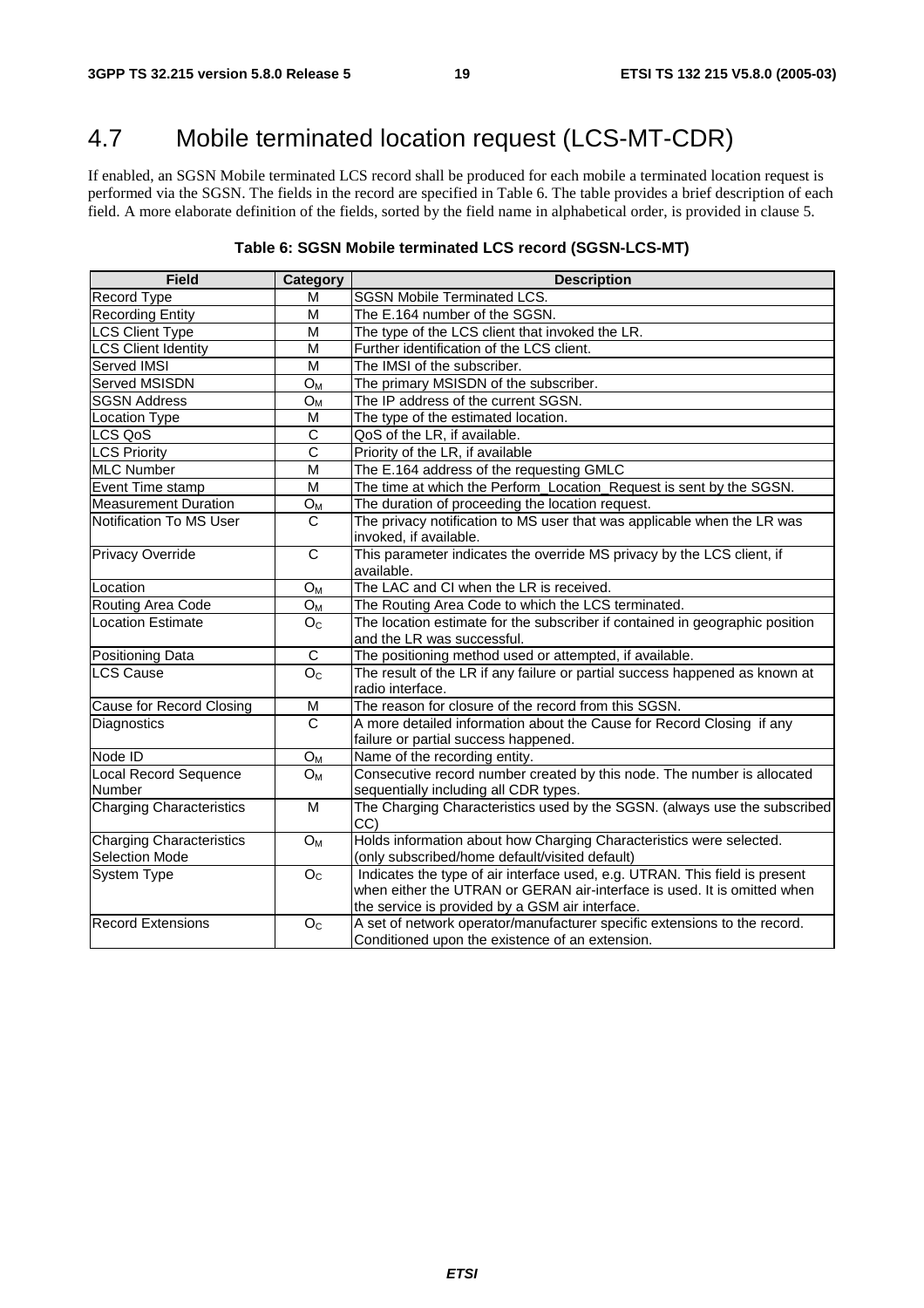## 4.8 Mobile originated location request (LCS-MO-CDR)

If enabled, an SGSN Mobile originated LCS record shall be produced for each mobile a originated location request is performed via the SGSN. The fields in the record are specified in Table 7. The table provides a brief description of each field. A more elaborate definition of the fields, sorted by the field name in alphabetical order, is provided in clause 5.

#### **Table 7: SGSN Mobile originated LCS record (SGSN-LCS-MO)**

| <b>Field</b>                                      | <b>Category</b>           | <b>Description</b>                                                                                                                                                                                         |
|---------------------------------------------------|---------------------------|------------------------------------------------------------------------------------------------------------------------------------------------------------------------------------------------------------|
| Record Type                                       | м                         | SGSN Mobile Originated LCS.                                                                                                                                                                                |
| <b>Recording Entity</b>                           | м                         | The E.164 number of the SGSN.                                                                                                                                                                              |
| <b>LCS Client Type</b>                            | C                         | The type of the LCS client that invoked the LR, if available.                                                                                                                                              |
| <b>LCS Client Identity</b>                        | $\overline{c}$            | Further identification of the LCS client, if available.                                                                                                                                                    |
| Served IMSI                                       | M                         | The IMSI of the subscriber.                                                                                                                                                                                |
| <b>Served MSISDN</b>                              | $O_M$                     | The primary MSISDN of the subscriber.                                                                                                                                                                      |
| <b>SGSN Address</b>                               | $O_{M}$                   | The IP address of the current SGSN.                                                                                                                                                                        |
| <b>Location Method</b>                            | м                         | The type of the location request.                                                                                                                                                                          |
| LCS QoS                                           | $\mathsf{C}$              | QoS of the LR, if available.                                                                                                                                                                               |
| <b>LCS Priority</b>                               | $\overline{O_c}$          | Priority of the LR, if available                                                                                                                                                                           |
| <b>MLC Number</b>                                 | $\mathsf C$               | The E.164 address of the involved GMLC, if applicable.                                                                                                                                                     |
| Event Time stamp                                  | M                         | The time at which the Perform_Location_Request is sent by the SGSN.                                                                                                                                        |
| <b>Measurement Duration</b>                       | $O_{M}$                   | The duration of proceeding the location request.                                                                                                                                                           |
| Location                                          | O <sub>M</sub>            | The LAC and CI when the LR is received.                                                                                                                                                                    |
| Routing Area Code                                 | ${\mathsf O}_{\mathsf M}$ | The Routing Area Code from which the LCS originated.                                                                                                                                                       |
| <b>Location Estimate</b>                          | O <sub>C</sub>            | The location estimate for the subscriber if contained in geographic position<br>and the LR was successful.                                                                                                 |
| Positioning Data                                  | C                         | The positioning method used or attempted, if available.                                                                                                                                                    |
| <b>LCS Cause</b>                                  | O <sub>C</sub>            | The result of the LR if any failure or partial success happened as known at<br>radio interface.                                                                                                            |
| Cause for Record Closing                          | M                         | The reason for closure of the record from this SGSN.                                                                                                                                                       |
| Diagnostics                                       | C                         | A more detailed information about the Cause for Record Closing if any<br>failure or partial success happened.                                                                                              |
| Node ID                                           | O <sub>M</sub>            | Name of the recording entity.                                                                                                                                                                              |
| Local Record Sequence<br><b>Number</b>            | O <sub>M</sub>            | Consecutive record number created by this node. The number is allocated<br>sequentially including all CDR types.                                                                                           |
| <b>Charging Characteristics</b>                   | M                         | The Charging Characteristics flag set used by the SGSN.                                                                                                                                                    |
| <b>Charging Characteristics</b><br>Selection Mode | $O_M$                     | Holds information about how Charging Characteristics were selected.                                                                                                                                        |
| <b>System Type</b>                                | O <sub>C</sub>            | Indicates the type of air interface used, e.g. UTRAN. This field is present<br>when either the UTRAN or GERAN air-interface is used. It is omitted when<br>the service is provided by a GSM air interface. |
| Record Extensions                                 | O <sub>c</sub>            | A set of network operator/manufacturer specific extensions to the record.<br>Conditioned upon the existence of an extension.                                                                               |

**ETSI**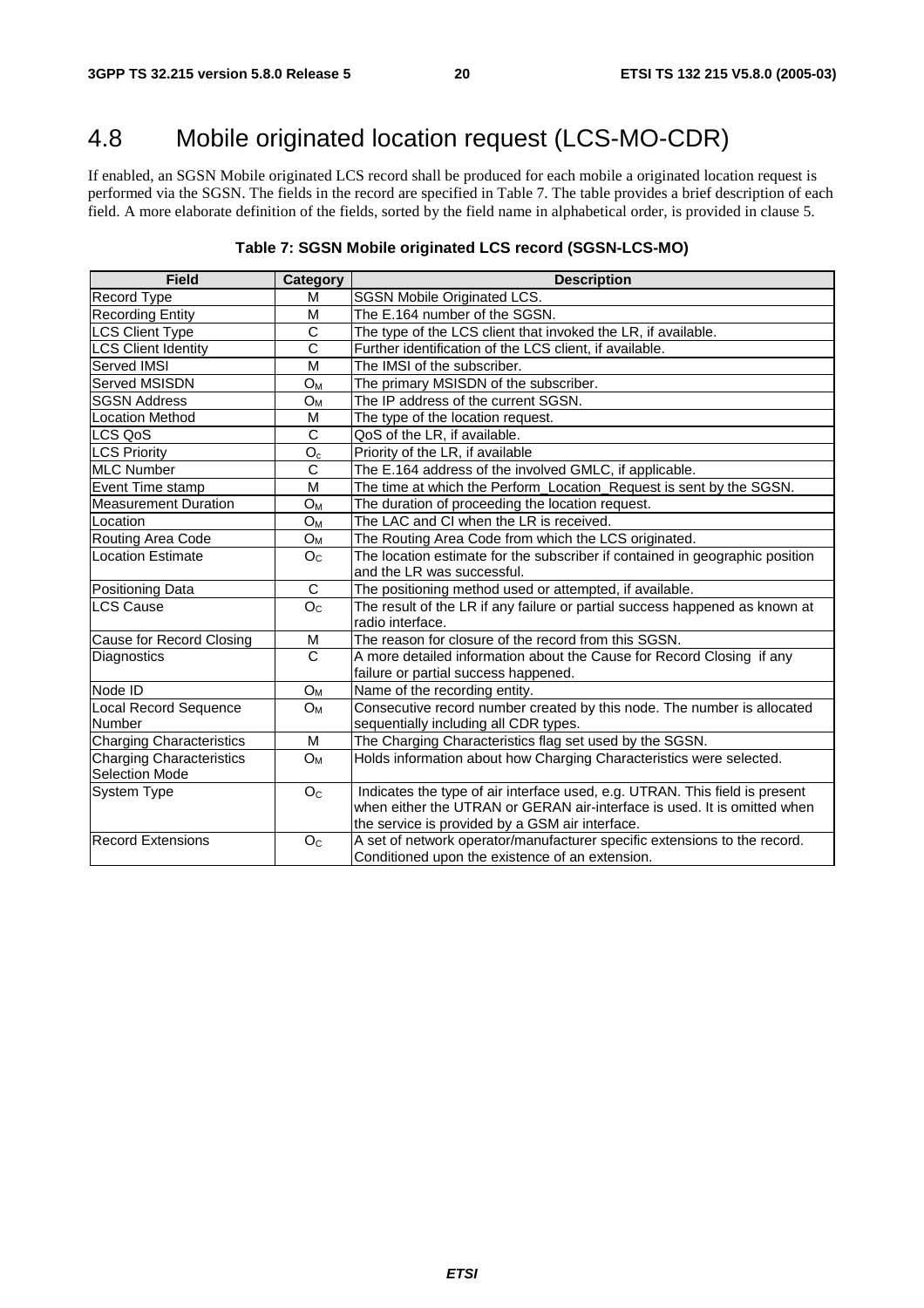## 4.9 Network induced location request (LCS-NI-CDR)

If enabled, an SGSN Network induced LCS record shall be produced for each mobile a network induced location request is performed via the SGSN. The fields in the record are specified in Table 8. The table provides a brief description of each field. A more elaborate definition of the fields, sorted by the field name in alphabetical order, is provided in clause 5.

| <b>Field</b>                                             | Category                  | <b>Description</b>                                                                                                                                                                                         |  |
|----------------------------------------------------------|---------------------------|------------------------------------------------------------------------------------------------------------------------------------------------------------------------------------------------------------|--|
| Record Type                                              | м                         | SGSN Network Induced LCS.                                                                                                                                                                                  |  |
| <b>Recording Entity</b>                                  | M                         | The E.164 number of the SGSN.                                                                                                                                                                              |  |
| <b>LCS Client Type</b>                                   | C                         | The type of the LCS client that invoked the LR, if available.                                                                                                                                              |  |
| <b>LCS Client Identity</b>                               | $\overline{\text{c}}$     | Further identification of the LCS client, if available.                                                                                                                                                    |  |
| Served IMSI                                              | $\mathsf C$               | The IMSI of the subscriber if supplied.                                                                                                                                                                    |  |
| Served MSISDN                                            | $\overline{C}$            | The primary MSISDN of the subscriber if supplied.                                                                                                                                                          |  |
| <b>SGSN Address</b>                                      | $O_{M}$                   | The IP address of the current SGSN.                                                                                                                                                                        |  |
| Served IMEI                                              | O <sub>C</sub>            | The IMEI of the ME, if available.                                                                                                                                                                          |  |
| LCS QoS                                                  | $\overline{C}$            | QoS of the LR, if available.                                                                                                                                                                               |  |
| <b>LCS Priority</b>                                      | $\overline{\text{c}}$     | Priority of the LR, if available                                                                                                                                                                           |  |
| <b>MLC Number</b>                                        | $\overline{\text{c}}$     | The E.164 address of the involved GMLC, if applicable.                                                                                                                                                     |  |
| Event Time stamp                                         | M                         | The time at which the Perform_Location_Request is sent by the SGSN.                                                                                                                                        |  |
| <b>Measurement Duration</b>                              | $O_{M}$                   | The duration of proceeding the location request.                                                                                                                                                           |  |
| Location                                                 | $O_{M}$                   | The LAC and CI when the LR is received.                                                                                                                                                                    |  |
| Routing Area Code                                        | $\mathsf{O}_{\mathsf{M}}$ | The Routing Area Code from which the LCS originated.                                                                                                                                                       |  |
| <b>Location Estimate</b>                                 | O <sub>C</sub>            | The location estimate for the subscriber if contained in geographic position<br>and the LR was successful.                                                                                                 |  |
| Positioning Data                                         | C                         | The positioning method used or attempted, if available.                                                                                                                                                    |  |
| <b>LCS Cause</b>                                         | O <sub>C</sub>            | The result of the LR if any failure or partial success happened as known at<br>radio interface.                                                                                                            |  |
| Cause for Record Closing                                 | M                         | The reason for closure of the record from this SGSN.                                                                                                                                                       |  |
| Diagnostics                                              | $\mathsf{C}$              | A more detailed information about the Cause for Record Closing if any<br>failure or partial success happened.                                                                                              |  |
| Node ID                                                  | $O_M$                     | Name of the recording entity.                                                                                                                                                                              |  |
| Local Record Sequence<br>Number                          | $O_{M}$                   | Consecutive record number created by this node. The number is allocated<br>sequentially including all CDR types.                                                                                           |  |
| <b>Charging Characteristics</b>                          | м                         | The Charging Characteristics flag set used by the SGSN.                                                                                                                                                    |  |
| <b>Charging Characteristics</b><br><b>Selection Mode</b> | $O_M$                     | Holds information about how Charging Characteristics were selected.                                                                                                                                        |  |
| <b>System Type</b>                                       | O <sub>C</sub>            | Indicates the type of air interface used, e.g. UTRAN. This field is present<br>when either the UTRAN or GERAN air-interface is used. It is omitted when<br>the service is provided by a GSM air interface. |  |
| <b>Record Extensions</b>                                 | O <sub>C</sub>            | A set of network operator/manufacturer specific extensions to the record.<br>Conditioned upon the existence of an extension.                                                                               |  |

#### **Table 8: SGSN Network induced LCS record (SGSN-LCS-NI)**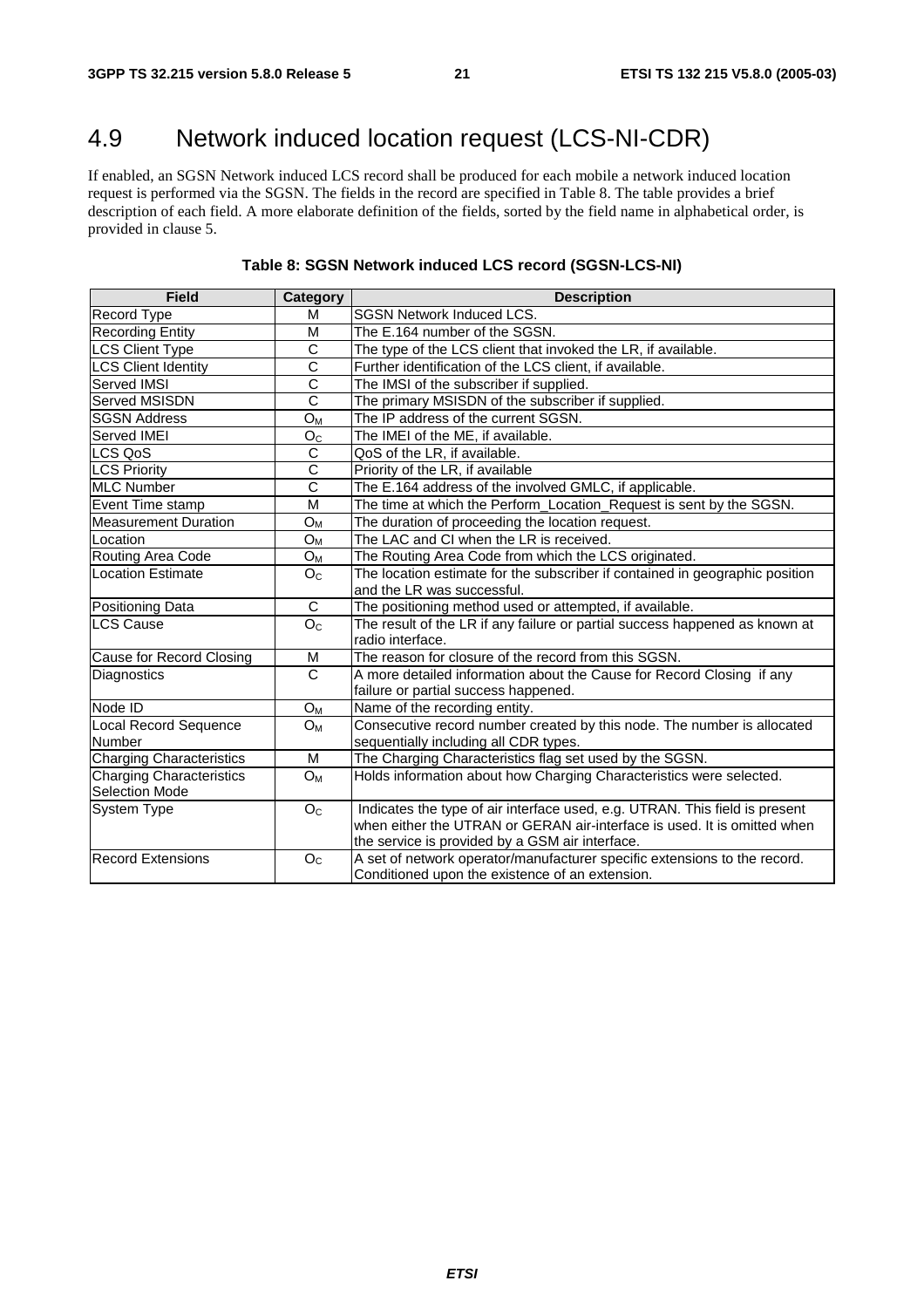## 5 Description of Record Fields

This clause contains a brief description of each field of the CDRs described in the previous clause. The fields are listed in alphabetical order according to the field name as specified in one of the five tables above.

### 5.1 Access Point Name (APN) Network/Operator Identifier

These fields contain the actual connected Access Point Name Network/Operator Identifier determined either by MS, SGSN or modified by CAMEL service. An APN can also be a wildcard, in which case the SGSN selects the access point address.

Following TS 23.003 [7], the APN field is specified in the CDR by two variable strings. The first is the APN Network Identifier (NI portion) and the second is the APN Operator Identifier (OI portion). The APN NI may contain one or more label as described in TS 23.003 [7]. The APN OI is composed of three labels. The first and second labels together shall uniquely identify the PLMN operator (e.g. "mnc<operator mnc>.mcc<operator mcc>.gprs").

To represent the APN NI and OI in the GPRS CDRs, the "dot" notation shall be used.

See 3GPP TS 23.003 [7] and 3GPP TS 23.060 [2] for more information about APN format and access point decision rules.

### 5.2 APN Selection Mode

This field indicates how the SGSN selected the APN to be used. The values and their meaning are as specified in 3GPP TS 29.060 [8] clause 7.9 'Information elements'.

### 5.3 CAMEL Information

This field includes following CAMEL information elements for PDP context (S-CDR), Attach/Detach session (M-CDR), Mobile originated SMS (S-SMO-CDR) and Mobile terminated SMS (S-SMT-CDR) if corresponding CAMEL service is activated.

• CAMEL Access Point Name NI (S-CDR)

This field contains the network identifier part of APN before modification by the CSE.

• CAMEL Access Point Name OI (S-CDR)

This field contains the operator identifier part of APN before modification by the CSE.

• CAMEL Calling Party Number (S-SMO-CDR, S-SMT-CDR)

This field contains the Calling Party Number modified by the CAMEL service.

• CAMEL Destination Subscriber Number (S-SMO-CDR)

This field contains the short message Destination Number modified by the CAMEL service.

• CAMEL SMSC Address (S-SMO-CDR)

This field contains the SMSC address modified by the CAMEL service.

• SCF address (S-CDR, M-CDR, S-SMO-CDR, S-SMT-CDR)

 This field identifies the CAMEL server serving the subscriber. Address is defined in HLR as part of CAMEL subscription information.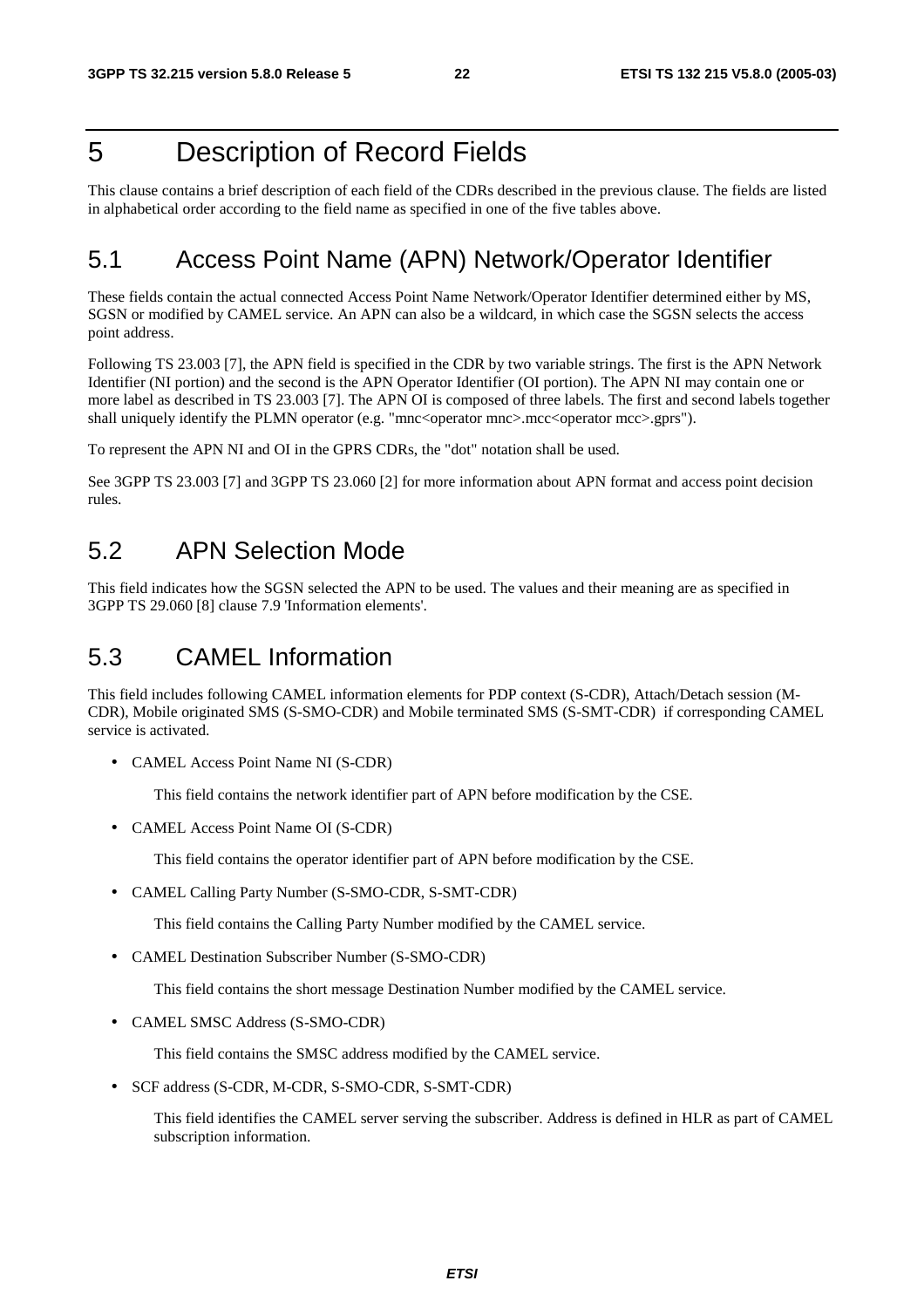• Service key (S-CDR, M-CDR, S-SMO-CDR, S-SMT-CDR)

 This field identifies the CAMEL service logic applied. Service key is defined in HLR as part of CAMEL subscription information.

• Default Transaction/SMS Handling (S-CDR, M-CDR, S-SMO-CDR, S-SMT-CDR)

 This field indicates whether or not a CAMEL encountered default GPRS- or SMS-handling. This field shall be present only if default call handling has been applied. Parameter is defined in HLR as part of CAMEL subscription information.

• Free Format Data (S-CDR, M-CDR, S-SMO-CDR, S-SMT-CDR)

 This field contains charging information sent by the gsmSCF in the Furnish Charging Information GPRS messages as defined in 3GPP TS 29.078 [9]. The data can be sent either in one FCI message or several FCI messages with append indicator. This data is transferred transparently in the CAMEL clauses of the relevant call records.

 If the FCI is received more then once during one CAMEL call, the append indicator defines whether the FCI information is appended to previous FCI and stored in the relevant record or the information of the last FCI received is stored in the relevant record (the previous FCI information shall be overwritten).

In the event of partial output the currently valid "Free format data" is stored in the partial record.

• FFD Append Indicator (S-CDR, M-CDR)

 This field contains an indicator whether CAMEL free format data is to be appended to free format data stored in previous partial CDR. This field is needed in CDR post processing to sort out valid free format data for that call leg from sequence of partial records. Creation of partial records is independent of received FCIs and thus valid free format data may be divided to different partial records.

 If field is missing then free format data in this CDR replaces all received free format data in previous CDRs. Append indicator is not needed in the first partial record. In following partial records indicator shall get value true if all FCIs received during that partial record have append indicator. If one or more of the received FCIs for that call leg during the partial record do not have append indicator then this field shall be missing.

• Level of CAMEL services (S-CDR, M-CDR)

 This field describes briefly the complexity of CAMEL invocation. Categories are the same as in circuit switched services and measure of resource usage in VPLMN requested by HPLMN.

- The flag "basic" means that a CAMEL service is invoked during the PDP context activation phase (e.g. to modify APN\_NI/APN\_OI) or during GPRS Attach. This flag shall be set when a CAMEL service is invoked for a PDP context (for S-CDR) or for an Attach/Detach session (for M-CDR).
- The flag 'call duration supervision' means that the CAMEL service has applied call duration control, with the Apply Charging message. This flag shall be set when the SGSN has received the Apply Charging message from the gsmSCF.
- Number of DPs encountered (S-CDR, M-CDR)

 This field indicates how many armed CAMEL detection points (TDP and EDP) were encountered and complements "Level of CAMEL service" field.

• smsReferenceNumber (S-SMO-CDR, S-SMT-CDR)

This parameter contains the SMS Reference Number assigned to the Short Message by the SGSN.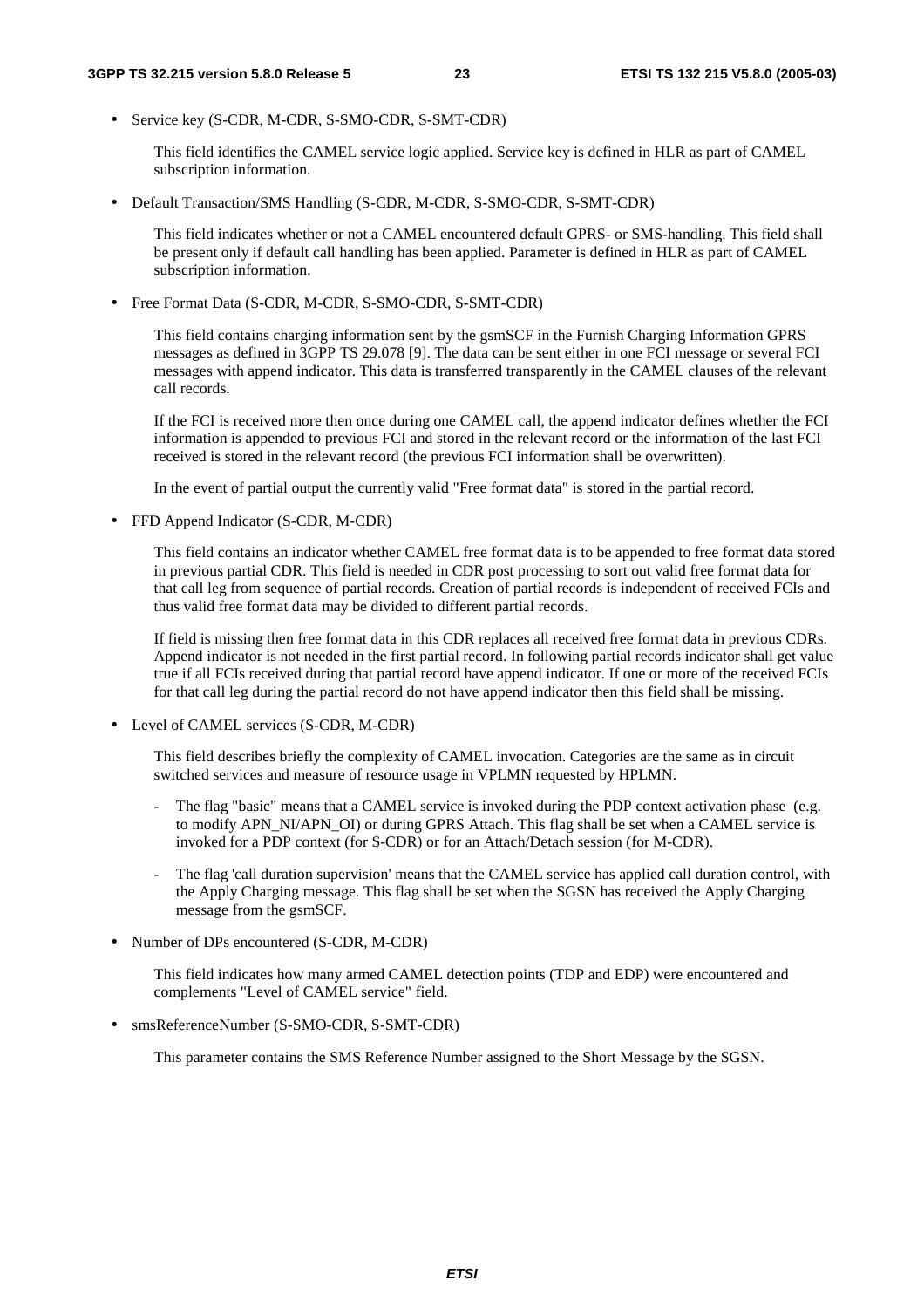## 5.4 Cause for Record Closing

This field contains a reason for the release of the CDR including the following:

- normal release: PDP context release (end of context or SGSN change) or GPRS detach;
- partial record generation: data volume limit, time (duration) limit, maximum number of changes in charging conditions or intra SGSN intersystem change (change of radio interface from GSM to UMTS or vice versa);
- abnormal termination (PDP or MM context);
- unauthorized network originating a location service request;
- unauthorized client requesting a location service;
- position method failure at a location service execution;
- unknown or unreachable LCS client at a location service request;
- management intervention (request due to O&M reasons).

A more detailed reason may be found in the diagnostics field.

## 5.5 Cell Identifier

For GSM, the Cell Identifier is defined as the Cell Id, reference 24.008[10], and for UMTS it is defined as the Service Area Code in TS 25.413 [11].

## 5.6 Charging Characteristics

The Charging Characteristics field allows the operator to apply different kind of charging methods in the CDRs. A subscriber may have Charging Characteristics assigned to his subscription. These characteristics can be supplied by the HLR to the SGSN as part of the subscription information, and, upon activation of a PDP context, the SGSN forwards the charging characteristics to the GGSN according to the rules specified in Annex A. This information can be used by the GSNs to activate CDR generation and control the closure of the CDR or the traffic volume containers (see clause 5.15). It can also be used in nodes handling the CDRs (e.g., the CGF or the billing system) to influence the CDR processing priority and routing. These functions are accomplished by specifying the charging characteristics as sets of charging profiles and the expected behaviour associated with each profile. The interpretations of the profiles and their associated behaviours can be different for each PLMN operator and are not subject to standardisation. In the present document only the charging characteristic formats and selection modes are specified.

The functional requirements for the Charging Characteristics as well as the profile and behaviour bits are further defined in normative Annex A, including the definitions of the trigger profiles associated with each CDR type.

The format of charging characteristics field is depicted in Figure 4. Px  $(x = 0.3)$  refers to the Charging Characteristics Profile index. Bits classified with a "B" may be used by the operator for non-standardised behaviour (see Annex A).

It is possible to ascribe the same semantic meanings to bits P0 through P3 as exists in release 99 technical specification TS 32.015 [12]. That is, the P3 (N) flag in the Charging Characteristics indicates normal charging, the P2 (P) flag indicates prepaid charging, the P1 (F) flag indicates flat rate charging and the P0 (H) flag indicates charging by hot billing. For example, the case where the P0 bit is turned on would correspond to the behaviour associated with the operator's own definition of Hot Billing, such as short time and volume limits for CDR closure as well as priority processing by CDR handling nodes (e.g., CGF and billing system). It is the responsibility of the PLMN operator to exactly define the meaning of the profile bits, P0 to P3, and make them compatible with the R99 flags if so required.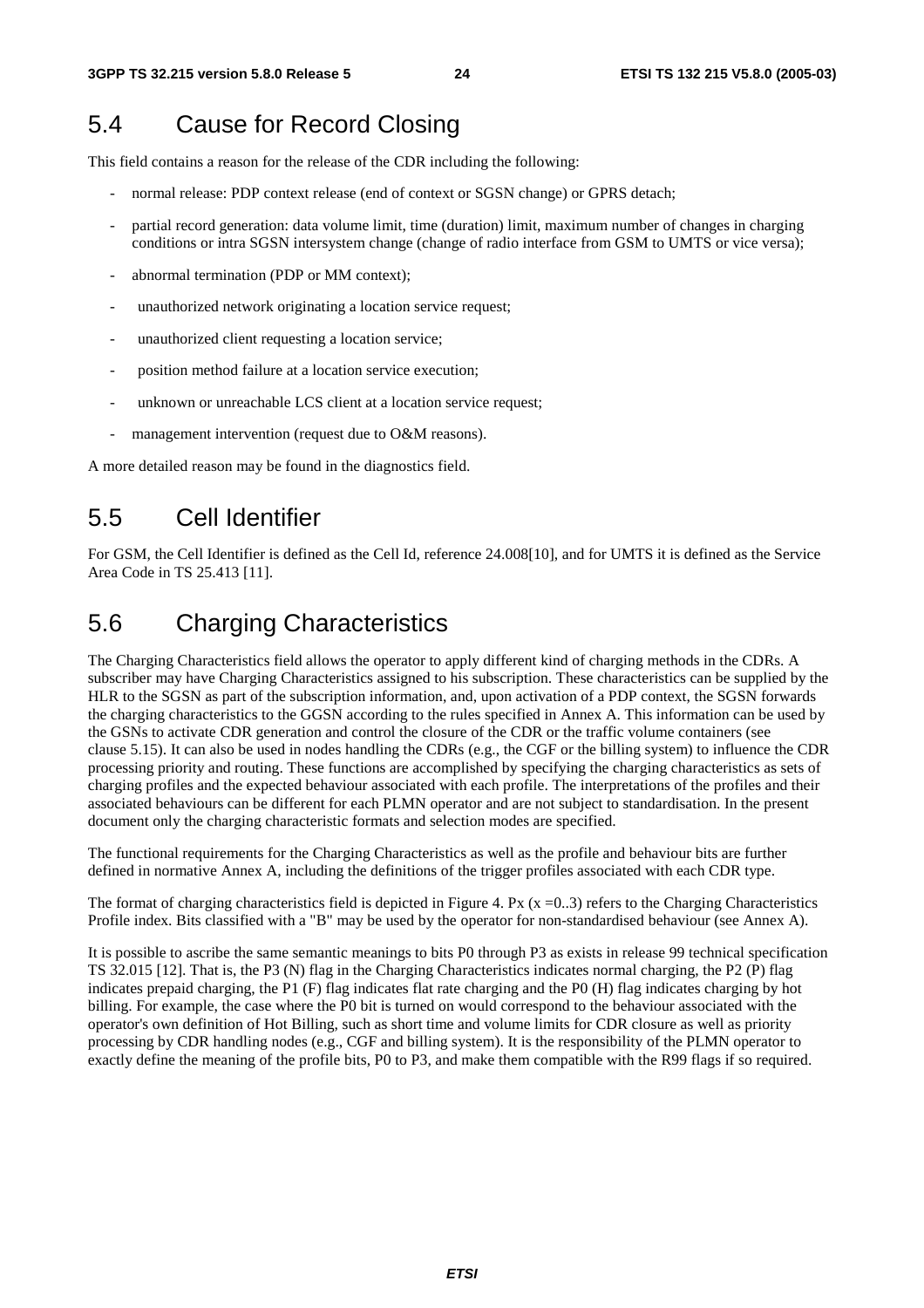

**Figure 4: Charging Characteristics flags** 

### 5.7 Charging Characteristics Selection Mode

This field indicates the charging characteristic type that the GSNs applied to the CDR. In the SGSN the allowed values are:

- Home default
- Visiting default
- Roaming default
- APN specific
- Subscription specific.

In the GGSN the allowed values are:

- Home default
- Visiting default
- Roaming default
- SGSN supplied.

Further details are provided in Annex A.

### 5.8 Charging ID

This field is a charging identifier, which can be used together with GGSN address to identify all records produced in SGSN(s) and GGSN involved in a single PDP context. Charging ID is generated by GGSN at PDP context activation and transferred to context requesting SGSN. At inter-SGSN routing area update charging ID is transferred to the new SGSN as part of each active PDP context.

Different GGSNs allocate the charging ID independently of each other and may allocate the same numbers. The CGF and/or BS may check the uniqueness of each charging ID together with the GGSN address and optionally (if still ambiguous) with the record opening time stamp.

### 5.9 Destination Number

This field contains short message Destination Number requested by the user. See 3GPP TS 32.205 [4].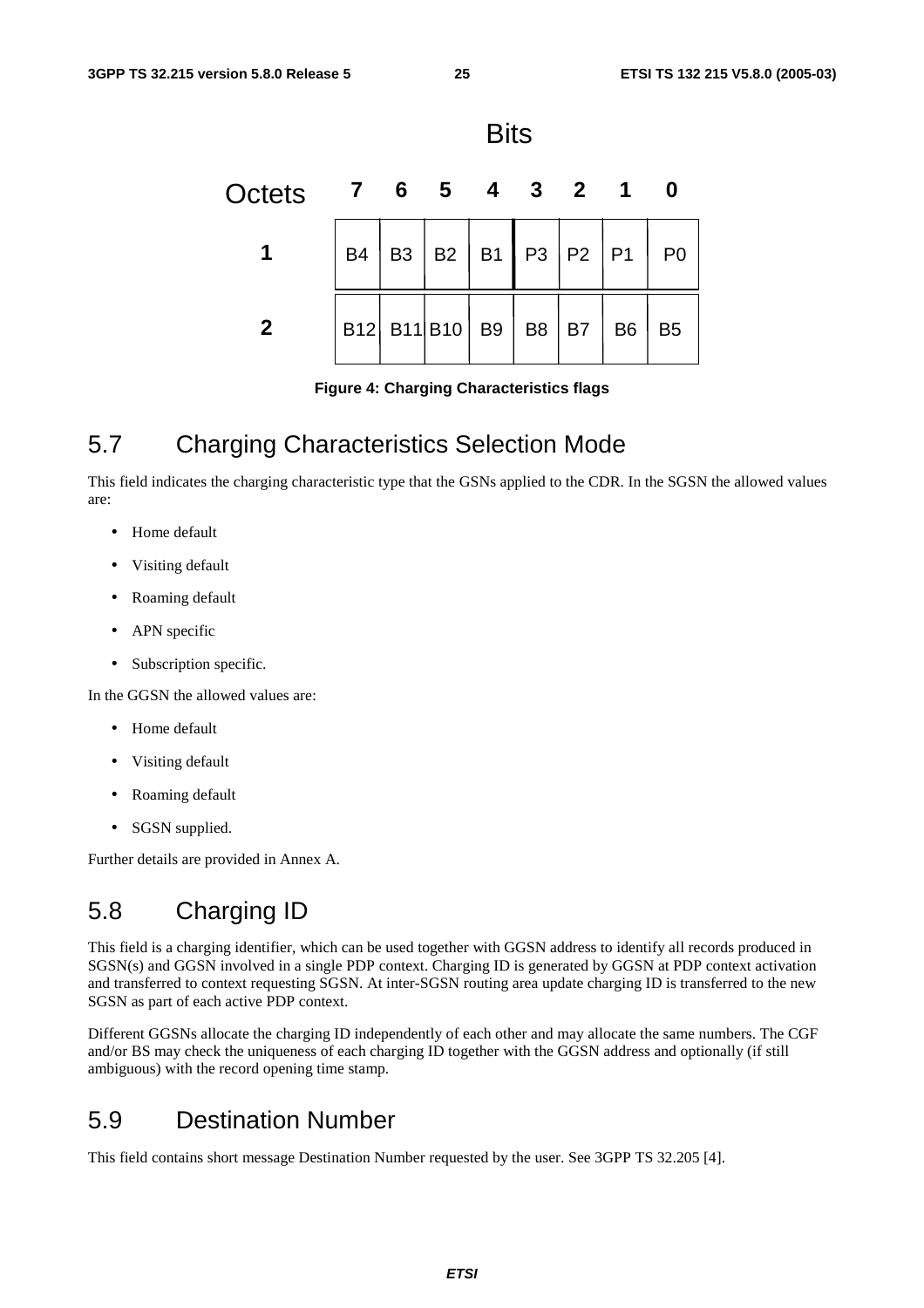### 5.10 Diagnostics

This field includes a more detailed technical reason for the releases of the connection refer 3GPP TS 32.205 [4]. The diagnostics may also be extended to include manufacturer and network specific information.

### 5.11 Duration

This field contains the relevant duration in seconds for PDP contexts (S-CDR, G-CDR, and attachment (M-CDR)). It is the duration from Record Opening Time to record closure. For partial records this is the duration of the individual partial record and not the cumulative duration.

It should be noted that the internal time measurements may be expressed in terms of tenths of seconds or even milliseconds and, as a result, the calculation of the duration may result in the rounding or truncation of the measured duration to a whole number of seconds.

Whether or not rounding or truncation is to be used is considered to be outside the scope of the present document subject to the following restrictions:

- 1) A duration of zero seconds shall be accepted providing that the transferred data volume is greater than zero.
- 2) The same method of truncation/rounding shall be applied to both single and partial records.

### 5.12 Dynamic Address Flag

This field indicates that PDP address has been dynamically allocated for that particular PDP context. This field is missing if address is static i.e. part of PDP context subscription. Dynamic address allocation might be relevant for charging e.g. the duration of PDP context as one resource offered and possible owned by network operator.

## 5.13 Event Time Stamps

These fields contain the event time stamps relevant for each of the individual record types.

All time-stamps include a minimum of date, hour, minute and second.

### 5.14 External Charging Identifier

A Charging Identifier received from a none-GPRS, external network entity.

- When inter-working with IMS the external charging identifier is the ICID (IMS Charging IDentifier) as received from the IMS network by the GGSN.
- If required, Inter-working with other external entities will be subject of specification for further releases.

### 5.15 GGSN Address Used

These fields are the current serving GGSN IP Address for the Control Plane. If both an IPv4 and an IPv6 address of the GGSN are available, the GSNs shall include the IPv4 address in the CDR.

## 5.16 IMS Signalling Context

Indicates if the PDP context is used for IMS signalling. It is only present if the PDP context is an IMS signalling PDP context. A PDP context for IMS signalling is determined via the "IM CN Subsystem Signalling Flag" conveyed via the "Activate PDP context request" message from the MS to the network (refer to TS 24.008)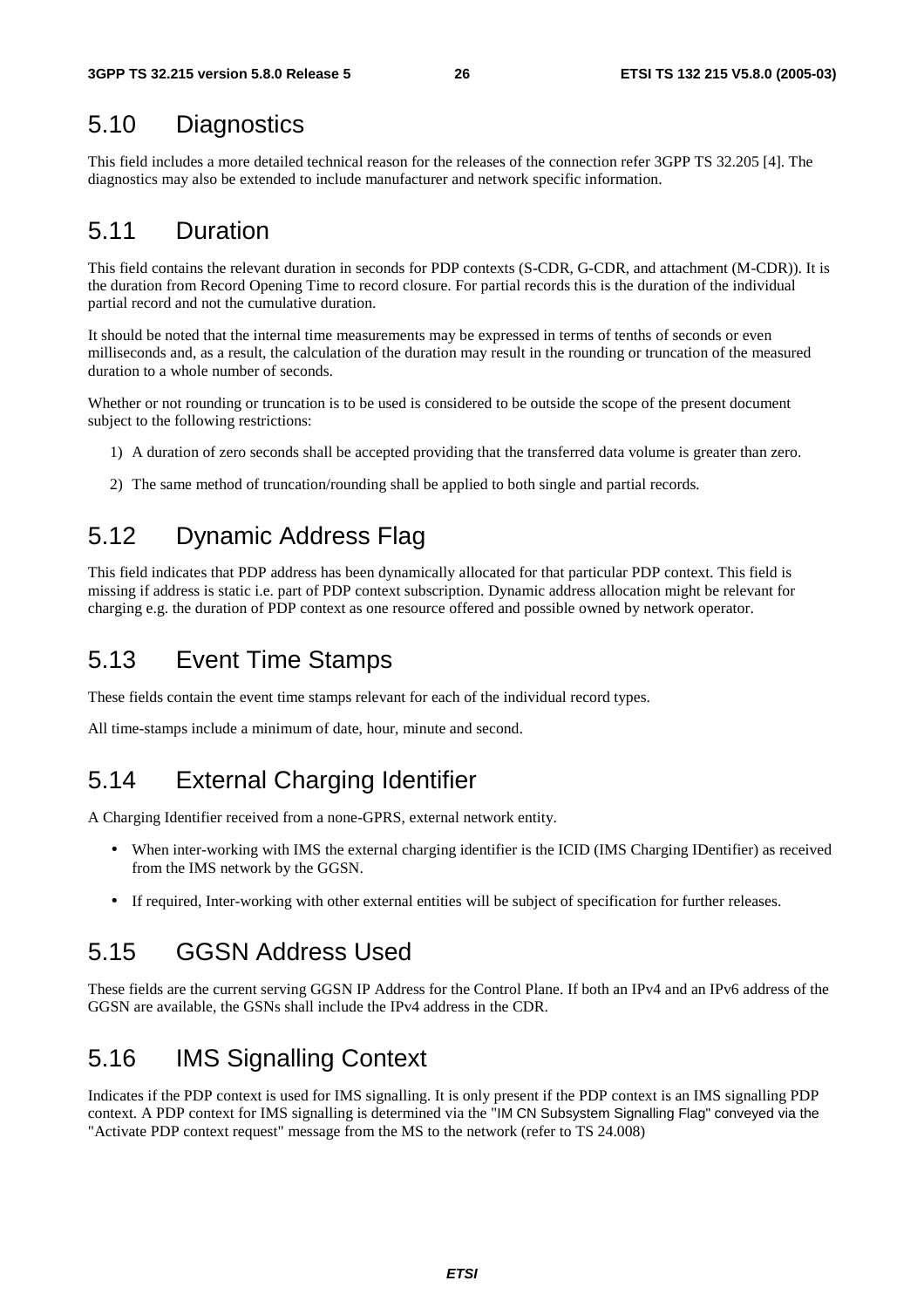### 5.17 LCS Cause

The LCS Cause parameter provides the reason for an unsuccessful location request according 3GPP TS 49.031 [23].

## 5.18 LCS Client Identity

This field contains further information on the LCS Client identity:

- Client External ID,
- Client Dialled by MS ID,
- Client Internal ID.

### 5.19 LCS Client Type

This field contains the type of the LCS Client as defined in 3GPP TS 29.002 [5].

### 5.20 LCS Priority

This parameter gives the priority of the location request as defined in 3GPP TS 49.031 [23].

### 5.21 LCS QoS

This information element defines the Quality of Service for a location request as defined in 3GPP TS 49.031 [23].

### 5.22 List of Traffic Data Volumes

This list includes one or more containers, each includes the following fields:

#### **Data Volume Uplink, Data Volume Downlink, Change Condition and Change Time**.

**Data Volume, Uplink** and/or **Downlink,** includes the number of octets transmitted during the use of the packet data services in the uplink and/or downlink direction, respectively.

**Change Condition** defines the reason for closing the container (see TS 32.200 [3] Clause 6), such as tariff time change, QoS change or closing of the CDR.

**Change Time** is a time stamp, which defines the moment when the volume container is closed or the CDR is closed. All the active PDP contexts do not need to have exactly the same time stamp e.g. due to same tariff time change (variance of the time stamps is implementation and traffic load dependent, and is out of the scope of standardisation).

First container includes following optional fields: QoS Requested (not in G-CDR) and QoS Negotiated. In following containers QoS Negotiated is present if previous change condition is "QoS change". In addition to the QoS Negotiated parameter the QoS Requested parameter is present in following containers if the change condition is "QoS change" and the QoS change was initiated by the MS via a PDP context modification procedure.

Table 6 illustrates an example of a list, which has three containers (sets of volume counts) caused by one QoS change and one tariff time change.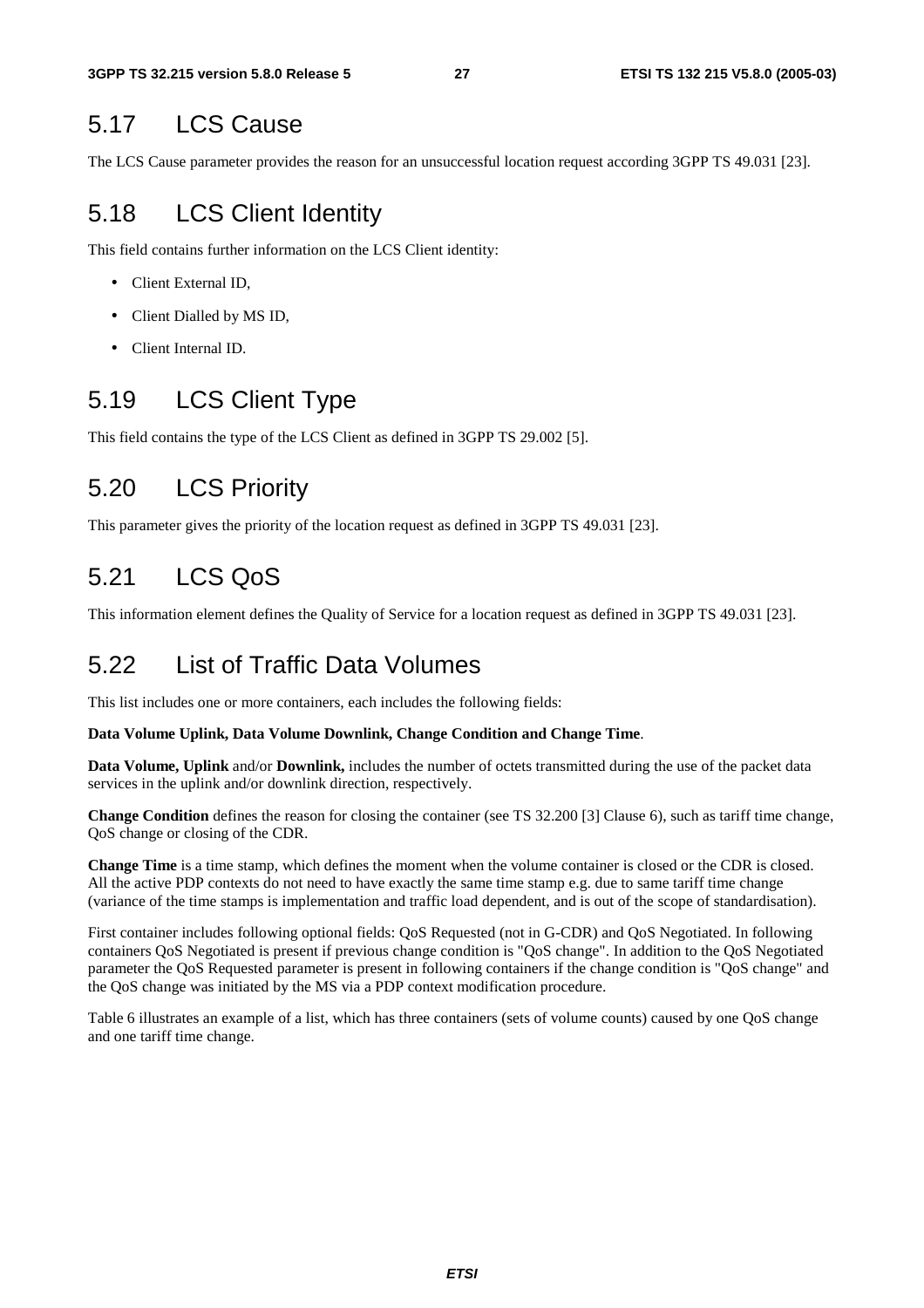| $QoS$ Requested = $QoS1$         | QoS Requested = QoS2 (if requested<br>$ by the MS)QoS Negotiated = QoS2$ |                                  |
|----------------------------------|--------------------------------------------------------------------------|----------------------------------|
| $\sqrt{QoS}$ Negotiated = $QoS1$ |                                                                          |                                  |
|                                  | Data Volume Uplink = 5                                                   |                                  |
| Data Volume Uplink = 1           | Data Volume Downlink = 6                                                 | Data Volume Uplink = 3           |
| Data Volume Downlink = 2         |                                                                          | Data Volume Downlink = 4         |
|                                  | Change Condition = Tariff change                                         |                                  |
| Change Condition = QoS change    | Time Stamp = TIME2                                                       | Change Condition = Record closed |
| $Time$ Stamp = TIME1             |                                                                          | Time Stamp = TIME3               |

#### **Table 6: Example list of traffic data volumes**

First container includes initial QoS values and corresponding volume counts. Second container includes new QoS values and corresponding volume counts before tariff time change. Last container includes volume counts after the tariff time change. The total volume counts can be itemised as shown in Table 7 (tariff1 is used before and tariff2 after the tariff time change):

|                     |                                | <b>Container</b> |
|---------------------|--------------------------------|------------------|
| QoS1+Tariff1        | uplink = 1, downlink = $2$     |                  |
| QoS2+Tariff1        | uplink = 5, downlink = $6$     |                  |
| QoS2+Tariff2        | uplink = 3, downlink = $4$     | 3                |
| QoS1                | uplink = 1, downlink = $2$     |                  |
| QoS2                | uplink = $8$ , downlink = $10$ | $2 + 3$          |
| Tariff1             | uplink = $6$ , downlink = $8$  | $1+2$            |
| Tariff <sub>2</sub> | uplink = 3, downlink = $4$     | 3                |

#### **Table 7: Itemised list of total volume count corresponding to Table 6**

The amount of data counted in the GGSN shall be the payload of the GTP-U protocol at the Gn interface. Therefore the data counted already includes the IP PDP bearer protocols i.e. IP or PPP.

The data volume counted in the SGSN is dependent on the system. For GSM SGSN the data volume is the payload of the SNDCP PDUs at the Gb interface. For UMTS-SGSN it is the GTP-U PDUs at the Iu-PS interface. Therefore, in both systems, the data counted already includes the overheads of any PDP bearer protocols.

In GSM, in order to avoid that downstream packets transmitted from the old SGSN to the new SGSN at inter SGSN RA update induce the increase of the PDP CDR downstream volume counters in both SGSN the following rules must be followed:

- For PDP contexts using LLC in unacknowledged mode: an SGSN shall update the PDP CDR when the packet has been sent by the SGSN towards the MS;
- For PDP contexts using LLC in acknowledged mode, a GSM-SGSN shall only update the PDP CDR at the reception of the acknowledgement by the MS of the correct reception of a downstream packet. In other worlds, for inter SGSN RA update, the new SGSN shall update the PDP CDR record when a downstream packet sent by the old SGSN is received by the MS and acknowledged by the MS towards the new SGSN through the RA update complete message.

In UMTS, the not transferred downlink data can be accounted for in the S-CDR with "RNC Unsent Downlink Volume" field, which is the data that the RNC has either discarded or forwarded during handover. Data volumes retransmitted (by RLC or LLC) due to poor radio link conditions shall not be counted.

### 5.23 Local Record Sequence Number

This field includes a unique record number created by this node. The number is allocated sequentially for each partial CDR (or whole CDR) including all CDR types. The number is unique within one node, which is identified either by field Node ID or by record-dependent node address (SGSN address, GGSN address, Recording Entity).

The field can be used e.g. to identify missing records in post processing system.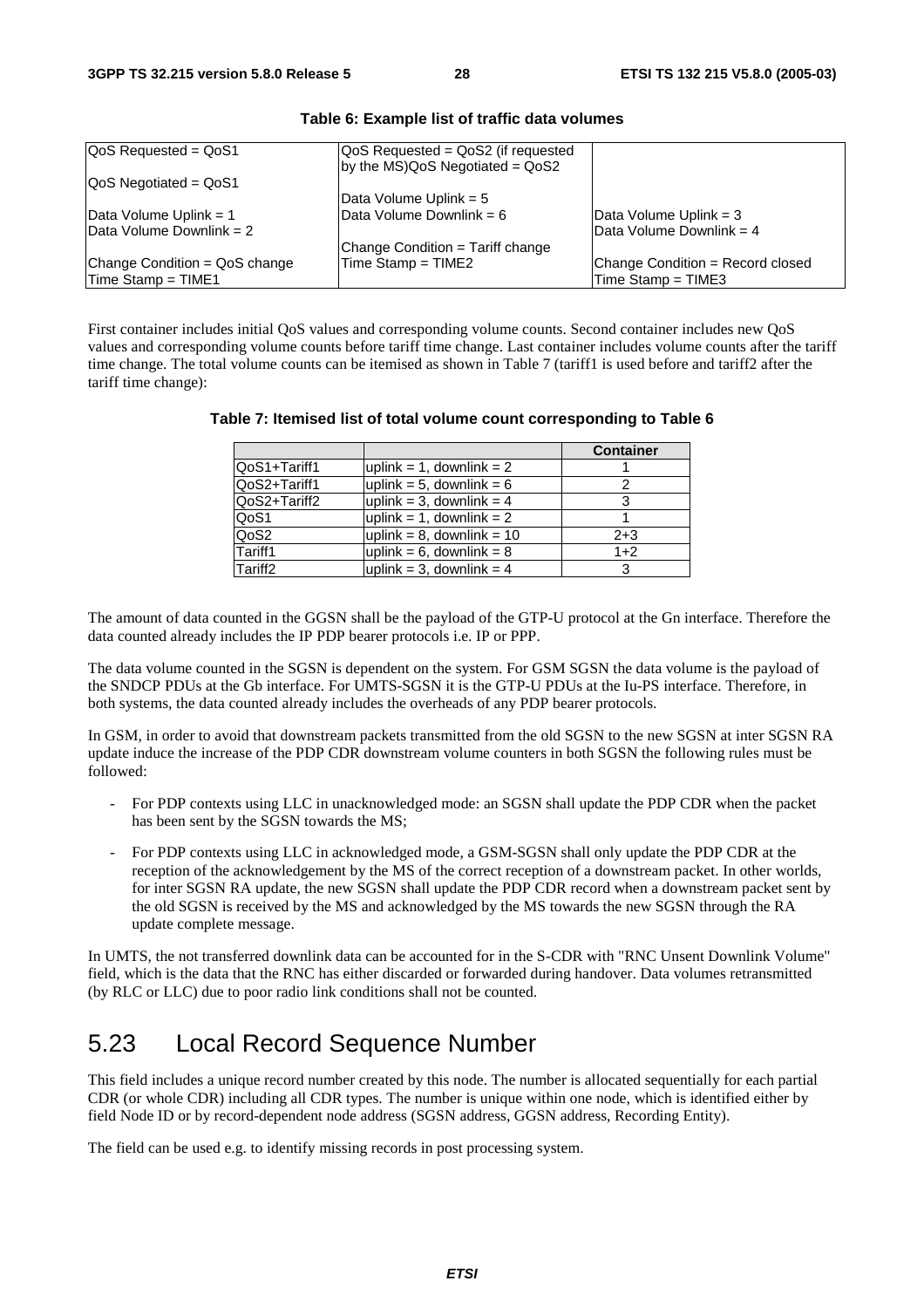## 5.24 Location Estimate

The Location Estimate field is providing an estimate of a geographic location of a target MS according to 3GPP TS 29.002 [5].

## 5.25 Location Method

The Location Method identifier refers to the argument of LCS-MOLR that was invoked as defined in 3GPP TS 24.080 [24].

## 5.26 Location Type

This field contains the type of the location as defined in 3GPP TS 29.002 [5].

### 5.27 Measurement Duration

This field contains the duration for the section of the location measurement corresponding to the Perform\_Location\_Request and Perform\_Location\_Response by the SGSN.

### 5.28 Message reference

This field contains a unique message reference number allocated by the Mobile Station (MS) when transmitting a short message to the service centre. This field corresponds to the TP-Message-Reference element of the SMS\_SUBMIT PDU defined in 3GPP TS 23.040 [15].

## 5.29 MLC Number

This parameter refers to the ISDN (E.164) number of a GMLC.

## 5.30 MS Network Capability

This MS Network Capability field contains the MS network capability value of the MS network capability information element of the served MS on PDP context activation or on GPRS attachment as defined in 3GPP TS 24.008 [10].

## 5.31 Network Initiated PDP Context

This field indicates that PDP context is network initiated. The field is missing in case of mobile activated PDP context.

## 5.32 Node ID

This field contains an optional, operator configurable, identifier string for the node that had generated the CDR. The Node ID may or may not be the DNS host name of the node.

### 5.33 Notification to MS user

This field contains the privacy notification to MS user that was applicable when the LR was invoked as defined in 3GPP TS 29.002 [5].

## 5.34 PDP Type

This field defines the PDP type, e.g. IP, PPP, or IHOSS:OSP (see 3GPP TS 29.060 [8] for exact format).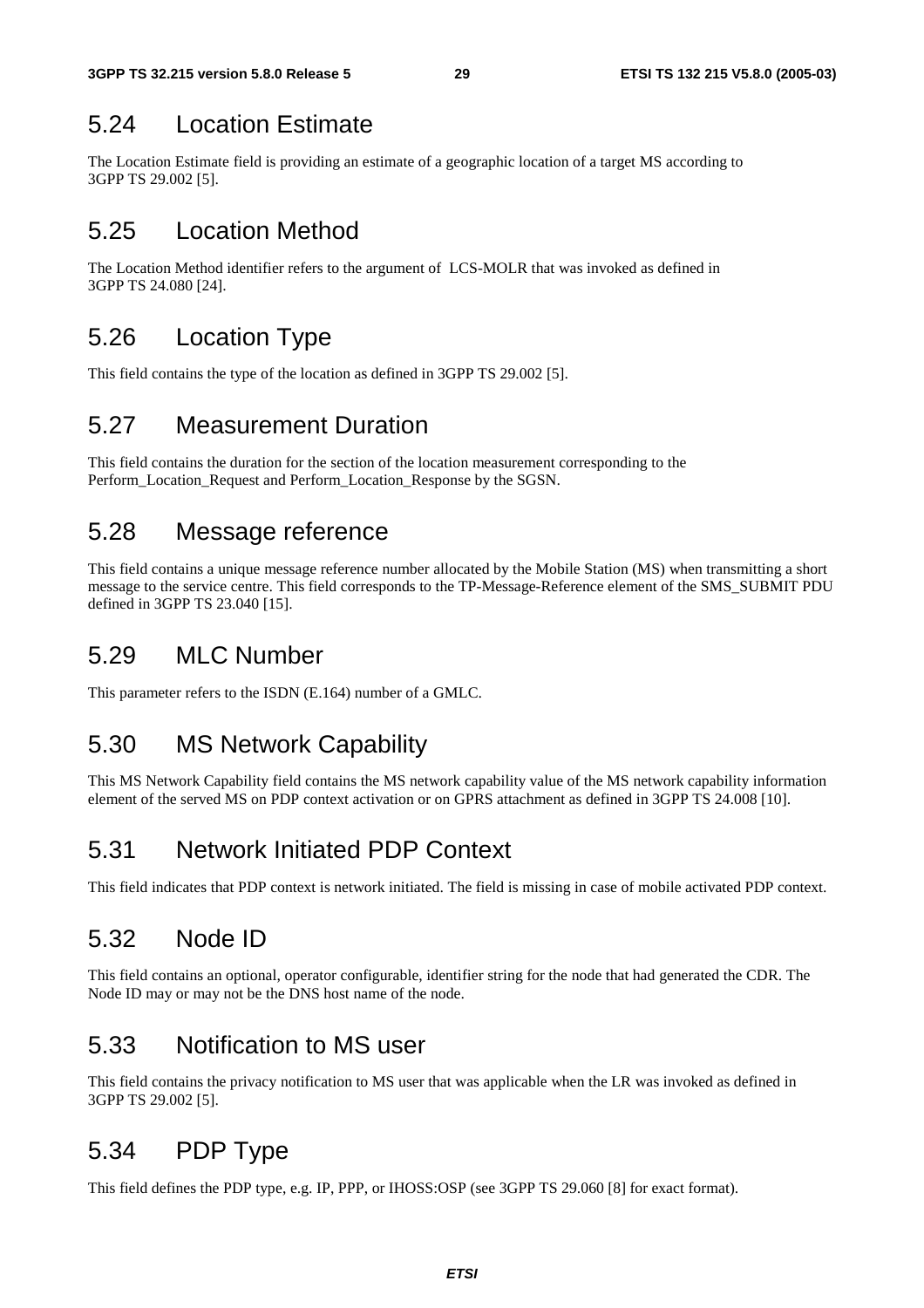### 5.35 Positioning Data

This information element is providing positioning data:

- for GERAN associated with a successful or unsuccessful location attempt for a target MS according to 3GPP TS 49.031 [23];
- for UTRAN assiociated with a successful location attempt for a target MS according 3GPP TS 25.413 [11].

The 'system type' parameter included in the LCS CDRs indicates whether GERAN or UTRAN applies.

### 5.36 Privacy Override

This parameter indicates if the LCS client overrides MS privacy when the GMLC and VMSC/SGSN for an MT-LR are in the same country as defined in 3GPP TS 29.002 [5].

### 5.37 QoS Requested/QoS Negotiated

Quality of Service Requested contains the QoS desired by MS at PDP context activation. QoS Negotiated indicates the applied QoS accepted by the network.

If a pre-Release '99 only capable terminal is served, the applicable QoS parameters and their encoding in the CDRs are specified in 3GPP TS 32.015 [12].

In all other cases, the applicable QoS attributes are defined in the "Quality of Service profile" in 3GPP TS 23.060 [2], and their encoding in the CDR corresponds to the "Quality of Service profile" specified in 3GPP TS 29.060. [8].

### 5.38 Record Extensions

This field enables network operators and/or manufacturers to add their own recommended extensions to the standard record definitions. This field contains a set of "management extensions" as defined in ITU-T Recommendation X.721 [16]. This is conditioned upon the existence of an extension.

### 5.39 Record Opening Time

This field contains the time stamp when the MS is attached to a SGSN (M-CDR) or PDP context is activated in SGSN/GGSN (S-CDR, G-CDR) or record opening time on subsequent partial records (see 3GPP TS 32.205 [4] for exact format).

Record opening reason does not have a separate field. For G-CDR and M-CDR it can be derived from the field "Sequence number"; i.e. either a missing field or a value one (1) means activation of PDP context and GPRS attachment. For the S-CDR the field "SGSN change" also needs to be taken into account.

### 5.40 Record Sequence Number

This field contains a running sequence number employed to link the partial records generated in the SGSN/GGSN for a particular MM context or PDP context (characterised with the same Charging ID and GGSN address pair). For M-CDR or S-CDR the sequence number always restarts from one (1) after an inter-SGSN routing area update, see field "SGSN change". The Record Sequence Number is missing if the record is the only one produced in the SGSN/GGSN for an MM context or a PDP context CDR (e.g. inter-SGSN routing area update can result to two M-CDR or two S-CDRs without sequence number and field "SGSN change" present in the second record).

### 5.41 Record Type

The field identifies the type of the record e.g. S-CDR, G-CDR, M-CDR, S-SMO-CDR and S-SMT-CDR.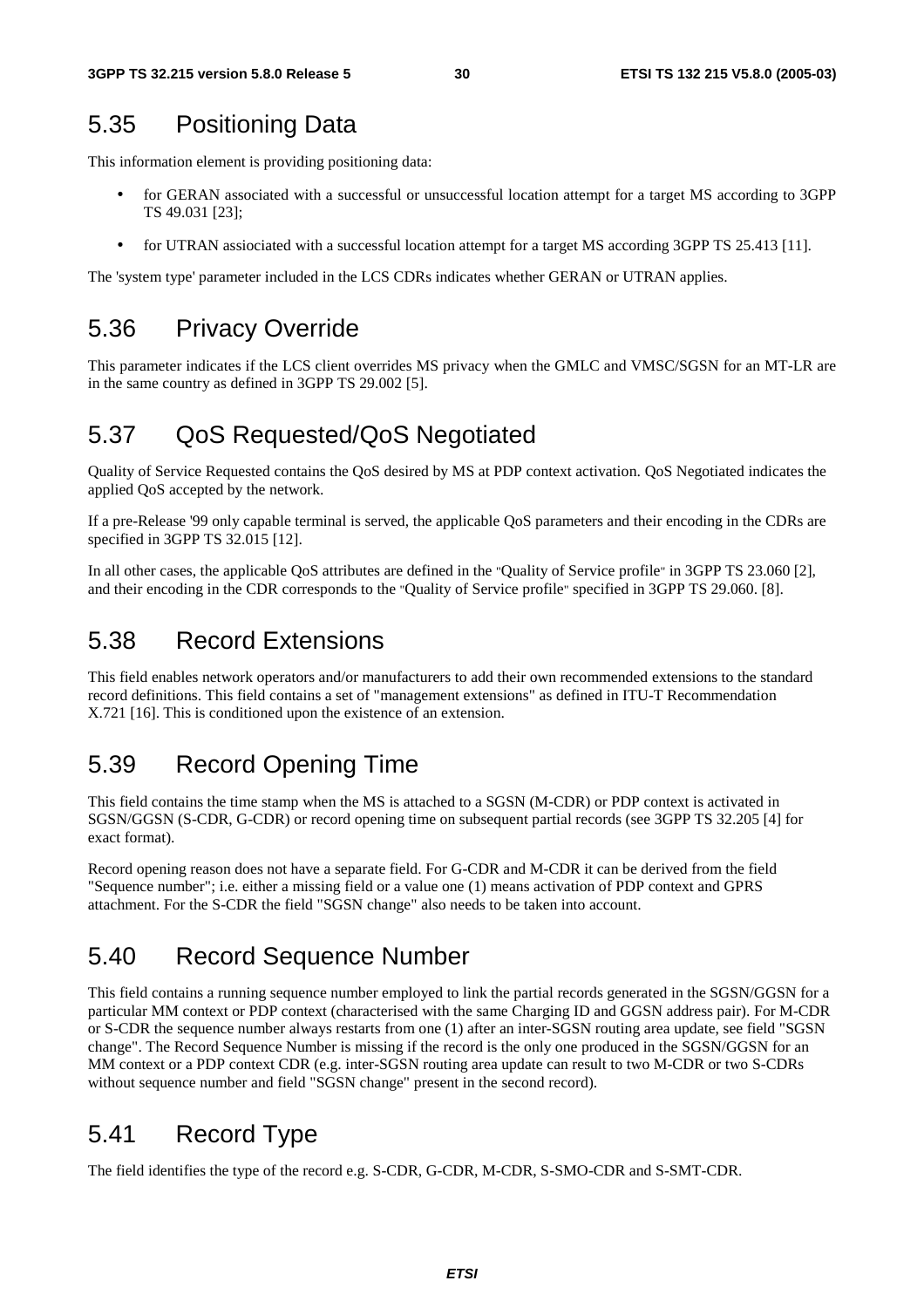### 5.42 Recording Entity Number

This field contains the ITU-T E.164 number assigned to the entity that produced the record. For further details see 3GPP TS 23.003 [7].

### 5.43 RNC Unsent Downlink Volume

This field contains the unsent downlink volume that the RNC has either discarded or forwarded to 2G-SGSN and already included in S-CDR. This field is present when RNC has provided unsent downlink volume count at RAB release and can be used by a downstream system to apply proper charging for this PDP context.

### 5.44 Routing Area Code/Location/Cell Identifier/Change of location

The location information contains a combination of the Routing Area Code (RAC) and an optional Cell Identifier of the routing area and cell in which the served party is currently located. In GSM the Cell Identifier is defined by the Cell Identity (CI) and in UMTS by the Service Area Code (SAC). Any change of location (i.e. Routing Area change) may be recorded in the change of location field including the time at which the change took place.

The location field contains a combination of the location area code (LAC) and cell identity (CI) of the cell in which the served party is currently located.

The change of location field is optional and not required if partial records are generated when the location changes.

The RAC and (optionally) CI are coded according to 3G TS 24.008 [10] and the SAC according 3GPP TS 25.413 [11].

### 5.45 Served IMEI

This field contains the International Mobile Equipment Identity (IMEI) of the equipment served, if available. The term "served" equipment is used to describe the ME involved in the transaction recorded e.g. the called ME in the case of a network initiated PDP context.

The structure of the IMEI is defined in 3GPP TS 23.003 [7].

### 5.46 Served IMSI

This field contains the International Mobile Subscriber Identity (IMSI) of the served party. The term "served" party is used to describe the mobile subscriber involved in the transaction recorded e.g. the calling subscriber in case of a mobile initiated PDP context.

The structure of the IMSI is defined in 3GPP TS 23.003 [7].

### 5.47 Served MSISDN

This field contains the Mobile Station (MS) ISDN number (MSISDN) of the served party. The term "served" party is used to describe the mobile subscriber involved in the transaction recorded. In case of multi-numbering the MSISDN stored in a GPRS CDR will be the primary MSISDN of the calling party.

The structure of the MSISDN is defined in 3GPP TS 23.003 [7].

### 5.48 Served PDP Address

This field contains the PDP address of the served IMSI. This is a network layer address i.e. of type IP version 4 or IP version 6. The address for each PDP type is allocated either temporarily or permanently (see "Dynamic Address Flag"). This parameter shall be present except when both the PDP type is PPP and dynamic PDP address assignment is used.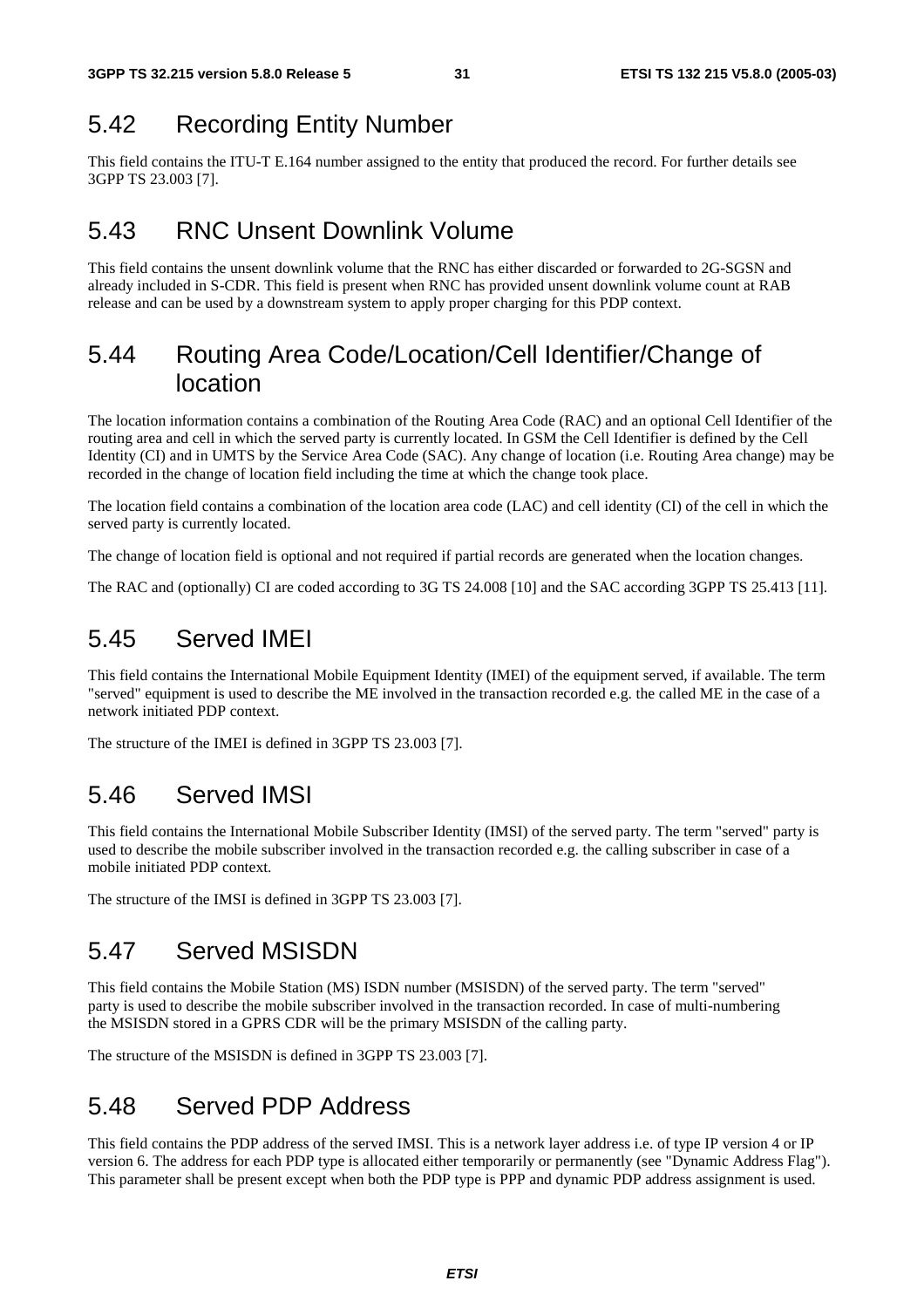## 5.49 Service Centre Address

This field contains a ITU-T E.164 number identifying a particular service centre e.g. Short Message Service (SMS) centre (see 3GPP TS 23.040 [15]).

## 5.50 SGSN Address

These fields contain one or several IP addresses of SGSN. The IP address of the SGSN can be either control plane address or user plane address.

The S-CDR fields contain single address of current SGSN and GGSN used.

The G-CDR fields contain the address of the current GGSN and a list of SGSNs addresses, which have been connected during the record (SGSN change due to inter SGSN Routing Area update).

The M-CDR fields only contain the address of the current SGSN. It does not provide any information related to active PDP context(s) and thus the connected (used) GGSN(s) cannot be identified.

If both an IPv4 and an IPv6 address of the SGSN are available, the GSNs shall include the IPv4 address in the CDR.

## 5.51 SGSN Change

This field is present only in the S-CDR to indicate that this is the first record after an inter-SGSN routing area update.

## 5.52 SGSN PLMN Identifier

This field contains a SGSN PLMN Identifier (Mobile Country Code and Mobile Network Code), for the SGSNs which have been connected during the record. This implies that when the MS moves to another PLMN, the G-CDR has to be closed.

The MCC and MNC are coded as described for 'Routing Area Identity' in [8].

## 5.53 Short Message Service (SMS) Result

This field contains the result of an attempt to deliver a short message either to a service centre or to a mobile subscriber (see 3GPP TS 29.002[13]). Note that this field is only provided if the attempted delivery was unsuccessful.

### 5.54 System Type

This field is present conditionally, indicating the use of the UTRAN or GERAN air-interface for the provision of service recorded by this CDR. In the case of service provided by a GSM air interface, this field is not present.

NOTE: The ASN.1 contains a value of "unknown" which may be used in other domains but not in the PS domain.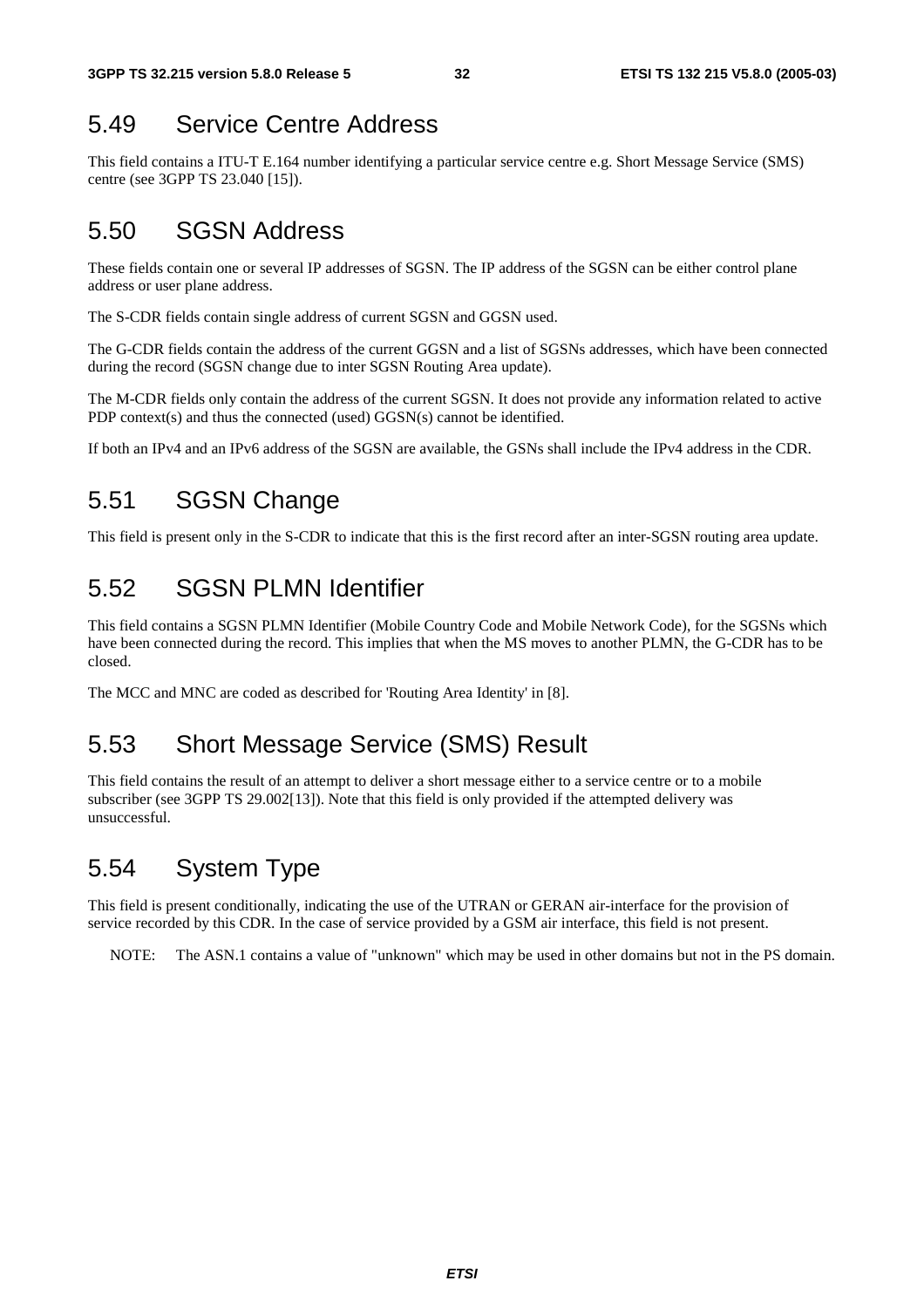## 6 Charging Data Record Structure

### 6.1 ASN.1 definitions for CDR information

The ASN.1 definitions are based on ISO8824 (90)/X.208 (88) [17], which has been superseded by ISO8824-1  $(94)/X.680 (94)$ [18]. This newer version not only includes new features but also removes some that were present in ISO8824 (90)/X.208 (88) [17]. Where possible, the GPRS work would be based on those ASN.1 features to both. However, where necessary, the new features in ISO8824-1 (94)/X.680 (94) [18] be used in some places. ISO8824 (90)/X.208 (88) [17] features that are no longer in ISO8824-1 (94)/X.680 (94) [18] will not be used.

TS32215-DataTypes {itu-t (0) identified-organization (4) etsi (0) mobileDomain (0) umts-Operation-Maintenance (3) ts-32-215 (215) informationModel (0) asn1Module (2) version1 (1)}

DEFINITIONS IMPLICIT TAGS ::=

**BEGIN** 

-- EXPORTS everything

**IMPORTS** 

CallEventRecordType, CellId, Diagnostics, CallDuration, LCSCause, LCSClientIdentity, LCSQoSInfo, ManagementExtensions, TimeStamp, MSISDN, LocationAreaCode, MessageReference, PositioningData, RecordingEntity, SMSResult, LevelOfCAMELService, CalledNumber, CallingNumber, CallEventRecord, LocationAreaAndCell, SmsTpDestinationNumber FROM TS32205-DataTypes {itu-t (0) identified-organization (4) etsi(0) mobileDomain (0) umts-Operation-Maintenance (3) ts-32-205 (205) informationModel (0) asn1Module (2) version1 (1)} IMSI, IMEI, ISDN-AddressString, LCSClientExternalID, LCSClientInternalID FROM MAP-CommonDataTypes { ccitt identified-organization (4) etsi(0) mobileDomain (0) gsm-Network (1) modules (3) map-CommonDataTypes (18) version6 (6) } DefaultGPRS-Handling, DefaultSMS-Handling, NotificationToMSUser, ServiceKey FROM MAP-MS-DataTypes { ccitt identified-organization (4) etsi (0) mobileDomain (0) gsm-Network (1) modules (3) map-MS-DataTypes (11) version6 (6) } CallReferenceNumber FROM MAP-CH-DataTypes {ccitt(0) identified-organization(4) etsi(0) mobileDomain(0) gsm-network(1) modules(3) map-CH-DataTypes(13) version6(6)} LocationMethod FROM SS-DataTypes { ccitt identified-organization (4) etsi (0) mobileDomain (0) gsm-Access (2) modules (3) ss-DataTypes (2) version7 (7)} Ext-GeographicalInformation, LCSClientType, LCS-Priority, LocationType FROM MAP-LCS-DataTypes { ccitt identified-organization (4) etsi (0) mobileDomain (0) gsm-Network (1) modules (3) map-LCS-DataTypes (25) version7 (7)} ManagementExtension FROM Attribute-ASN1Module {joint-iso-ccitt ms(9) smi(3) part2 (2) asn1Module(2) 1} ; ------------------------------------------------------------------------------ -- -- CALL AND EVENT RECORDS -- ------------------------------------------------------------------------------ GGSNPDPRecord ::= SET { recordType [0] CallEventRecordType,<br>networkInitiation [1] NetworkInitiatedPDPC [1] NetworkInitiatedPDPContext OPTIONAL, servedIMSI [3] IMSI, ggsnAddress [4] GSNAddress, chargingID [5] ChargingID,<br>sqsnAddress [6] SEQUENCE OF [6] SEQUENCE OF GSNAddress, accessPointNameNI [7] AccessPointNameNI OPTIONAL, pdpType [8] PDPType OPTIONAL, servedPDPAddress [9] PDPAddress OPTIONAL,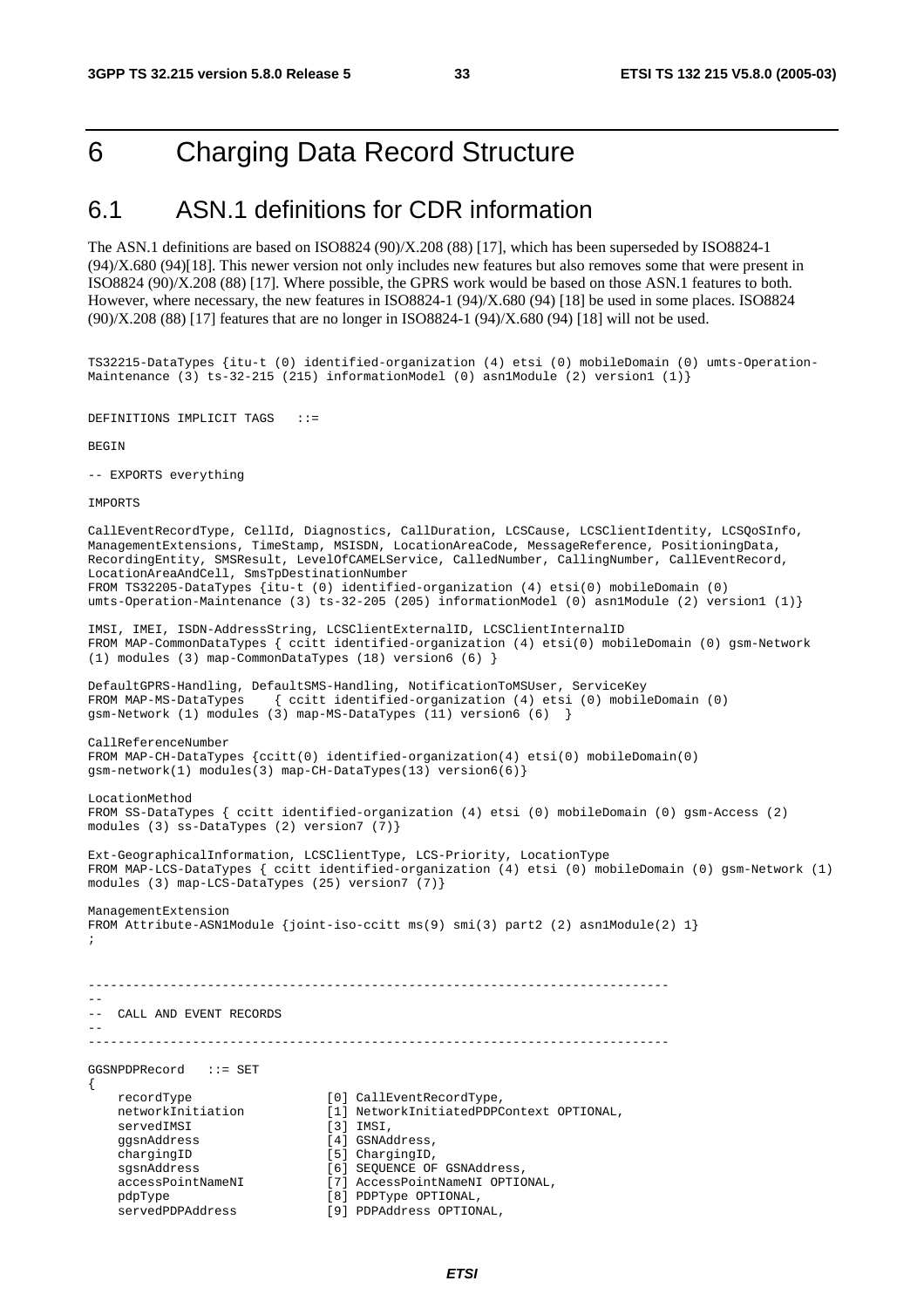#### **3GPP TS 32.215 version 5.8.0 Release 5 34 ETSI TS 132 215 V5.8.0 (2005-03)**

}

{

}

{

dynamicAddressFlag [11] DynamicAddressFlag OPTIONAL,<br>listOfTrafficVolumes [12] SEOUENCE OF ChangeOfCharCond list Simulations (12) SEQUENCE OF ChangeOfCharCondition OPTIONAL,<br>[13] TimeStamp, recordOpeningTime duration [14] CallDuration, causeForRecClosing [15] CauseForRecClosing, diagnostics [16] Diagnostics OPTIONAL,<br>recordSequenceNumber [17] INTEGER OPTIONAL, recordSequenceNumber [17] INTEGER OPTIONAL, nodeID [18] NodeID OPTIONAL, recordExtensions [19] ManagementExtensions OPTIONAL, localSequenceNumber [20] LocalSequenceNumber OPTIONAL, apnSelectionMode [21] APNSelectionMode OPTIONAL, servedMSISDN [22] MSISDN OPTIONAL, chargingCharacteristics [23] ChargingCharacteristics, chChSelectionMode [24] ChChSelectionMode OPTIONAL, iMSsignalingContext [25] NULL OPTIONAL, externalChargingID [26] OCTET STRING OPTIONAL, sgsnPLMNIdentifier [27] PLMN-Id OPTIONAL SGSNMMRecord ::= SET recordType [0] CallEventRecordType, servedIMSI [1] IMSI,<br>servedIMEI [2] IMEI [2] IMEI OPTIONAL, sgsnAddress [3] GSNAddress OPTIONAL, msNetworkCapability [4] MSNetworkCapability OPTIONAL, routingArea [5] RoutingAreaCode OPTIONAL, locationAreaCode [6] LocationAreaCode OPTIONAL, cellIdentifier [7] CellId OPTIONAL, changeLocation [8] SEQUENCE OF ChangeLocation OPTIONAL,<br>
recordOpeningTime [9] TimeStamp, recordOpeningTime [9] TimeStamp, duration  $[10]$  CallDuration OPTIONAL, sgsnChange [11] SGSNChange OPTIONAL, systemative<br>causeForRecClosing [12] CauseForRecClosing<br>diagnostics [12] CauseForRecClosing diagnostics [13] Diagnostics OPTIONAL, recordSequenceNumber [14] INTEGER OPTIONAL, nodeID [15] NodeID OPTIONAL, recordExtensions [16] ManagementExtensions OPTIONAL, localSequenceNumber [17] LocalSequenceNumber OPTIONAL, servedMSISDN [18] MSISDN OPTIONAL, chargingCharacteristics [19] ChargingCharacteristics, cAMELInformationMM [20] CAMELInformationMM OPTIONAL, servedMSISDN (10) Notion, 0110.000, 0110.000, 0110.000, 0110.000, 0110.000, 012.000, 02.000, 02.000, 02.000, 0<br>
CAMELInformationMM [20] CAMELInformationMM OPTIONAL,<br>
systemType [21] SystemType OPTIONAL, chChSelectionMode [22] ChChSelectionMode OPTIONAL SGSNPDPRecord ::= SET recordType [0] CallEventRecordType,<br>networkInitiation [1] NetworkInitiatedPDPC networkInitiation [1] NetworkInitiatedPDPContext OPTIONAL,<br>servedIMSI [3] IMSI, [3] IMSI, servedIMEI [4] IMEI OPTIONAL, sgsnAddress [5] GSNAddress OPTIONAL, msNetworkCapability [6] MSNetworkCapability OPTIONAL, routingArea [7] RoutingAreaCode OPTIONAL, 1, Routingal eacode of 1100All,<br>locationAreaCode [8] LocationAreaCode OPTIONAL, cellIdentifier [9] CellId OPTIONAL,<br>chargingID [10] ChargingID, chargingID [10] ChargingID, ggsnAddressUsed [11] GSNAddress, accessPointNameNI [12] AccessPointNameNI OPTIONAL, pdpType [13] PDPType OPTIONAL, servedPDPAddress [14] PDPAddress OPTIONAL, listOfTrafficVolumes [15] SEQUENCE OF ChangeOfCharCondition OPTIONAL, recordOpeningTime [16] TimeStamp, duration [17] CallDuration sgsnChange [18] SGSNChange OPTIONAL,<br>causeForRecClosing [19] CauseForRecClosing, causeForRecClosing [19] CauseForRecClosing,<br>diagnostics [20] Diagnostics OPTIONA .<br>[20] Diagnostics OPTIONAL, recordSequenceNumber [21] INTEGER OPTIONAL, nodeID [22] NodeID OPTIONAL,<br>recordExtensions [23] ManagementExtens recordExtensions [23] ManagementExtensions OPTIONAL, localSequenceNumber [24] LocalSequenceNumber OPTIONAL, apnSelectionMode [25] APNSelectionMode OPTIONAL, accessPointNameOI [26] AccessPointNameOI OPTIONAL, servedMSISDN [27] MSISDN OPTIONAL, chargingCharacteristics [28] ChargingCharacteristics,<br>systemType [29] SystemType OPTIONAL, systemType [29] SystemType OPTIONAL,<br>
cAMELInformationPDP [30] CAMELInformationPDP [30] CAMELInformationPDP OPTIONAL,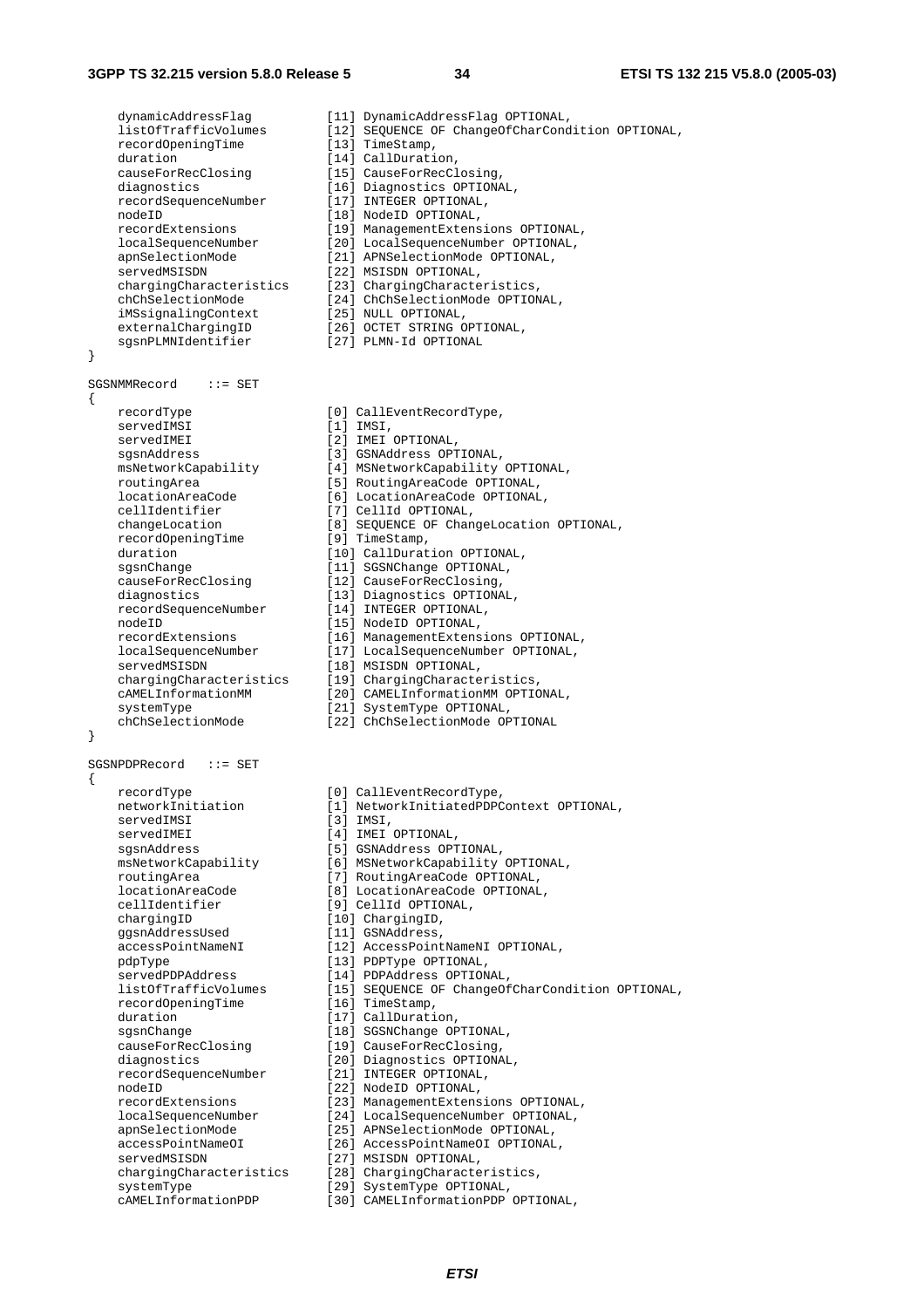rNCUnsentDownlinkVolume [31] DataVolumeGPRS OPTIONAL, chChSelectionMode [32] ChChSelectionMode OPTIONAL, dynamicAddressFlag [33] DynamicAddressFlag OPTIONAL } SGSNSMORecord ::= SET { recordType [0] CallEventRecordType,<br>servedIMSI [1] TMST [1] IMSI, servedIMEI [2] IMEI OPTIONAL, servedMSISDN [3] MSISDN OPTIONAL,<br>msNetworkCapability [4] MSNetworkCapabil msNetworkCapability [4] MSNetworkCapability OPTIONAL, serviceCentre [5] AddressString OPTIONAL, serviceCentre [5] AddressString OPTIONAL,<br>
recordingEntity [6] RecordingEntity OPTIONAL,<br>
locationArea [7] LocationAreaCode OPTIONAL locationArea [7] LocationAreaCode OPTIONAL, routingArea [8] RoutingAreaCode OPTIONAL, cellIdentifier [9] CellId OPTIONAL, messageReference [10] MessageReference, eventTimeStamp [11] TimeStamp,<br>smsResult [12] SMSResult smsResult [12] SMSResult OPTIONAL,<br>
recordExtensions [13] ManagementExtension [13] ManagementExtensions OPTIONAL,<br>[14] NodeID OPTIONAL, nodeID [14] NodeID OPTIONAL, localSequenceNumber [15] LocalSequenceNumber OPTIONAL, chargingCharacteristics [16] ChargingCharacteristics, systemType  $[17]$  SystemType OPTIONAL, destinationNumber [18] SmsTpDestinationNumber OPTIONAL, cAMELInformationSMS [19] CAMELInformationSMS OPTIONAL, chChSelectionMode [20] ChChSelectionMode OPTIONAL } SGSNSMTRecord ::= SET { recordType [0] CallEventRecordType, servedIMSI [1] IMSI, servedIMEI [2] IMEI OPTIONAL, servedMSISDN [3] MSISDN OPTIONAL, msNetworkCapability [4] MSNetworkCapability OPTIONAL, serviceCentre [5] AddressString OPTIONAL, recordingEntity [6] RecordingEntity OPTIONAL, locationArea [7] LocationAreaCode OPTIONAL, routingArea [8] RoutingAreaCode OPTIONAL, cellIdentifier [9] CellId OPTIONAL, eventTimeStamp [10] TimeStamp, smsResult [11] SMSResult OPTIONAL, recordExtensions [12] ManagementExtensions OPTIONAL, nodeID [13] NodeID OPTIONAL, localSequenceNumber [14] LocalSequenceNumber OPTIONAL, chargingCharacteristics [15] ChargingCharacteristics, systemType [16] SystemType OPTIONAL, chChSelectionMode [17] ChChSelectionMode OPTIONAL, cAMELInformationSMS [18] CAMELInformationSMS OPTIONAL } SGSNMTLCSRecord ::= SET { recordType [0] CallEventRecordType, recordingEntity [1] RecordingEntity, lcsClientType [2] LCSClientType, lcsClientIdentity [3] LCSClientIdentity, servedIMSI [4] IMSI, servedMSISDN [5] MSISDN OPTIONAL, sgsnAddress [6] GSNAddress OPTIONAL, locationType [7] LocationType, lcsQos [8] LCSQoSInfo OPTIONAL, lcsPriority [9] LCS-Priority OPTIONAL, mlcNumber [10] ISDN-AddressString, eventTimeStamp [11] TimeStamp, measurementDuration [12] CallDuration OPTIONAL, notificationToMSUser [13] NotificationToMSUser OPTIONAL, privacyOverride [14] NULL OPTIONAL, location [15] LocationAreaAndCell OPTIONAL, routingArea [16] RoutingAreaCode OPTIONAL, locationEstimate [17] Ext-GeographicalInformation OPTIONAL, positioningData [18] PositioningData OPTIONAL, lcsCause [19] LCSCause OPTIONAL, diagnostics [20] Diagnostics OPTIONAL,<br>
nodeID [21] NodeID OPTIONAL, nodeID [21] NodeID OPTIONAL,<br>localSequenceNumber [22] LocalSequenceNum

**ETSI** 

[22] LocalSequenceNumber OPTIONAL,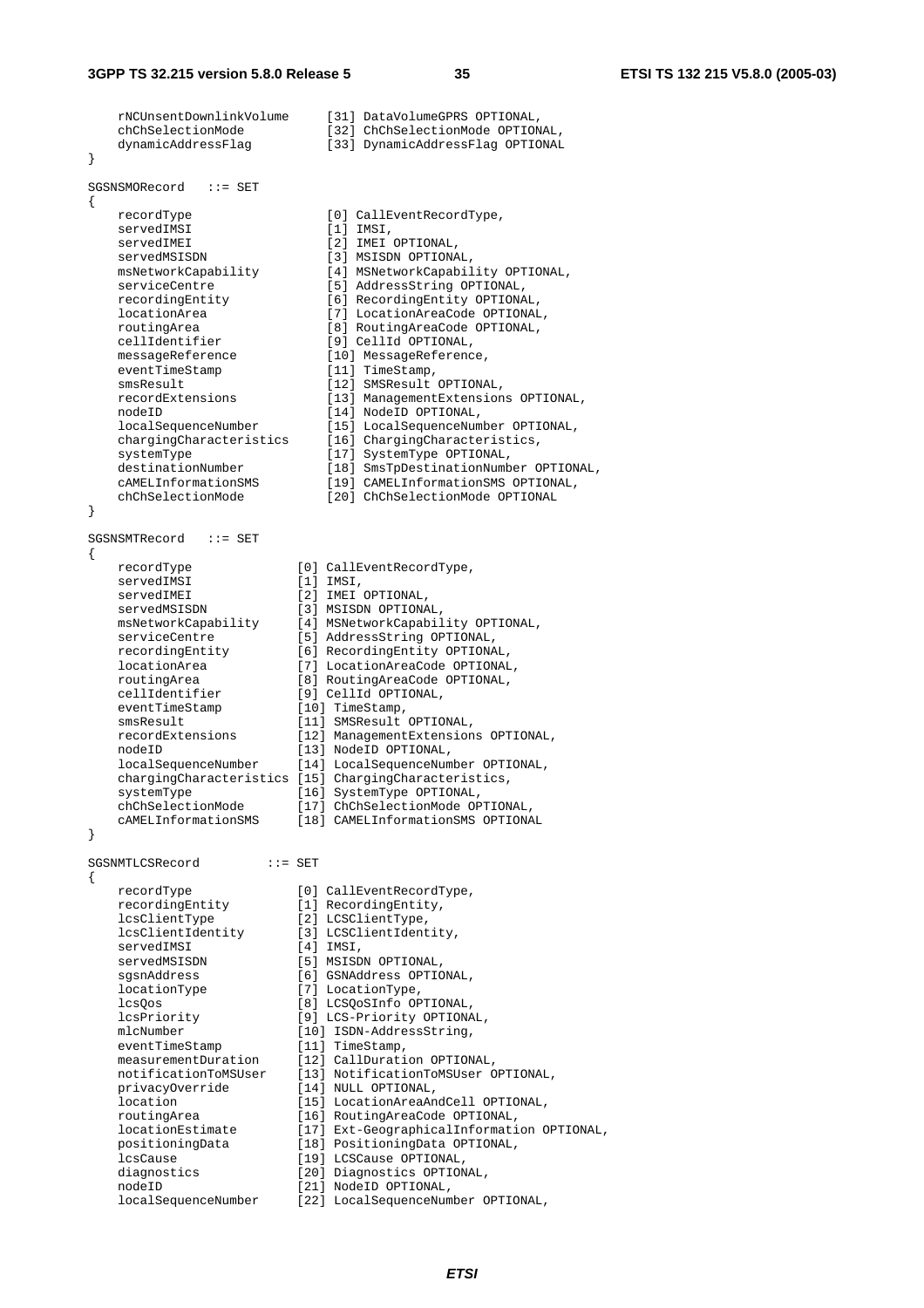chargingCharacteristics [23] ChargingCharacteristics, chChSelectionMode [24] ChChSelectionMode OPTIONAL, systemType [25] SystemType OPTIONAL, recordExtensions [26] ManagementExtensions OPTIONAL, causeForRecClosing [27] CauseForRecClosing } SGSNMOLCSRecord ::= SET { recordType [0] CallEventRecordType, recordingEntity [1] RecordingEntity, lcsClientType [2] LCSClientType OPTIONAL, lcsClientIdentity [3] LCSClientIdentity OPTIONAL, servedIMSI [4] IMSI, servedMSISDN [5] MSISDN OPTIONAL, sgsnAddress [6] GSNAddress OPTIONAL, locationMethod [7] LocationMethod, lcsQos [8] LCSQoSInfo OPTIONAL, lcsPriority [9] LCS-Priority OPTIONAL, mlcNumber [10] ISDN-AddressString OPTIONAL, eventTimeStamp [11] TimeStamp, measurementDuration [12] CallDuration OPTIONAL, location [13] LocationAreaAndCell OPTIONAL, routingArea [14] RoutingAreaCode OPTIONAL, locationEstimate [15] Ext-GeographicalInformation OPTIONAL, positioningData [16] PositioningData OPTIONAL, lcsCause [17] LCSCause OPTIONAL, diagnostics [18] Diagnostics OPTIONAL, nodeID [19] NodeID OPTIONAL, localSequenceNumber [20] LocalSequenceNumber OPTIONAL, chargingCharacteristics [21] ChargingCharacteristics, chChSelectionMode [22] ChChSelectionMode OPTIONAL, systemType [23] SystemType OPTIONAL, recordExtensions [24] ManagementExtensions OPTIONAL, causeForRecClosing [25] CauseForRecClosing } SGSNNILCSRecord ::= SET { recordType [0] CallEventRecordType, recordingEntity [1] RecordingEntity, lcsClientType [2] LCSClientType OPTIONAL, lcsClientIdentity [3] LCSClientIdentity OPTIONAL, servedIMSI [4] IMSI OPTIONAL, servedMSISDN [5] MSISDN OPTIONAL, sgsnAddress [6] GSNAddress OPTIONAL, servedIMEI [7] IMEI OPTIONAL, lcsQos [8] LCSQoSInfo OPTIONAL, lcsPriority [9] LCS-Priority OPTIONAL, mlcNumber [10] ISDN-AddressString OPTIONAL, eventTimeStamp [11] TimeStamp, measurementDuration [12] CallDuration OPTIONAL, location [13] LocationAreaAndCell OPTIONAL, routingArea [14] RoutingAreaCode OPTIONAL, locationEstimate [15] Ext-GeographicalInformation OPTIONAL, positioningData [16] PositioningData OPTIONAL, lcsCause [17] LCSCause OPTIONAL, diagnostics [18] Diagnostics OPTIONAL, nodeID [19] NodeID OPTIONAL, localSequenceNumber [20] LocalSequenceNumber OPTIONAL, chargingCharacteristics [21] ChargingCharacteristics, chChSelectionMode [22] ChChSelectionMode OPTIONAL, systemType [23] SystemType OPTIONAL, recordExtensions [24] ManagementExtensions OPTIONAL, causeForRecClosing [25] CauseForRecClosing } ------------------------------------------------------------------------------ -- -- COMMON DATA TYPES -- ------------------------------------------------------------------------------ AccessPointNameNI ::= IA5String (SIZE(1..63))  $-$ -- Network Identifier part of APN in dot representation.

-- For example, if the complete APN is 'apn1a.apn1b.apn1c.mnc022.mcc111.gprs'

-- NI is 'apn1a.apn1b.apn1c' and is presented in this form in the CDR.**.**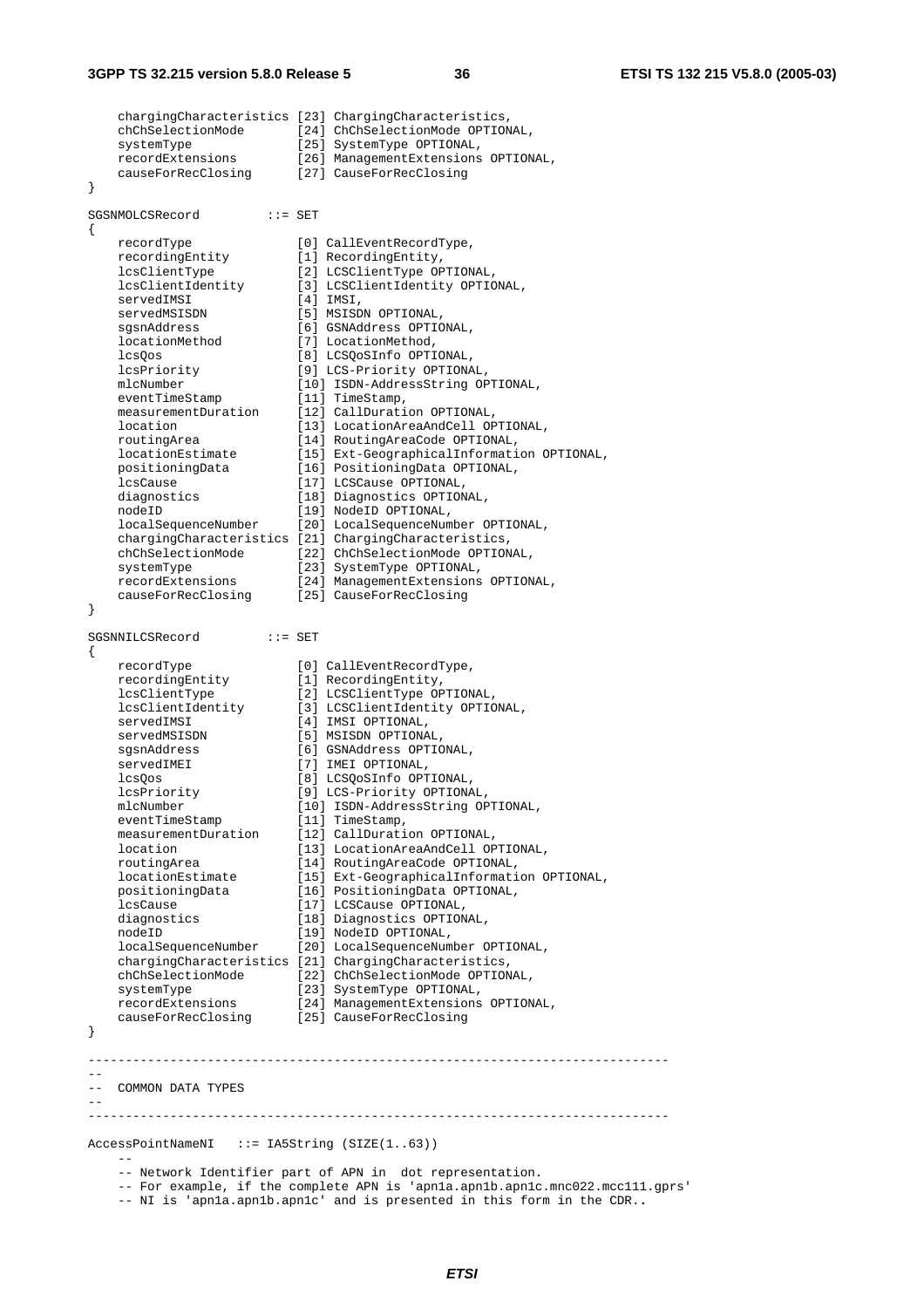```
-AccessPointNameOI ::= IA5String (SIZE(1..37))
   - -- Operator Identifier part of APN in dot representation. 
    -- In the 'apn1a.apn1b.apn1c.mnc022.mcc111.gprs' example, the OI portion is 'mnc022.mcc111.gprs' 
    -- and is presented in this form in the CDR. 
 -- 
APNSelectionMode::= ENUMERATED 
{ 
- -- See Information Elements TS 29.060 
    -- 
    mSorNetworkProvidedSubscriptionVerified (0), 
    mSProvidedSubscriptionNotVerified (1), 
    networkProvidedSubscriptionNotVerified (2) 
} 
CAMELAccessPointNameNI ::= AccessPointNameNI 
CAMELAccessPointNameOI ::= AccessPointNameOI 
CAMELInformationMM ::= SET 
{ 
 sCFAddress [1] SCFAddress OPTIONAL, 
 serviceKey [2] ServiceKey OPTIONAL, 
 defaultTransactionHandling [3] DefaultGPRS-Handling OPTIONAL, 
 numberOfDPEncountered [4] NumberOfDPEncountered OPTIONAL, 
 levelOfCAMELService [5] LevelOfCAMELService OPTIONAL, 
 freeFormatData [6] FreeFormatData OPTIONAL, 
    fFDAppendIndicator [7] FFDAppendIndicator OPTIONAL 
} 
CAMELInformationPDP ::= SET 
{ 
 sCFAddress [1] SCFAddress OPTIONAL, 
 serviceKey [2] ServiceKey OPTIONAL, 
 defaultTransactionHandling [3] DefaultGPRS-Handling OPTIONAL, 
 cAMELAccessPointNameNI [4] CAMELAccessPointNameNI OPTIONAL, 
 cAMELAccessPointNameOI [5] CAMELAccessPointNameOI OPTIONAL, 
 numberOfDPEncountered [6] NumberOfDPEncountered OPTIONAL, 
 levelOfCAMELService [7] LevelOfCAMELService OPTIONAL, 
 freeFormatData [8] FreeFormatData OPTIONAL, 
    fFDAppendIndicator [9] FFDAppendIndicator OPTIONAL 
} 
CAMELInformationSMS ::= SET 
{ 
    sCFAddress [1] SCFAddress OPTIONAL, 
   serviceKey [2] ServiceKey OPTIONAL,<br>defaultSMSHandling [3] DefaultSMS-Handling
   defaultSMSHandling<br>
cAMELCallingPartyNumber [3] DefaultSMS-Handling OPTIONAL,<br>
[4] CallingNumber OPTIONAL,
 cAMELCallingPartyNumber [4] CallingNumber OPTIONAL, 
 cAMELDestinationSubscriberNumber [5] SmsTpDestinationNumber OPTIONAL, 
 cAMELSMSCAddress [6] AddressString OPTIONAL, 
    freeFormatData [7] FreeFormatData OPTIONAL, 
    smsReferenceNumber [8] CallReferenceNumber OPTIONAL 
} 
CauseForRecClosing ::= INTEGER 
{ 
 -- 
    -- In GGSN the value sGSNChange should be used for partial record 
    -- generation due to SGSN Address List Overflow 
 -- 
    -- LCS related causes belong to the MAP error causes acc. TS 29.002 
 -- 
    -- cause codes 0 to 15 are defined in TS 32.205 as 'CauseForTerm' (cause for termination) 
   -normalRelease (0),
   abnormalRelease (4),<br>
cAMELInitCallRelease (5),
    cAMELInitCallRelease (5), 
   volumeLimit (16),<br>timeLimit (17),
   timeLimit
   sGSNChange (18),<br>maxChangeCond (19),
   maxChangeCond (19),<br>managementIntervention (20),
    managementIntervention (20), 
   intraSGSNIntersystemChange (21),
```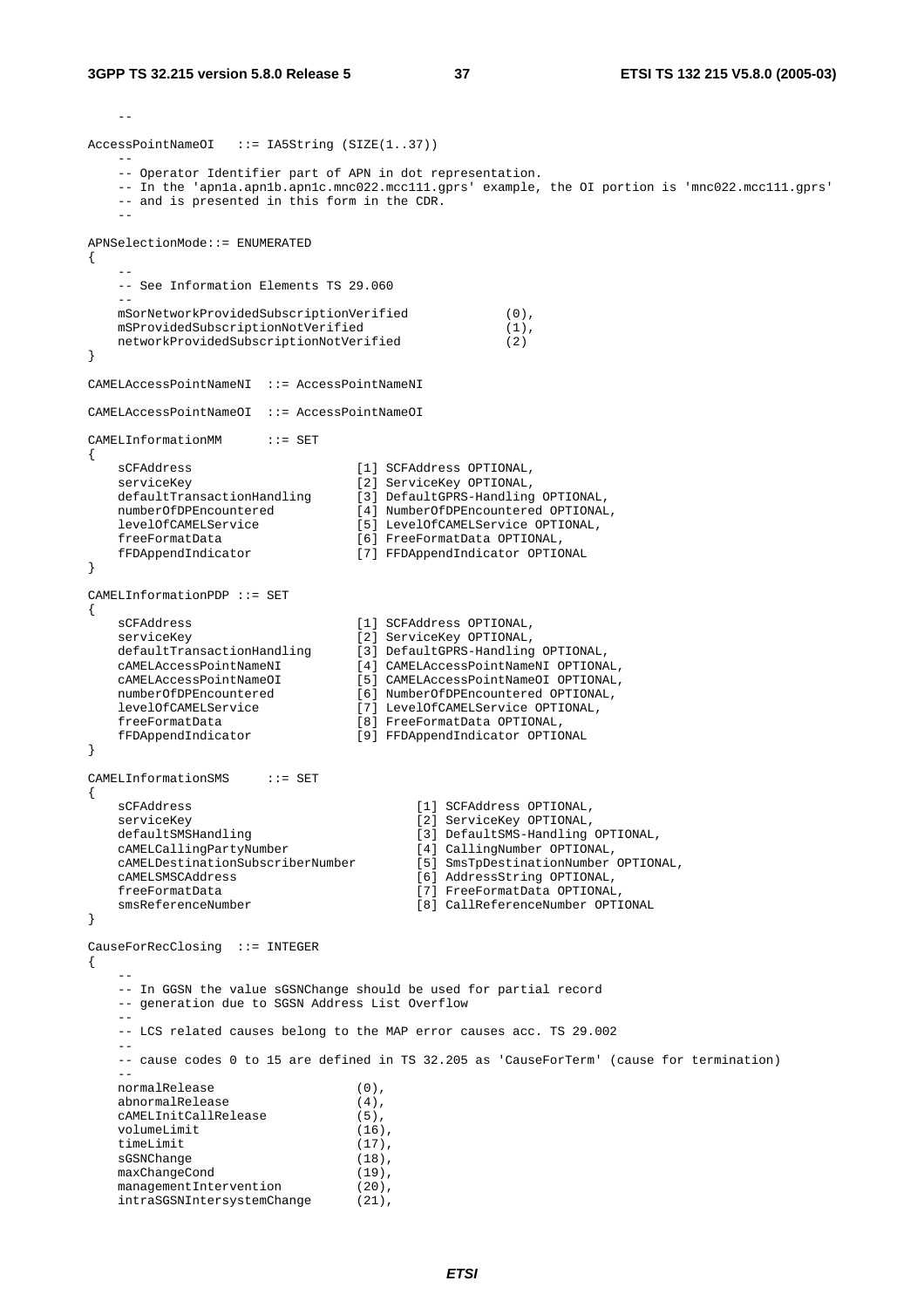```
unauthorizedRequestingNetwork (52),<br>unauthorizedLCSClient (53),<br>nositionMethodFoilume (11)
    unauthorizedLCSClient (53),<br>positionMethodFailure (54).
     positionMethodFailure (54), 
     unknownOrUnreachableLCSClient (58) 
} 
ChangeCondition ::= ENUMERATED 
{ 
     qoSChange (0), 
     tariffTime (1), 
     recordClosure (2) 
} 
ChangeOfCharCondition ::= SEQUENCE 
\{ -- 
     -- Used in PDP context record only 
- qosRequested [1] QoSInformation OPTIONAL, 
 qosNegotiated [2] QoSInformation OPTIONAL, 
 dataVolumeGPRSUplink [3] DataVolumeGPRS, 
 dataVolumeGPRSDownlink [4] DataVolumeGPRS, 
 changeCondition [5] ChangeCondition, 
changeTime [6] TimeStamp
} 
ChangeLocation ::= SEQUENCE 
{ 
- -- used in SGSNMMRecord only 
     -- 
 locationAreaCode [0] LocationAreaCode, 
 routingAreaCode [1] RoutingAreaCode, 
     cellId [2] CellId OPTIONAL, 
     changeTime [3] TimeStamp 
} 
ChargingCharacteristics ::= OCTET STRING (SIZE(2)) 
 -- 
     -- Bit 0-3: Profile Index 
     -- Bit 4-15: For Behavior 
 -- 
ChargingID ::= INTEGER (0..4294967295) 
 -- 
     -- Generated in GGSN, part of PDP context, see TS 23.060 
     -- 0..4294967295 is equivalent to 0..2**32-1 
    -ChChSelectionMode ::= ENUMERATED 
{ 
    sGSNSupplied (0), -- For GGSN only<br>subscriptionSpecific (1), -- For SGSN only
                                 (1), -- For SGSN only<br>(2), -- For SGSN only
   and approximate the state of the SAPNS<br>approximate the SSN only of SSN only in the SSN only in the SSN of SSN only in the SSN of SSN of SSN of SSN on<br>(3),
    anso-re-example and the contract of the series of the series of the series of the series of the contract of the contract of the contract of the contract of the contract of the contract of the contract of the contract of th
 roamingDefault (4), -- For SGSN and GGSN 
 visitingDefault (5) -- For SGSN and GGSN 
} 
DataVolumeGPRS ::= INTEGER
 -- 
     -- The volume of data transferred in octets. 
-DynamicAddressFlag ::= BOOLEAN 
ETSIAddress ::= AddressString 
- -- First octet for nature of address, and numbering plan indicator (3 for X.121) 
     -- Other octets TBCD 
     -- See TS 29.002 
 -- 
FFDAppendIndicator ::= BOOLEAN 
FreeFormatData ::= OCTET STRING (SIZE(1..160)) 
     --
```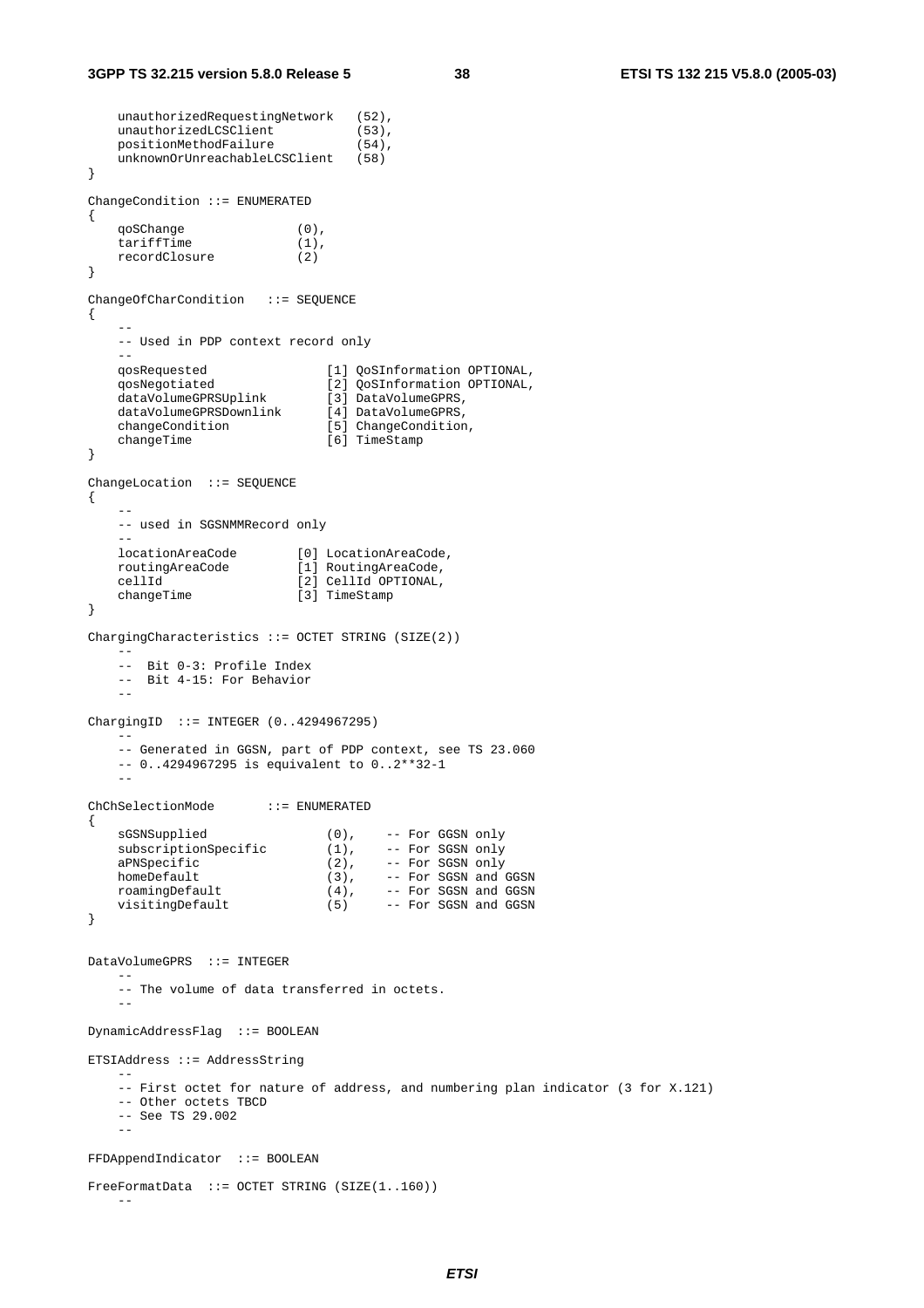```
 -- Free formated data as sent in the FurnishChargingInformationGPRS 
     -- see TS 29.078 
 -- 
GSNAddress ::= IPAddress 
IPAddress ::= CHOICE 
{ 
     iPBinaryAddress IPBinaryAddress, 
     iPTextRepresentedAddress IPTextRepresentedAddress 
} 
IPBinaryAddress ::= CHOICE 
{ 
   iPBinV4Address [0] OCTET STRING (SIZE(4)),<br>iPBinV6Address [1] OCTET STRING (SIZE(16))
                           [1] OCTET STRING (SIZE(16))
} 
IPTextRepresentedAddress ::= CHOICE 
{ 
 -- 
    -- IP address in the familiar "dot" notation 
-iPTextV4Address [2] IA5String (SIZE(7..15)),<br>iPTextV6Address [3] IA5String (SIZE(15..45))
                            [3] IA5String (SIZE(15..45))
} 
LocalSequenceNumber ::= INTEGER (0..4294967295) 
- -- Sequence number of the record in this node 
     -- 0.. 4294967295 is equivalent to 0..2**32-1, unsigned integer in four octets 
MSNetworkCapability ::= OCTET STRING (SIZE(1..8)) 
    -- see 3G TS 24.008
NetworkInitiatedPDPContext ::= BOOLEAN 
 -- 
     -- Set to true if PDP context was initiated from network side 
 -- 
NodeID ::= IA5String (SIZE(1..20)) 
NumberOfDPEncountered ::= INTEGER 
PDPAddress ::= CHOICE 
{ 
    iPAddress [0] IPAddress, 
                         enders<br>[1] ETSIAddress
} 
PDPType ::= OCTET STRING (SIZE(2)) 
- -- OCTET 1: PDP Type Organization 
     -- OCTET 2: PDP Type Number 
     -- See TS 29.060 
 -- 
PLMN-Id ::= OCTET STRING (SIZE (3)) 
     -- This is a 1:1 copy from the Routing Area Identity (RAI) IE specified in TS 29.060 
     -- as follows: 
     -- OCTET 1 of PLMN-Id = OCTET 2 of RAI 
     -- OCTET 2 of PLMN-Id = OCTET 3 of RAI 
     -- OCTET 3 of PLMN-Id = OCTET 4 of RAI 
QoSInformation ::= OCTET STRING (SIZE (4..15)) 
 -- 
     -- This octet string 
     -- is a 1:1 copy of the contents (i.e. starting with octet 4) of the "Quality of 
     -- service Profile" information element specified in 3GPP TS 29.060 [22].
```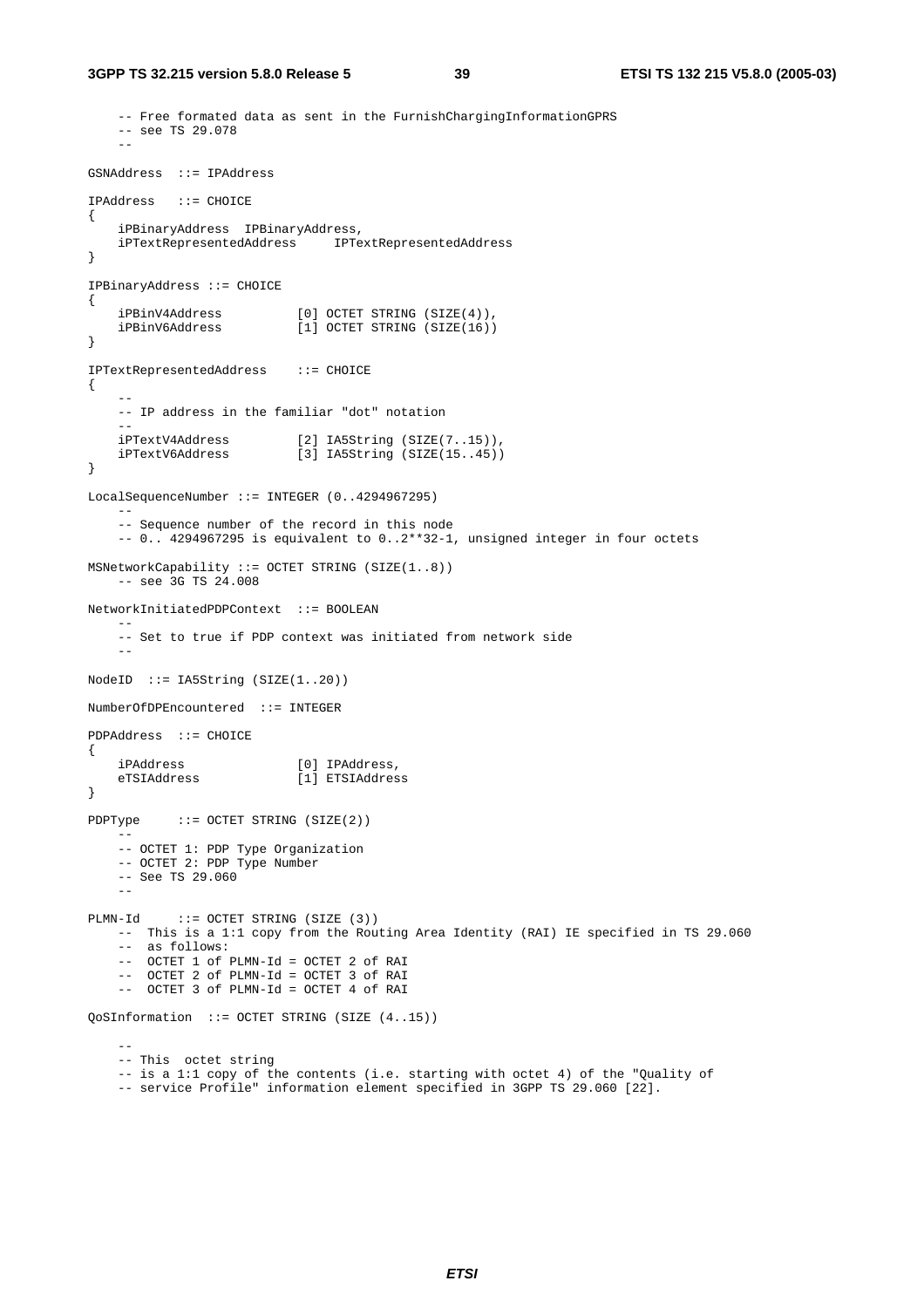```
RoutingAreaCode ::= OCTET STRING (SIZE(1)) 
 -- 
 -- See TS 24.008 -- 
   -SCFAddress ::= AddressString 
   - -- See TS 29.002 -- 
   \mathbb{L}^{\perp}SGSNChange ::= BOOLEAN 
- -- present if first record after inter SGSN routing area update 
 -- in new SGSN 
   \perp \perpSystemType ::= ENUMERATED 
{ 
   \rightarrow -- "unknown" is not to be used in PS domain. 
  --<br>unknown
 unknown (0), 
 iuUTRAN (1), 
 gERAN (2) 
}
```
END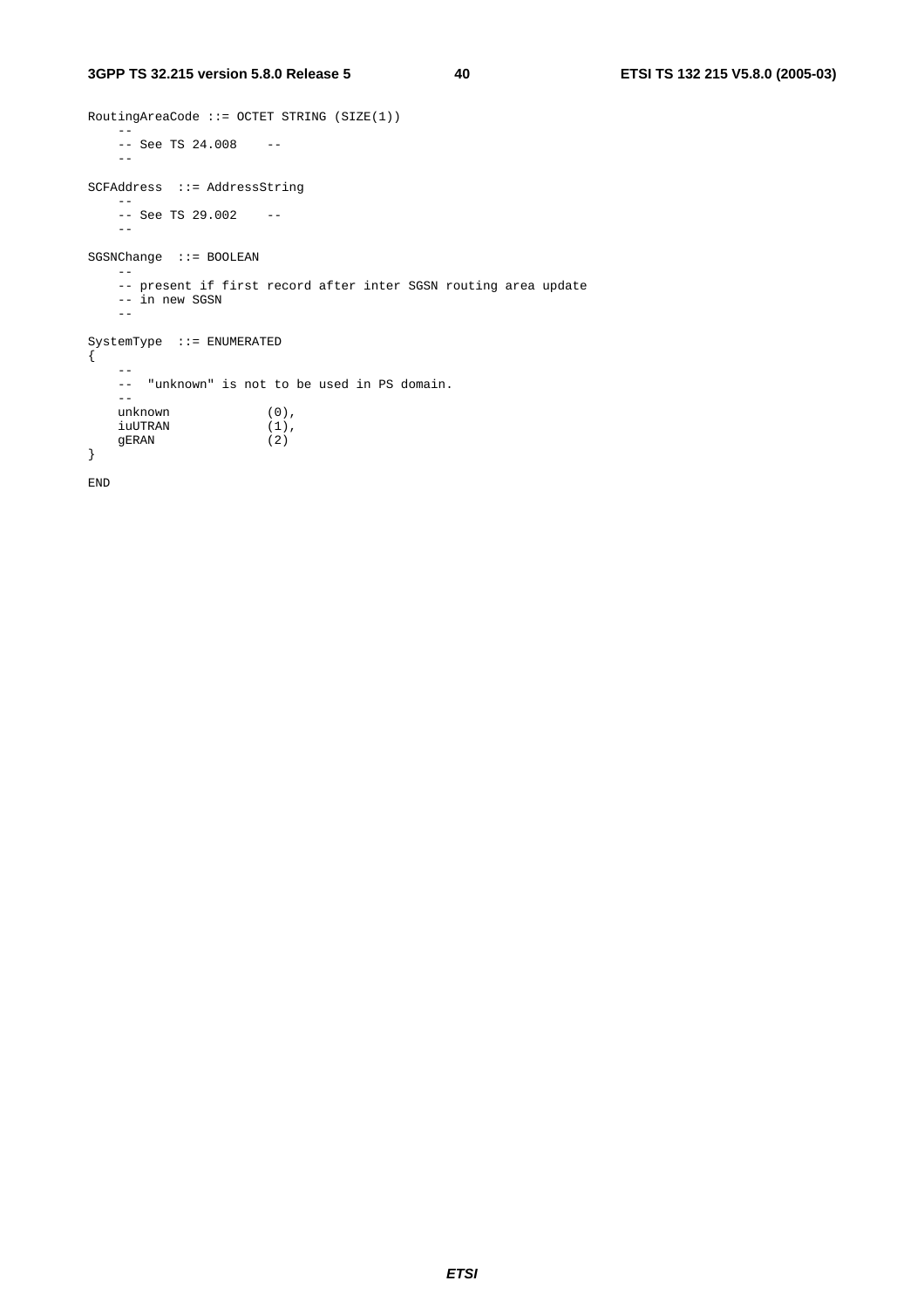## 7 Charging Protocols

The GTP' charging protocol is optional, and is used for CDR transport between the GSNs and the CGF.

The CGF-BS interface is also described in this clause.

## 7.1 CDR Transport by GTP'

The GTP' has been designed to deliver packets of data to the CGF(s) from the network elements that generate charging records. This protocol is required when the CGF resides outside the CDR generating nodes and utilizes some aspects of GTP (defined in 3GPP TS 29.060 [8]), which is used for packet data tunnelling in the backbone network.

GTP' operates on the Ga interface and does not imply the use of any specific backbone network.

GTP' contains the following functions:

- CDR-transfer mechanisms between the GSNs and the CGF.
- Re-direction of CDR transfer to another CGF.
- Ability to detect communication failures between the communicating peers using echo messaging.
- Ability of a CDR handling node to advertise to peers about its CDR transfer capability (e.g., after a period of service downtime).
- An ability to prevent duplicate CDRs that might arise during redundancy operations. If so configured, the CDR duplication prevention function may also be carried out by marking potentially duplicated CDR packets, and, delegating the final duplicate deletion task to a CGF or a Billing System - BS (instead of handling the possible duplicates solely by GTP' messaging).

#### 7.1.1 SGSN - CGF communication

As illustrated in Figure 5, the SGSN - CGF communications are carried out using GTP' over UDP/TCP and IP.



**Figure 5: Protocol layers between the SGSN and the CGF** 

#### 7.1.2 GGSN - CGF communication

The GGSN – CGF communications are conducted using GTP' over UDP/TCP and IP, as depicted in Figure 6: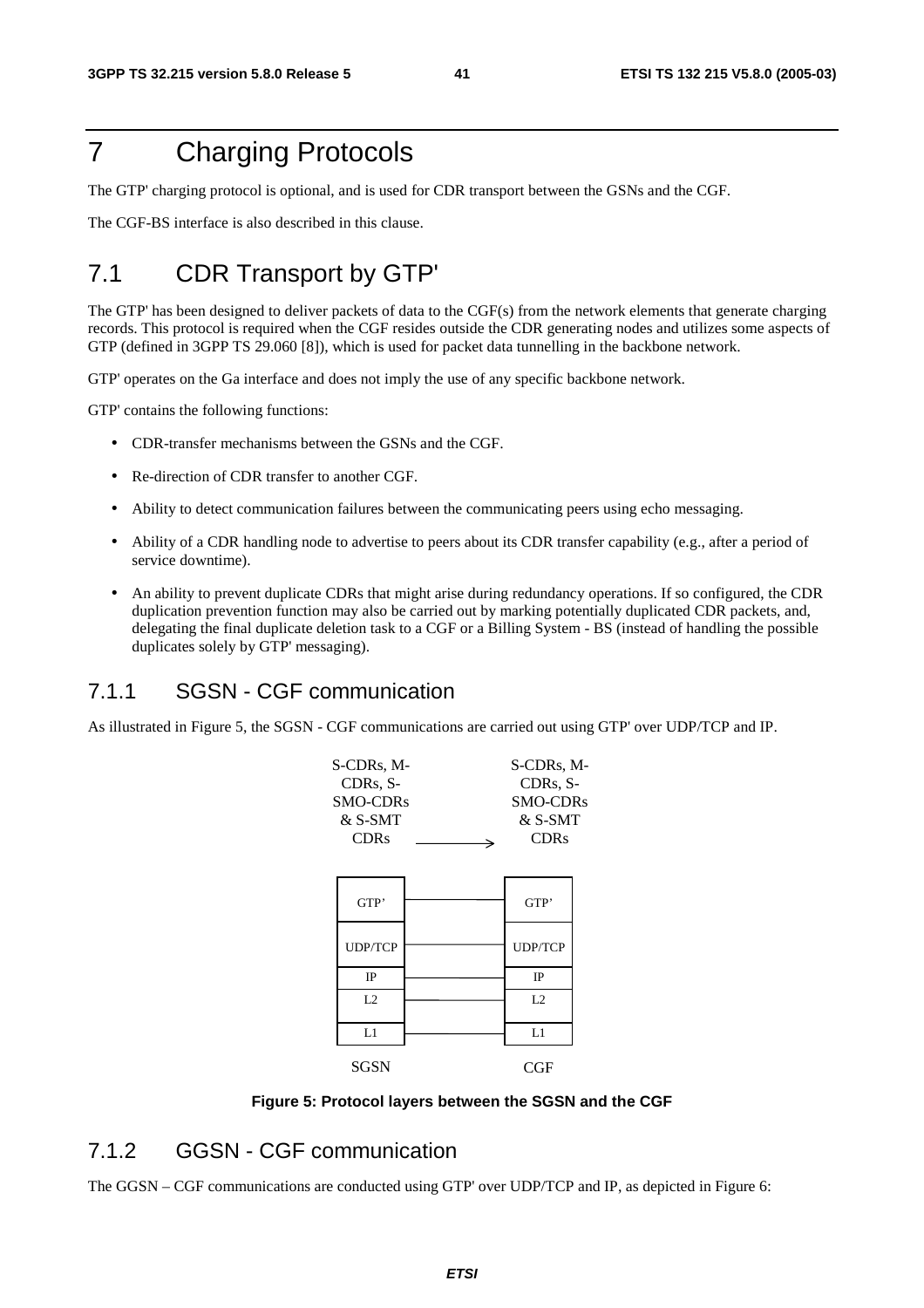

#### **Figure 6: Protocol layers between the GGSN and the CGF**

#### 7.1.3 CGF - CGF communication

If necessary, CGF to CGF communications are carried out using GTP' over UDP/TCP and IP. This is illustrated in Figure 7.

| S-CDRs, M-<br>CDRs, S-<br>SMO-CDRs,<br>S-SMT<br>CDRs & G-<br><b>CDRs</b> | S-CDRs, M-<br>CDRs, S-<br>SMO-CDRs,<br><b>S-SMT</b><br>CDRs & G-<br><b>CDRs</b> |
|--------------------------------------------------------------------------|---------------------------------------------------------------------------------|
| GTP'                                                                     | GTP'                                                                            |
| <b>UDP/TCP</b>                                                           | <b>UDP/TCP</b>                                                                  |
| IP                                                                       | <b>IP</b>                                                                       |
| L <sub>2</sub>                                                           | L <sub>2</sub>                                                                  |
| L1                                                                       | L1                                                                              |
| CGF                                                                      | CGF                                                                             |

**Figure 7: Protocol layers between CGFs** 

#### 7.1.4 Port usage

Transporting the CDRs from the GSNs to the CGF over the Ga interface may facilitate charging. The Path Protocol may be UDP (compliant with STD 0006[19]) or TCP (compliant with STD 0007[20]) over IP.

#### 7.1.4.1 UDP as the Path Protocol.

Ports for signalling the request messages:

- The UDP Destination Port may be the server port number 3386 which has been reserved for GTP'. Alternatively another port can be used, which has been configured by O&M.
- The UDP Source Port is a locally allocated port number at the sending GSN.

Ports for signalling the response messages:

- The UDP Destination Port value shall be the value of the Source Port of the corresponding request message.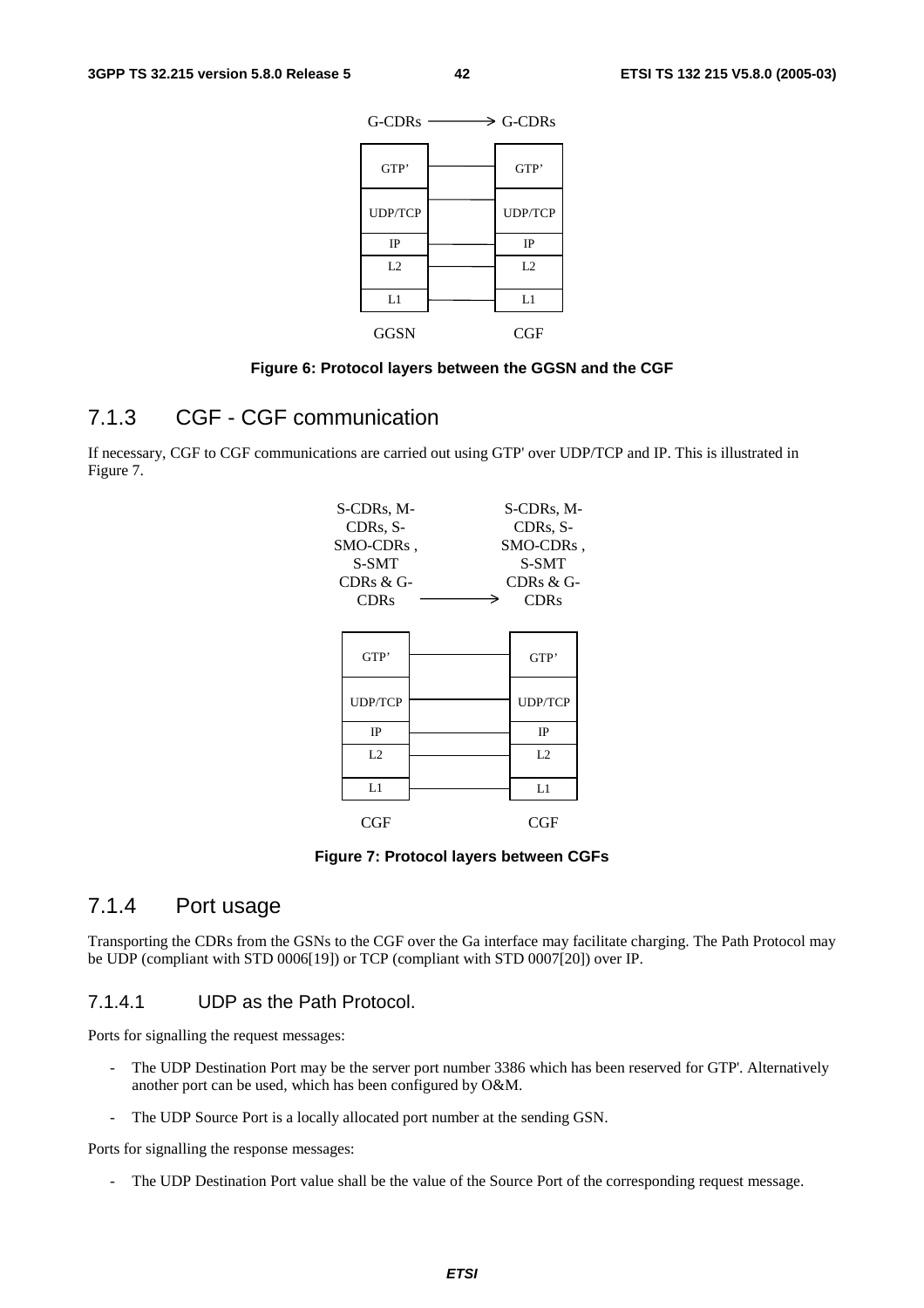- The UDP Source Port shall be the value from the Destination Port of the corresponding request message.

#### 7.1.4.2 TCP as Path Protocol

The TCP Destination Port may be the server port number 3386, which has been reserved for G-PDUs. Alternatively, another port may be used as configured by O&M. Extra implementation-specific destination ports are possible but all CGFs shall support the server port number.

The TCP Source Port is a random port, locally assigned at the sending GSN.

#### 7.1.4.3 Network layer and lower layers

Beneath the Path Protocol there is the network IP layer, which shall be the Internet Protocol (IP) compliant with STD 0005(see [21] and [22]). Beneath the network IP layer are the L2 and L1 layers, which are not specified, in the present document.

#### 7.1.5 Charging related requirements for PS Domain nodes

Each node (e.g., SGSN, GGSN etc. and CGF) that supports or may support GTP' shall be capable of handling or responding with a "*Service/Version not supported*" message if that node is configured to be addressed by another peer node.

When a new PDP context is activated or after an inter SGSN handover the GGSN will inform the related SGSN which CGF it should send its CDRs to. All other non-PDP context related CDRs are sent to the current default CGF for that CDR generating node. Each CDR generating node will have an O&M configurable CGF address list to which it can send its CDRs. The list will be organized in CGF address priority order. If the Primary CGF is not available (e.g., out of service) then the CDR generating node shall send the CDRs to the Secondary CGF and so on.

Each CDR generating node will only send the records to the CGF(s) of the same PLMN, not to CGF(s) located in other PLMNs.

Each CGF in the PLMN may know of other CGFs' network addresses (e.g., for redundancy reasons, to be able to recommend another CG address with the Redirection Request message). This is achieved by O&M configuration facilities that will enable each CGF to have a configurable list of peer CGF addresses.

## 7.2 The GTP' charging protocol

This clause describes the features of GTP'. The message types described in clause 7.3.2 ("Reused GTP message types") are also described in the related clauses of 3GPP TS 29.060 [8].

### 7.2.1 Usage of GTP Header in charging

In GTP' messaging only the signalling plane of GTP is partly reused. The GTP' header is shown in Figure 8.

Bit 5 of octet 1 of the GTP header is the Protocol Type *(PT)* flag and is '0' if the message is GTP'.

The *Version* bits indicate the GTP' protocol version when the Protocol Type flag is '0'.

Bit 1 of octet 1 is not used in GTP' (except in v0), and it is marked '0' in the GTP' header. It is in use in GTP' v0 and distinguishes the used header-length. In the case of GTP' v0, this bit being marked one (1) indicates the usage of the 6 octets header. If the bit is set to '0' (usually the case) the 20-octet header is used. For all other versions of GTP' this bit is not used and is set to '0'. However, this does not suggest the use of the 20-octet header, rather a shorter 6-octet header.

The *Length* indicates the length of payload (number of octets after the GTP' header). The *Sequence Number* of the packet is part of the GTP' header.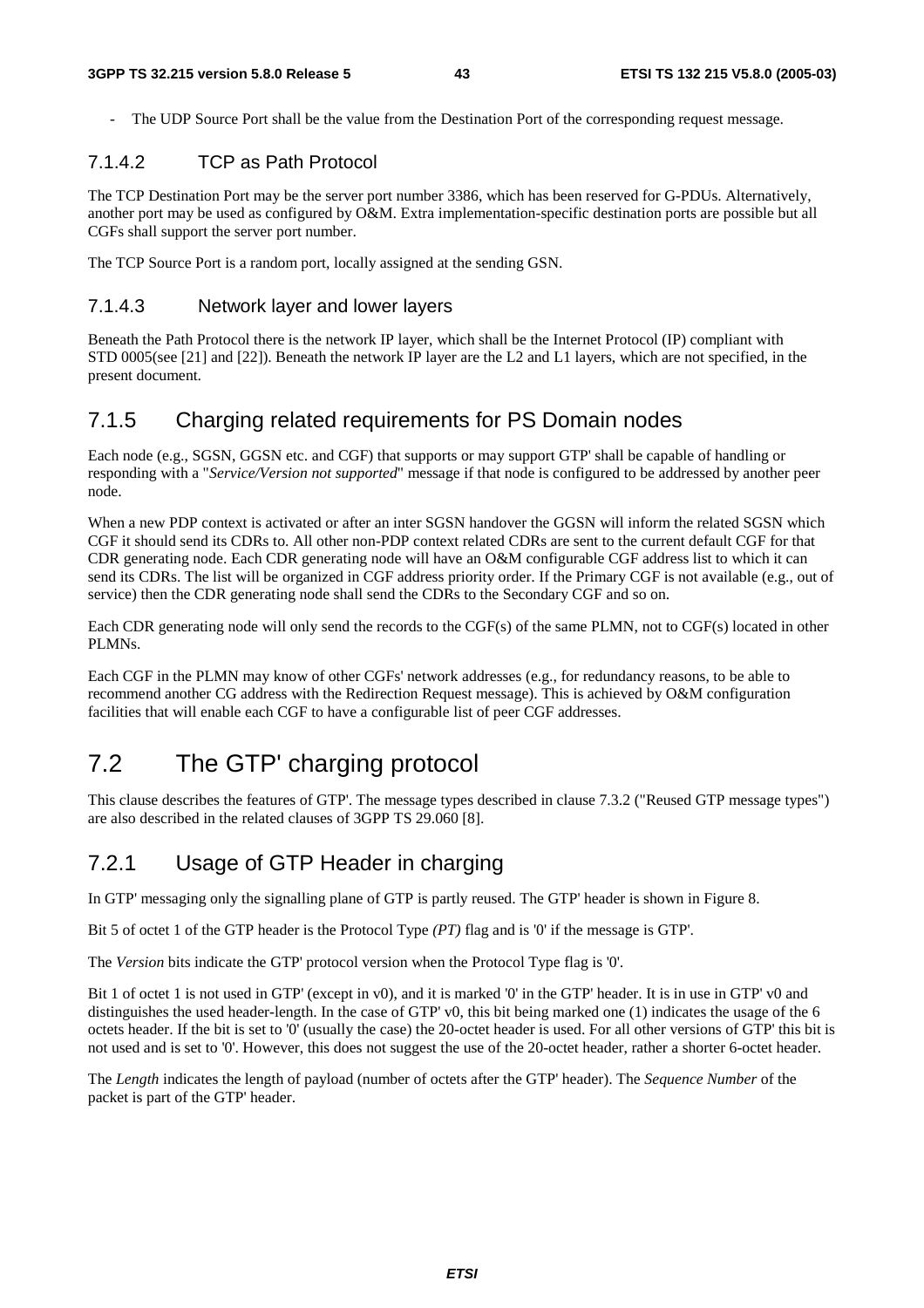



#### 7.2.2 Information Elements (IEs)

The messages may contain several Information Elements (IEs). The TLV (Type, Length, Value) or TV (Type, Value) encoding formats shall be used for the GTP' IEs. The GTP' messages shall have the IEs sorted with the *Type* fields in ascending order. The *Length* field shall contain the IE length excluding the Type and Length fields.

Within the *Type* field the most significant bit will be set to 0 when the TV format is used and set to 1 when the TLV format is used. This is illustrated in Figures 9a and b, respectively.



**Figure 9: Type field for (a) TV and (b) TLV format** 

### 7.3 GTP' Message Types

#### 7.3.1 List of all GTP' message types

GTP' defines a set of messages between two associated nodes. The GTP' messages defined are shown in Table 8. The messages introduced by GTP' are in **boldface** letters**.** The other messages are inherited from the GTP protocol.

Of the GTP' introduced signalling message types, *Node Alive Request*, *Node Alive Response*, *Redirection Request* and *Redirection Response* belong to the "Path Management messages". The *Data Record Transfer Request* and *Data Record Transfer Response* are form the message type group "Record Transmission messages".

The reserved fields in the signalling messages shall be filled with ones, and are intended for future use.

GTP' reuses the GTP **Cause** values. The message type numbers required for the newly introduced GTP' messages have been derived from the unallocated message type number space specified in the GTP message table defined in 3GPP TS 29.060 [8].

The number ranges allocated for GTP' are as follows:

For Information Elements: 117-127 (TV type fields) and 239-254 (for TLV type fields).

#### TLV Information Element types introduced in the present document:

- 254 *Address of Recommended Node*
- 253 *Requests Responded*
- 252 *Data Record Packet*
- 251 *Charging Gateway Address* (this IE is also used in 3GPP TS 29.060 [8])
- 250 *Sequence Numbers of Cancelled Packets*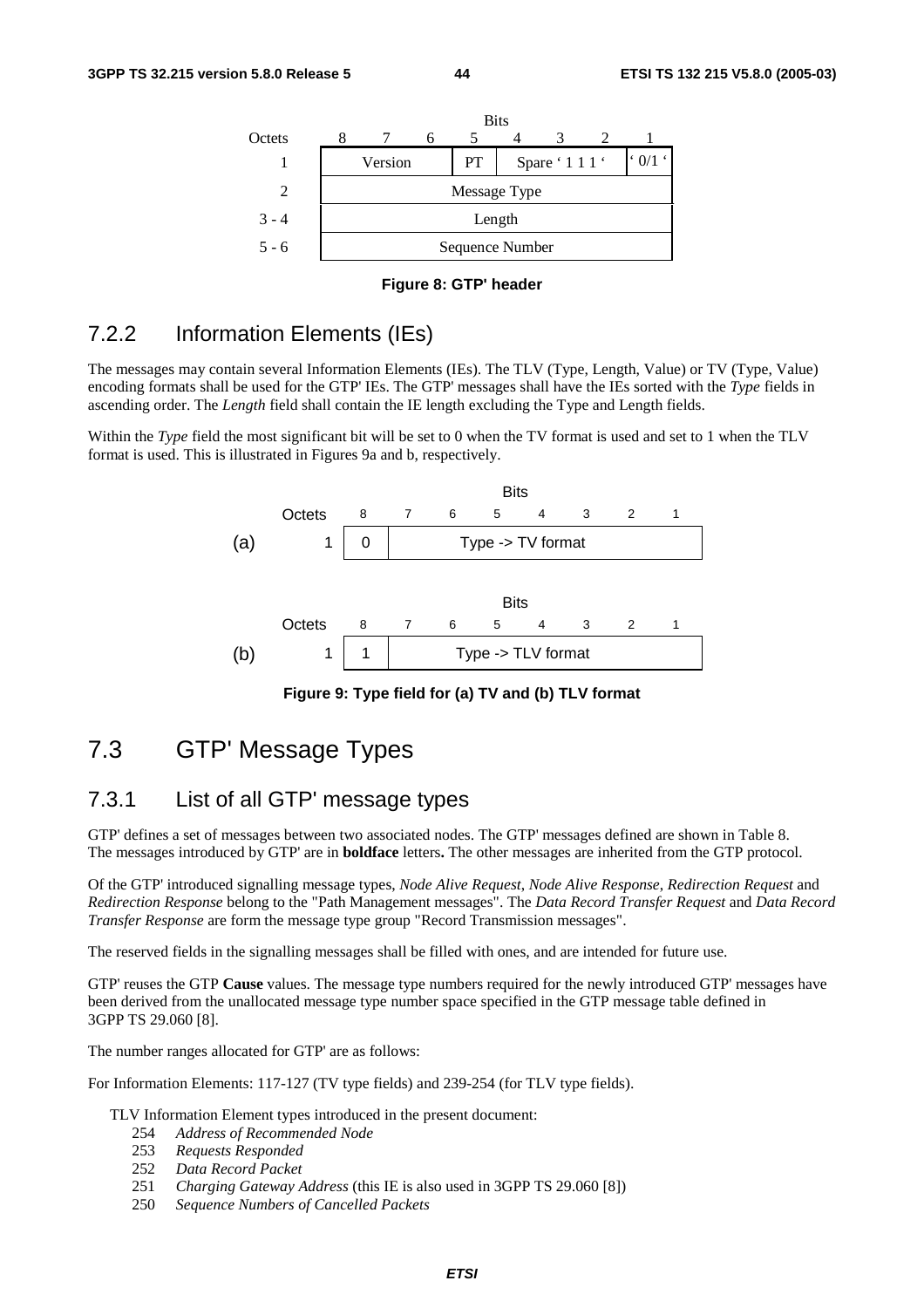- 249 *Sequence Numbers of Released Packets*
- TV Information Element types introduced in the present document:
	- 127 *Charging ID*
	- 126 *Packet Transfer Command*

For **Cause** Codes: **Cause** values used in requests: 49 to 63, **Cause** values used in responses indicating acceptance: 177 to 191, **Cause** values used in responses indicating rejection: 241 to 255.

Charging related **Cause** values introduced for the present document:

In requests:

- 63 *This node is about to go down*
- 62 *Another node is about to go down*
- 61 *The receive buffers are becoming full*
- 60 *The transmit buffers are becoming full*
- 59 *System failure*

In responses indicating acceptance:

177 *CDR decoding error*

In responses indicating rejection:

- 255 *Request not fulfilled*
- 254 *Sequence numbers of released/cancelled packets IE incorrect*
- 253 *Request already fulfilled*
- 252 *Request related to possibly duplicated packets already fulfilled*

The charging related message types are listed in Table 8. Brief descriptions of the GTP messages reused in GTP' are provided in clause 7.3.2 ("Reused GTP message types") below. Further details are provided in 3GPP TS 29.060 [8], the GTP specification.

| <b>Message Type value</b><br>(Decimal) | <b>GTP' message</b>                  |  |
|----------------------------------------|--------------------------------------|--|
|                                        | Echo Request                         |  |
| 2                                      | Echo Response                        |  |
| 3                                      | Version Not Supported                |  |
|                                        | <b>Node Alive Request</b>            |  |
| 5                                      | <b>Node Alive Response</b>           |  |
| 6                                      | <b>Redirection Request</b>           |  |
|                                        | <b>Redirection Response</b>          |  |
|                                        |                                      |  |
| 240                                    | <b>Data Record Transfer Request</b>  |  |
| 241                                    | <b>Data Record Transfer Response</b> |  |
| others                                 | reserved for future use              |  |

#### **Table 8: GTP' messages**

#### 7.3.2 Reused GTP message types

The existing *Echo Request* and *Echo Response* messages defined in 3GPP TS 29.060 [8] are also used in PS domain charging. They may be used by the CDR generating nodes SGSN or GGSN, or by the CGF for checking if another GSN or CGF is alive. If the present document and 3GPP TS 29.060 [8] differ in their description then the 3GPP TS 29.060 [8] is to be taken as the latest specification status of the related Information Elements. If the path protocol is TCP, *Echo Request* and *Echo Response* messages are not required.

The *Version Not Supported* message in the GTP' resembles the corresponding GTP message. It indicates the latest GTP' version that the GTP' entity can support. If a receiving node receives a GTP' message of an unsupported version, then that node shall return a GTP' *Version Not Supported* message indicating in the Version field of the GTP' header the latest GTP' version that that node supports. The received payload data of the GTP' packet shall then be discarded.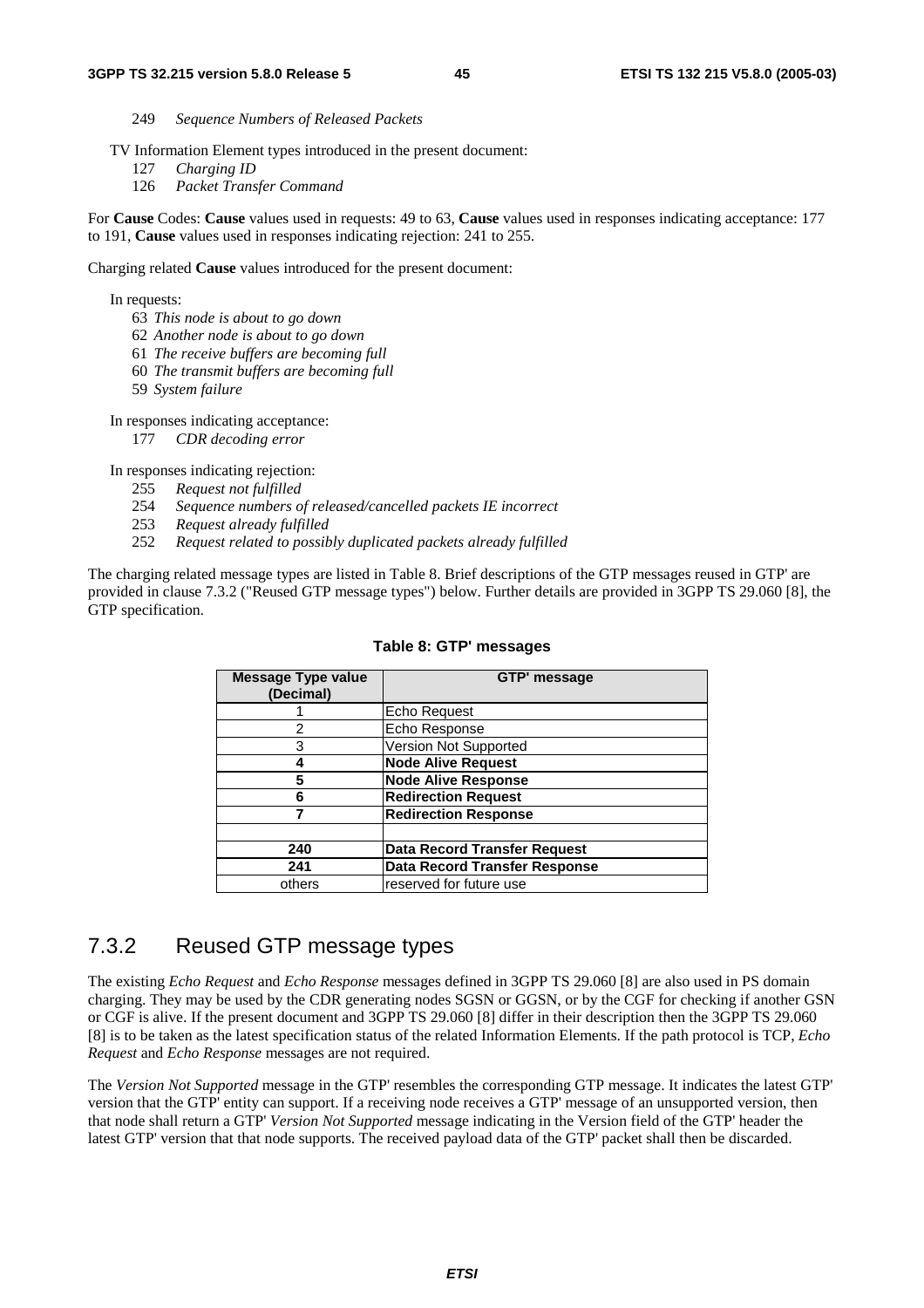The *Version* bits in the GTP' header have currently the following possible values:

- GTP' version 0 (binary '000') identifies the following Message Type values:
	- $3$  = Version Not Supported,
	- $4$  = Node Alive Request,
	- $5 =$  Node Alive Response,
	- $6$  = Redirection Request,
	- $7$  = Redirection Response.

In clause 7.3.4.6 the Requests Responded information element has Length field in place of the Number of Requests Responded field, to make that TLV IE to be handled like normal TLV IEs.

If GTP' v0 is used in parallel with GTP' v2 or a later version, then, a 6-octet header length (with no trailing dummy octets) is used also with v0 (like in GTP' v2).

The mark of the usage of GTP' v0 with 6 octet header (instead of the original 20 octet long header) is then the version bits being 0 and the bit 1 of octet 1 being '1' (instead of '0').

- GTP' version 1 (binary '001') is the same as version 0 but has, in addendum, the duplicate CDR prevention mechanism, introduced in GSM 12.15 version 7.2.1 (1999-07) of the GPRS charging specification.
- GTP' version 2 (binary '010') is the same as version 1, but the header is just 6 octets long (no unused trailing octets). IPv6 address type is also supported (for Address of Recommended Node information element of the Redirection Request).

#### 7.3.3 GTP message type modifications implied by GTP'

The PS domain charging related features in GTP are in the Create PDP Context Response: the Charging ID Information Element (IE) and the Charging Gateway Address IE, in the Update PDP Context Response the Charging ID Information Element (IE) and the Charging Gateway Address IE, in the Create AA PDP Context Response: the Charging ID IE and the Charging Gateway Address IE. Refer to 3GPP TS 29.060 [8] for details.

The general principle is that the CDRs are always sent to a CGF residing in the same network as the CDR generating node. In the case of roaming it is conceivable that some CDRs relating to the same PDP context will be sent to different networks' CGFs. The cost balancing of the roaming traffic is to be agreed between the UMTS Operators.

### 7.3.4 GTP' message types

#### 7.3.4.1 Node Alive Request

The *Node Alive Request* message may be used to inform that a node in the network has started its service (e.g. after a service break due to software or hardware maintenance or data service interruption after an error condition). A node may send a different Node Address than its own in the Information Element, e.g. informing the "next node in the chain" that the "previous node in the chain" (which is located on the other side of the sender of this message) is now ready for service. This message type is optional if the Path Protocol is TCP.

The *Node Alive Request* message allows a quicker reconnect capability than the *Echo Request* message based polling can provide, and its usage will have a reduced load effect on the network, particularly when the number of network nodes using GTP' is high. It may also be used to inform when a new network node has become available for service. If the *Echo Request* message is also used then the usage of the *Node Alive Request* message allows the interval of *Echo Requests* to be longer than would be otherwise required, thus reducing network loading with many *Echo Requests*. The Information elements in a Node Alive Request message are shown in Table 9.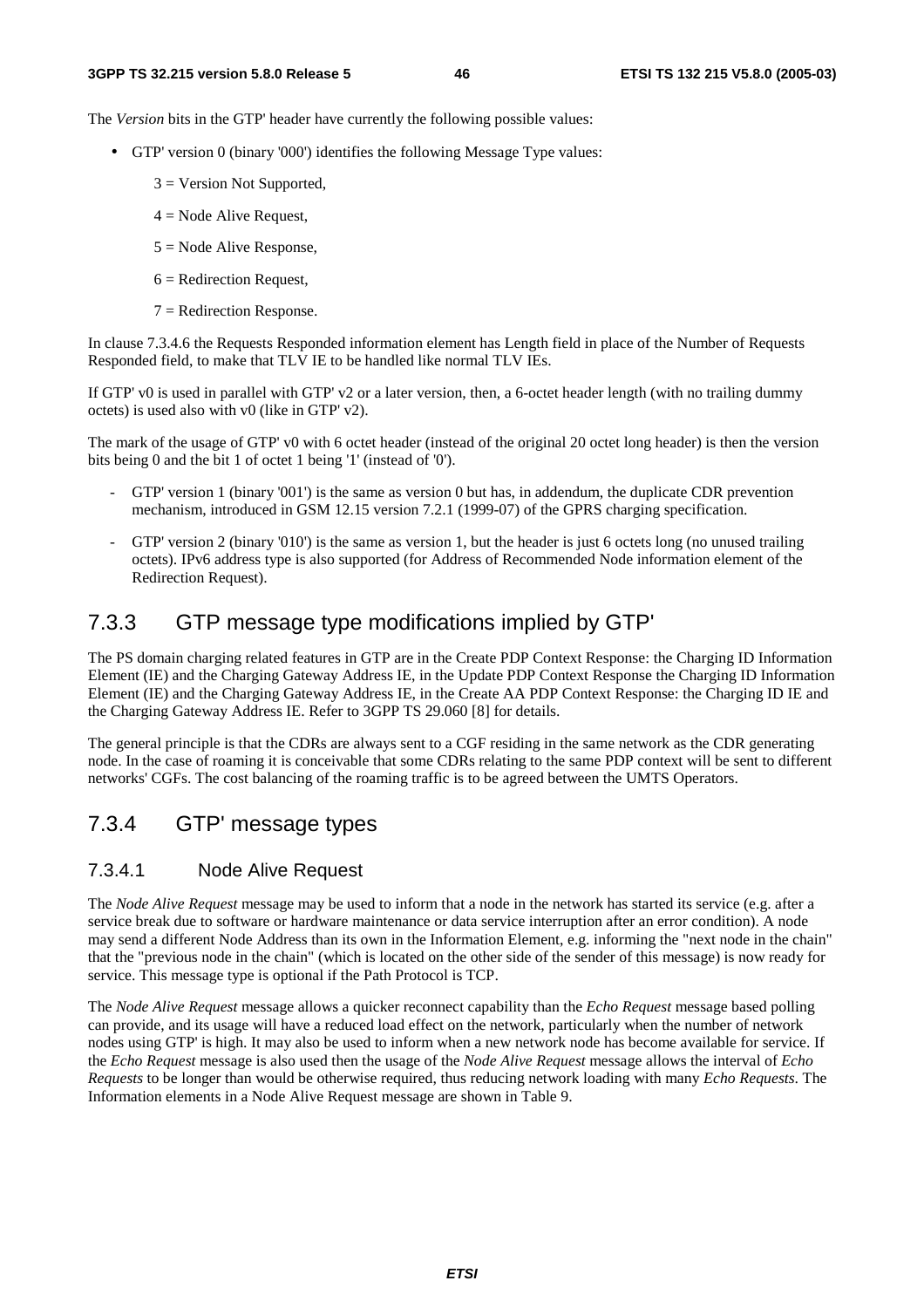| <b>Information Element</b> | <b>Presence requirement</b> |
|----------------------------|-----------------------------|
| Node Address               | Mandatory                   |
| Alternative Node Address   | Optional                    |
| <b>Private Extension</b>   | Optional                    |
|                            |                             |

#### **Table 9: Information Elements in a Node Alive Request**

The Node Address format is the same as for the Charging Gateway Address format described in 3GPP TS 29.060 [8]).

The format definition for the Node Address information element is the same as the format of the source and destination address of the IP packet that transports the GTP' messages. The optional Alternative Node Address IE can be used in the *Node Alive Request* if the message sender wants to advertise an IP address that is different from the node address format. This way both the IPv4 and IPv6 node address formats can be supported simultaneously in the messaging, regardless of whether IPv4 or IPv6 is used in the underlying transport.

The optional Private Extension IE contains vendor- or operator-specific information.

#### 7.3.4.2 Node Alive Response

The *Node Alive Response* message, shown in Table 10, shall be sent as a response to a received *Node Alive Request*.

#### **Table 10: Information Elements in a Node Alive Response**

| <b>Information Element</b> | <b>Presence requirement</b> |  |  |
|----------------------------|-----------------------------|--|--|
| <b>IPrivate Extension</b>  | Optional                    |  |  |

The optional Private Extension IE contains vendor- or operator-specific information.

#### 7.3.4.3 Redirection Request

There are two kinds of usage for the *Redirection Request* message. One is to advise that received CDR traffic is to be redirected to another CGF due to that CGF node is about to stop service (due to an outage for maintenance or an error condition). The second purpose is to inform a CDR generating node (e.g. SGSN) that is currently sending data to this node (e.g. CGF), that the next node in the chain (e.g. a mediator device or Billing Computer) has lost connection to this node (e.g. CGF).

The Information Elements in a *Redirection Request* Message are listed in Table 11. An *Address of Recommended Node* may be given if for example a CGF maintenance outage is handled by first introducing another CGF ready to take incoming CDRs. In this way the network performance can be maintained. The *Address of Recommended Node* shall only describe an intra-PLMN node containing a CGF, and not to a node in any other PLMN.

#### **Table 11: Information Elements in a Redirection Request**

| <b>Information Element</b>              | <b>Presence requirement</b> |
|-----------------------------------------|-----------------------------|
| Cause                                   | Mandatory                   |
| Address of Recommended Node             | Optional                    |
| Alternative Address of Recommended Node | Optional                    |
| <b>Private Extension</b>                | Optional                    |

#### Possible **Cause** values are:

- "This node is about to go down";
- "Another node is about to go down";
- "System failure":
- "Receive buffers becoming full";
- "Send buffers becoming full".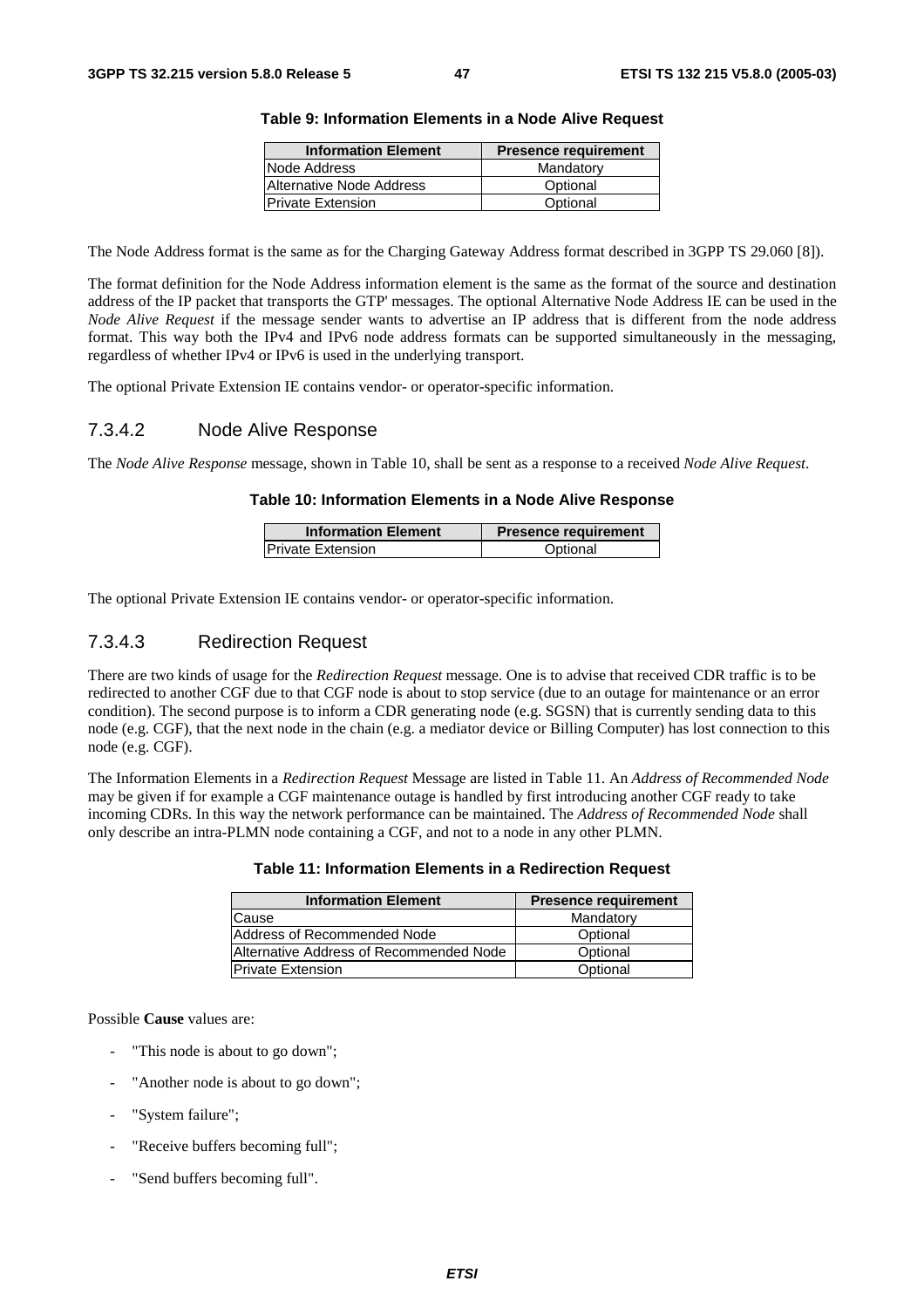The *Address of Recommended Node* information element, shown in Figure 10, defines the IPv4 or IPv6 format address that the node is identified by in the UMTS network.



#### **Figure 10: Address of Recommended Node information elements**

The format definition for the *Address of Recommended Node* information element is the same as the format of the source and destination address of the IP packet that transports the GTP' messages. The optional Alternative *Address of Recommended Node* IE can be used in the *Node Alive Request* if the message sender wants to advertise an IP address that is different from the node address format. This way both the IPv4 and IPv6 node address formats can be supported simultaneously in the messaging, regardless of whether IPv4 or IPv6 is used in the underlying transport.

The optional Private Extension contains vendor- or operator- specific information.

#### 7.3.4.4 Redirection Response

A *Redirection Response* message shall be sent as a response of a received *Redirection Request*. The information elements of this message are listed in Table 12.

#### **Table 12: Information Elements in a Redirection Response**

| <b>Information Element</b> | <b>Presence requirement</b> |  |
|----------------------------|-----------------------------|--|
| Cause                      | Mandatory                   |  |
| <b>Private Extension</b>   | Optional                    |  |

Possible **Cause** values are:

- "Request Accepted";
- "No resources available";
- "Service not supported";
- "System failure";
- "Mandatory IE incorrect";
- "Mandatory IE missing";
- "Optional IE incorrect";
- "Invalid message format";
- "Version not supported".

The optional Private Extension contains vendor- or operator-specific information.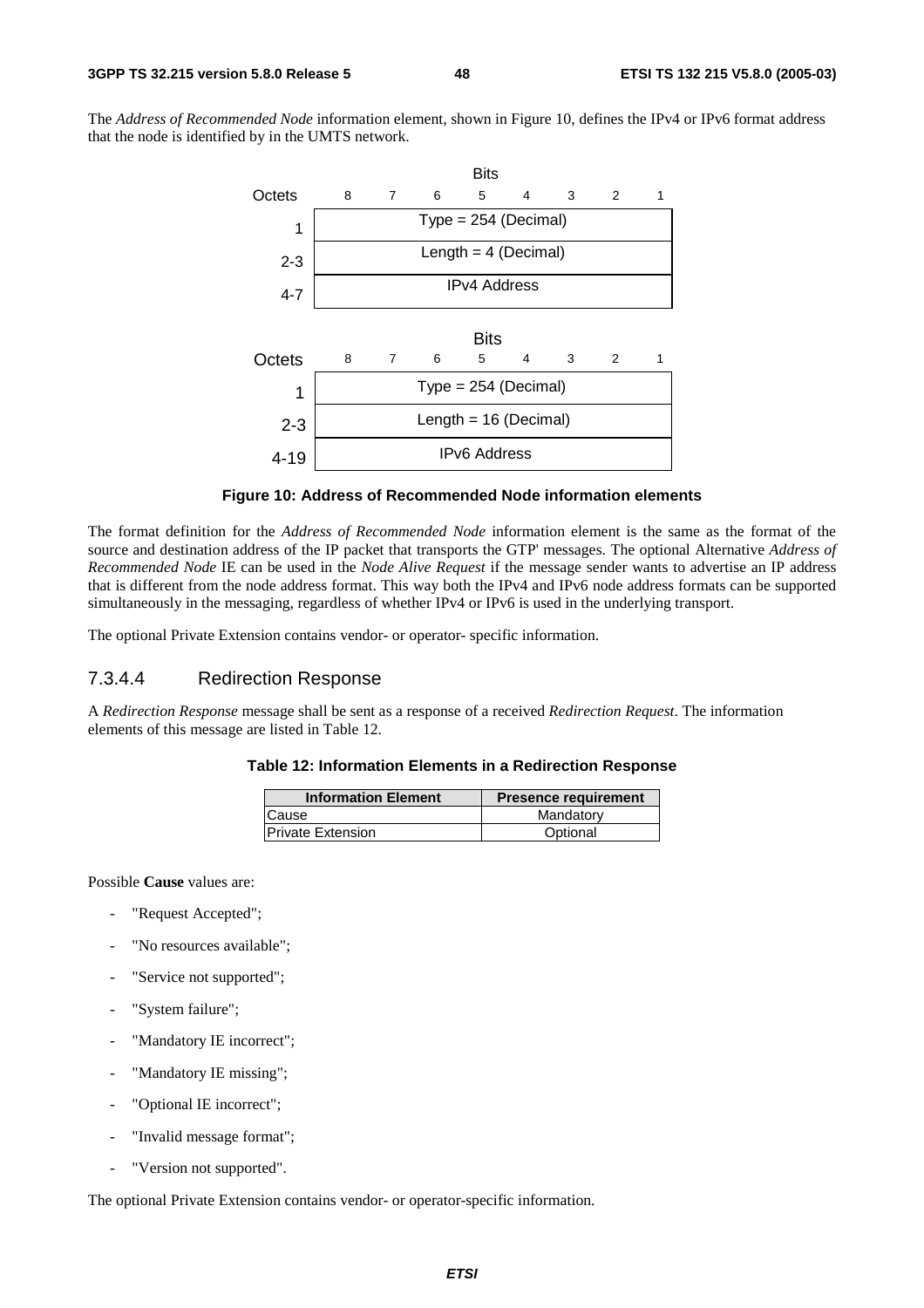#### 7.3.4.5 Data Record Transfer Request

This message is used in PS domain charging to transmit the CDR information. The CDR information is placed in the Data Record information element.

#### 7.3.4.5.1 General logic

This clause is intended to be read together with clause 7.3.4.7 "Examples of GTP' messaging cases". The normal communication would be GSN sending Data Record Packets to a CGF, which answers with "Request Accepted" responses. Under normal condition the CDR transmission uses a Request-Response messaging sequence in the GSN to CGF GTP' protocol communication.

Sometimes a non-PDP context related CDR (e.g. M-CDRs) is transmitted, and thus the GGSN does not pass the CGF address information to the SGSN. The SGSN will in this case direct the CDRs to the current default CGF for the SGSN. This is the configured Primary CGF address, or if that CGF is out of service, then the secondary CGF address etc.

Summary of the CGF redundancy mechanism, that prevents duplicated CDR packets to enter the BS, is described below. This, or other mechanisms are deployed to enhance the reliability of CDR transport.

The general logic of the duplicate CDR packet prevention in CGF redundancy cases is shown in Figure 11, where the messages are numbered sequentially, alternative messages are indicated by an index character ("a" or "b") that follows the arrow sequence number. The main mechanism of the messaging in CGF redundancy cases (when a GSN-CGF link is down or a CGF is not working) is based on GSN (1) first trying to send a CDR packet to CGF1. In case no acknowledgement or a successful response is received (2) from CGF1 due to any reason, e.g. such as the request not reaching CGF1 despite repeated attempts (or the responses from CGF1 to the GSN are lost after the CGF1 has either stored it securely, or, forwarded it towards post-processing (2b)), the unacknowledged CDR packets are redirected to CGF2. The invocation for a re-transmission may be triggered by a time-out mechanism.

The GSN may first test the GSN-CGF2 link by sending an 'Echo Request' message to CGF2, in response to which CGF2 would respond with the 'Echo Response' message. The CDR packets not successfully received by the primary CGF (=CGF1) are sent to CGF2 (3), and are marked as potential duplicates, and CGF2 responds to the request(s) (4). Such CDRs, i.e. CDRs that are marked as potential duplicates would wait there for further commands from GSN.

When the GSN detects (5)  $\&$  (6) that the primary CGF, in this case CGF1 is again able to communicate with it on receiving *Node Alive Request* (or getting a *Echo Response* from CGF2 to a *Echo Request* sent by the GSN) it answers by *Node Alive Respond*. Then the GSN tests CGF1 with an empty packet (7), retrying continuously if no response is received, using e.g. increasing timeouts (using the old unacknowledged packet's Sequence Number, if the CGF1 would consider the packet to be a new one (8a) or an already received one (8b)). According to the response received from CGF1, the GSN gives the CGF2 a command to either release (9a) or cancel (9b) the corresponding CDR packet from CGF2. CGF2 then confirms the decision (10), and is able to send the CDRs towards the BS (11a).

**Error handling**: By default, retransmissions after configurable timeouts are used. If after the CGF1 communication failure, the CDR packet sending from GSN to CGF2 does not succeed, the GSN tries to use CGF3 as the intermediate CDR packet storage entity, etc. If no acknowledgement (10) is received by the GSN for its message(s) (9a) or (9b), the GSN will retransmit the message (9a) or (9b) continuously and persistently, using e.g. increasing time intervals. An alarm should be sent to the O&M system if a communication link goes down. It shall be possible to release/cancel CDR packets from CGFs and unacknowledged sequence numbers from GSNs by O&M operations if permanent GSN-CGF link failures would occur. The buffers containing the Sequence Numbers of potentially duplicated packets, and the buffers containing the numbers of unacknowledged CDR packets shall be kept up to date (with CDR packet transfers) using transaction mechanisms. In the case of the GSN-CGF1 communication link being down, any new CDRs generated by the GSN are sent to a properly working CGF2, instead of the CGF1.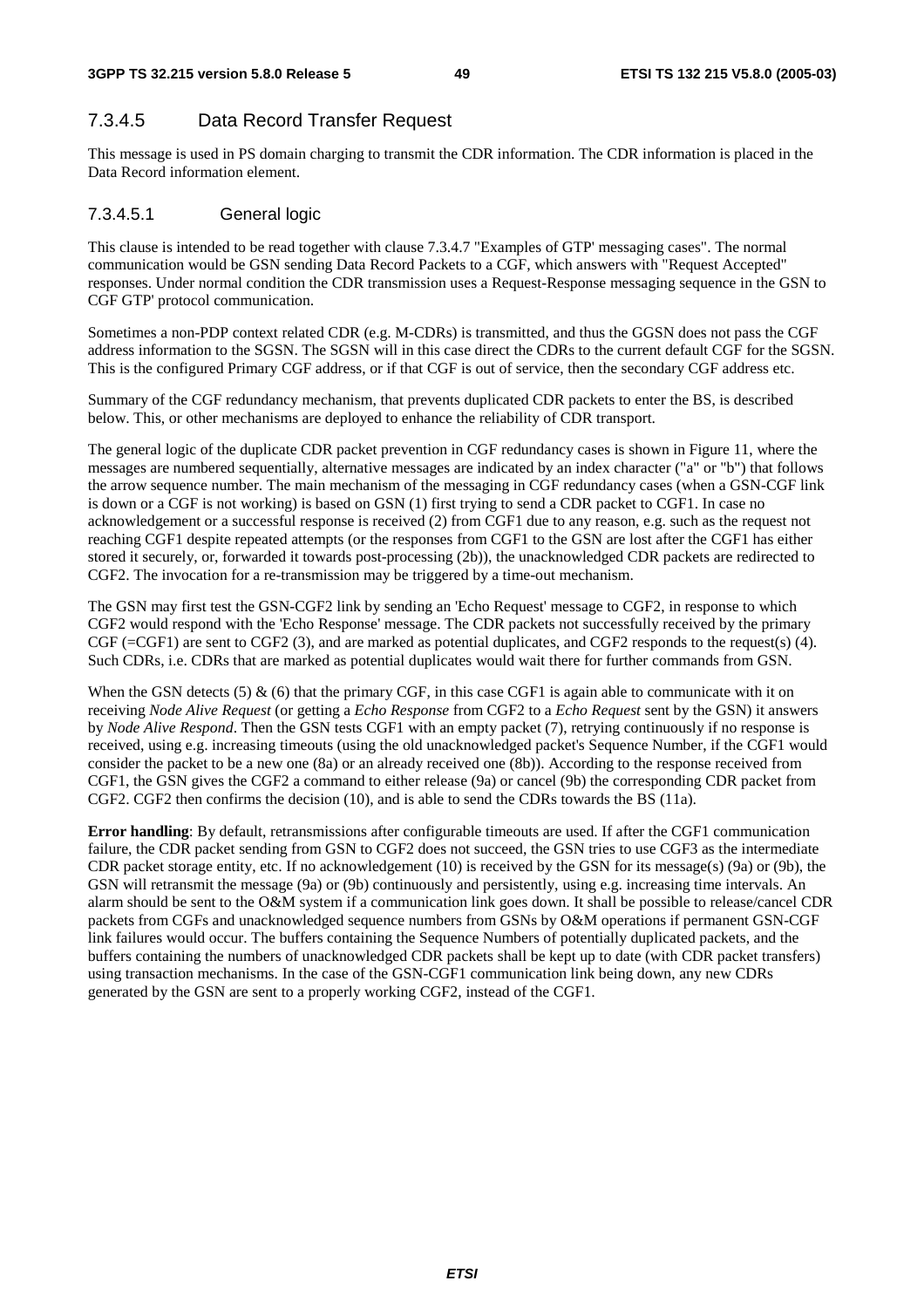

**Figure 11: General CGF redundancy messaging scheme** 

#### **A more detailed description of the CGF redundancy mechanism:**

Due to a network failure/network congestion or a temporary node failure, a CGF might not be able to send a response within the configured timeout period to a request it got from a GSN. As a first attempt, retries of requests are to be used as defined in 3GPP TS 29.060 [8], if the response is not received in the configured time.

If a CDR generating node loses its connection to the CGF unexpectedly, it may send the CDRs to the next CGF in the priority list. If the CGF changes, the GSN can continue sending CDRs to different CGF nodes, depending on which CGF has been configured as the receiver of CDRs for a particular PDP context.

**Sequence number buffers:** The GSN might lose its connection to its primary CGF due to a link failure or CGF going down. In this kind of redundancy condition the GSN attempts to redirect the CDR traffic to a secondary CGF (after possible retries have failed). The GSN maintains an internal buffer for Sequence Numbers of requests not yet successfully responded to by the primary CGF, for the case that it may become capable of communicating to the primary CGF at a later date. The GSN will send the not responded Data Record Packets (DRPs) to the secondary CGF, and the GSN maintains also a buffer for the Sequence Numbers related to those DRPs that have been temporarily stored to this secondary CGF. (If the communication towards the secondary CGF would not work, the transfer of possibly duplicated DRPs and Sequence Number bookkeeping would be done for a tertiary CGF etc.) Also the CGFs maintain Sequence Number buffers for each of their GSN links. The Sequence Numbers may in future be needed in relation to the possibly duplicated CDRs that the CGFs have got from the GSN(s). The Sequence Numbers are stored to wait for a final decision to release them towards the BS (if the primary CGF had not received successfully the packets originally sent by a GSN) or to cancel them (if the primary CGF had received and processed successfully the originally by GSN sent packets).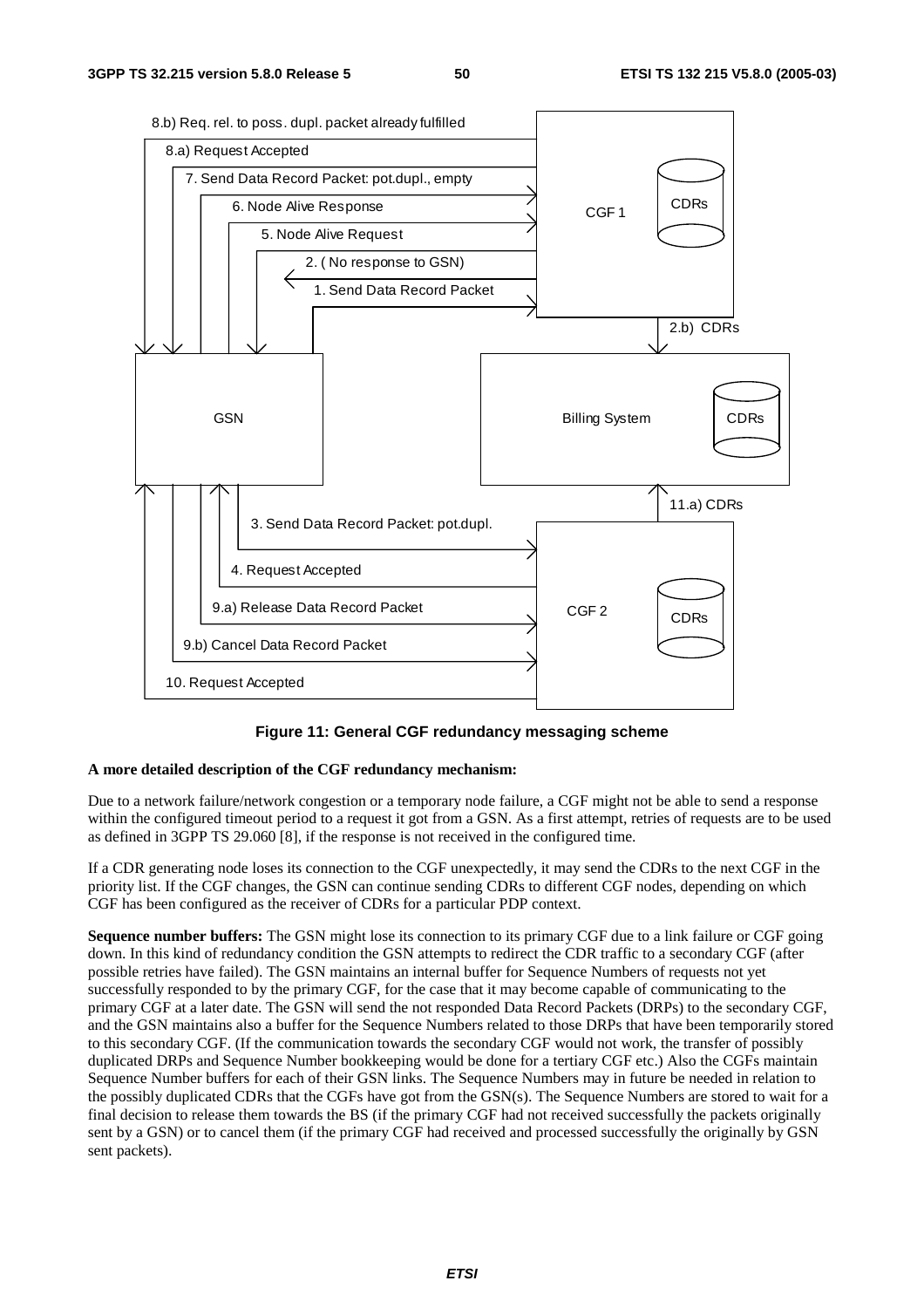The GSN is able to instruct CGF2 to cancel (or instruct CGF2 to transfer towards the BS), the CDR packets sent to a secondary CGF if the primary CGF becomes available for service. To make the right decision the GSN first sends an empty test packet with the 'Send possibly duplicated Data Record Packet' Packet Transfer Command to the primary CGF, using a previously not responded Sequence Number.

In case that the empty test packet to the primary CGF (which was temporarily down (or to which the link was down)) is responded with the **Cause** value "Request Accepted", the GSN will release the corresponding CDRs waiting for final decision in the secondary CGF, towards the Billing System (BS) with the Packet Transfer Command "Release Data Record Packet".

If the primary CGF responses this test message with the **Cause** value "Request related to possibly duplicated packets already fulfilled", the GSN will cancel the corresponding CDRs waiting for final decision in the secondary CGF, using the Packet Transfer Command "Cancel Data Record Packet".

To enable that a GSN failure (destroying its Sequence Number buffers per each CGF link for non-responded requests or possibly duplicated packets) would not cause CDR packets to stay forever in the temporary decision waiting buffers of CGFs, there should also be O&M means of emptying those CGF buffers.

There shall also be a configurable parameter in the CGF for making the final decision, as to whether or not it is able to send the CDRs to the Billing System (BS) for the case where the backup buffering mechanism in the GSN could not be used until the end of the messaging sequence related to a certain CDR packet has been completed. This way the operator can:

- A) Select that the GSNs and CGFs take care of duplicate prevention and the BS is not required to do duplicate checking due to possible duplicates caused by Network Element or CGF redundancy mechanisms.
- B) Select that the BS performs the duplicate prevention. To do this in the most effective way, the CGF may include an additional flag linked to possibly duplicated CDRs sent to the Billing System, indicating that they have not been released by a GSN for BS use (or use special kind of file name if a file protocol is used between CGF and BS). This means that the BS has somewhat more processing work to do, but the BS would anyway get a duplicate free end result. CGF is in this case always authorised to forward CDRs towards the BS, also when they contain possibly duplicated data. For this case the CGFs may also have a configurable flag that *Data Record Packet Cancel/Release* operations are not needed.

#### 7.3.4.5.2 Information Elements in Data Record Transfer Request

The Information Elements in *Data Record Transfer Request* message is specified in Table 13.

| Table 13: Information Elements in a Data Record Transfer Request |  |  |  |
|------------------------------------------------------------------|--|--|--|
|                                                                  |  |  |  |

| <b>Information Element</b>            | <b>Presence requirement</b> |
|---------------------------------------|-----------------------------|
| lPacket Transfer Command              | Mandatory                   |
| lData Record Packet                   | Conditional                 |
| Sequence Numbers of Released Packets  | Conditional                 |
| Sequence Numbers of Cancelled Packets | Conditional                 |
| <b>Private Extension</b>              | Optional                    |

#### 7.3.4.5.3 Packet Transfer Command IE

The value of the Packet Transfer Command in its Information Element tells the nature of the message:

- 1 = 'Send Data Record Packet';
- $2 =$  'Send possibly duplicated Data Record Packet';
- 3 = 'Cancel Data Record Packet';
- 4 = 'Release Data Record Packet'.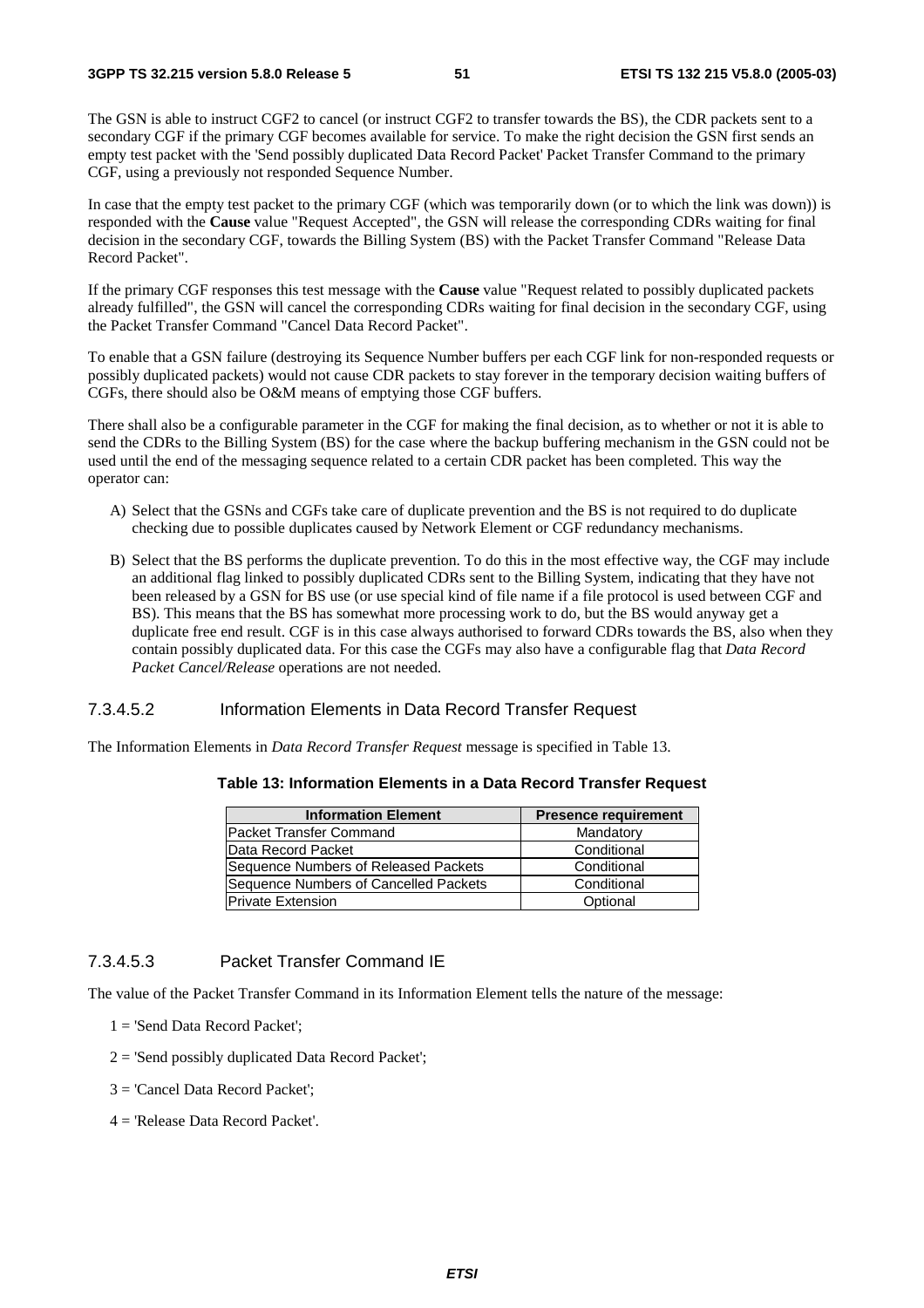The following describes the usage of each Packet Transfer Command. The first command is for normal CDR transfer while the other values are only used as part of the redundancy mechanism.

- 1) **Send Data Record Packet**. This is the usual command used for sending CDRs under normal conditions when no error recovery is needed or the redirection mechanism is not involved. It is shown in Figure 12. The other three commands are being used only in error recovery cases. Out of the three conditional IEs shown in Table 13, only the "Data Record Packet" is present in this message.
- 2) **Send possibly duplicated Data Record Packet**. When the CDR packet is redirected to a secondary CGF (by a CDR generating node) because the currently used CGF is not working or the CDR transfer is not working properly, or if there is an error in the link between the CDR generating node and the CGF, then this Packet Transfer Command is used instead of the normal 'Send Data Record Packet'. Of the conditional IEs, the "Data Record Packet" is present in the message, when sending the message to a CGF acting as temporary storage, when the original primary CGF could not be contacted. This Packet Transfer Command is used also when sending "empty" test packets with older (but not yet acknowledged) sequence numbers after a peer node or link recovery, to check if the CGF had received some Data Record Packets (whose acknowledgement did not come to the *Data Record Packet* sending node) before the link to the recipient node became inoperable.
- 3) **Cancel Data Record Packet**. Of the conditional IEs, the "Sequence Numbers of Cancelled Packets" is present in the message.
- 4) **Release Data Record Packet**. Of the conditional IEs, the "Sequence Numbers of Released Packets" is present in the message.



**Figure 12: Packet Transfer Command information element** 

After the CGF has received the *Packet Transfer Command* 'Release Data Record Packet' with the Sequence Number(s) for earlier sent 'Send possibly duplicated Data Record Packet' command(s), it can consider itself authorised to send the *Data Record Packets* previously marked as possibly duplicated towards the Billing System (BS) as normal (not duplicated) CDRs.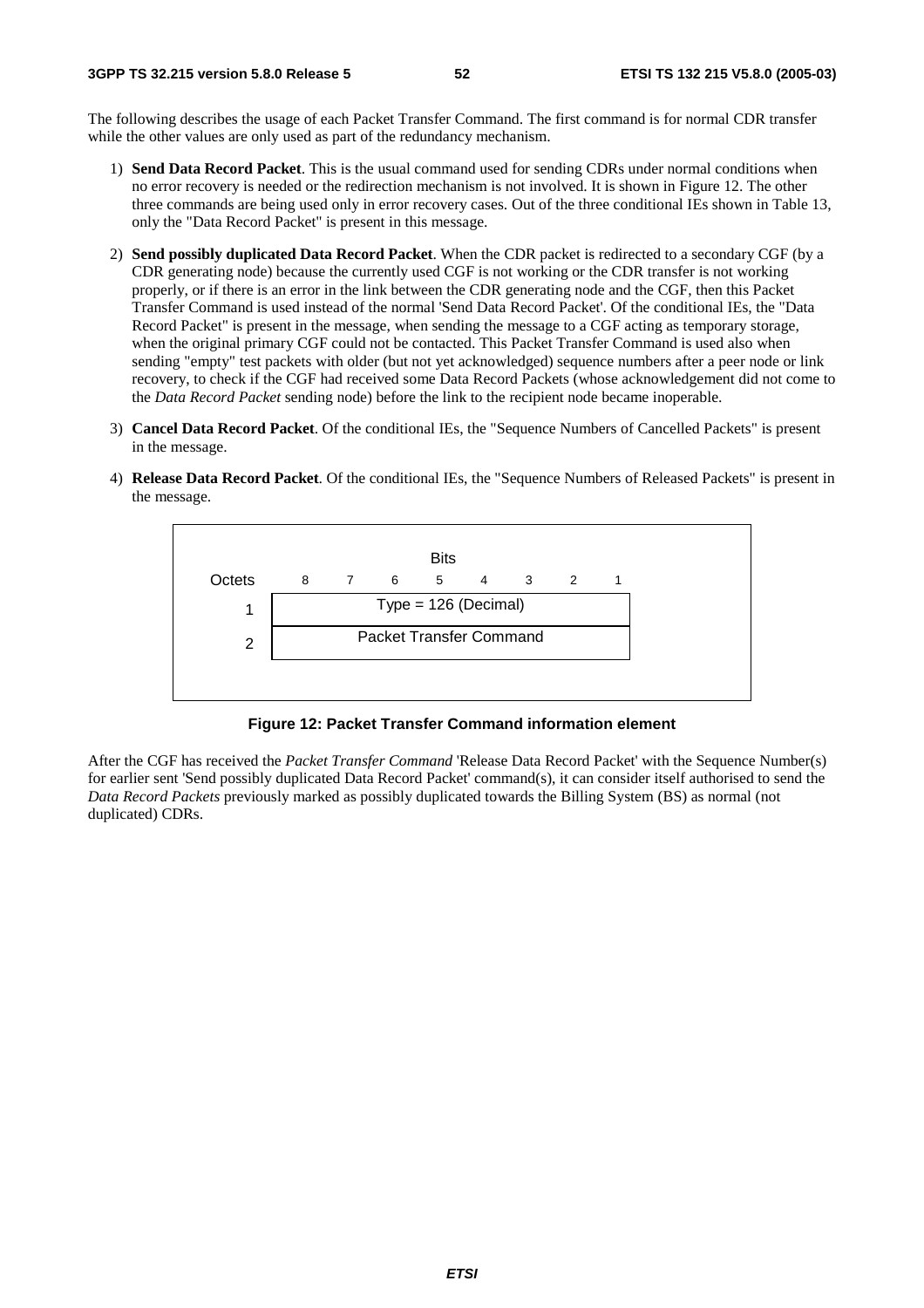#### 7.3.4.5.4 Data Record Packet IE

The *Data Record Packet* element, which is present conditionally if the Packet Transfer Command is 'Send Data Record Packet', may contain one or more data records. This IE is illustrated in Figure 13. If an "empty packet" is to be sent, then the *Data Record Packet* IE contains only the *Type* (with value 252 in decimal) and the *Length* (with value 0) fields.

As shown in Figure 13, there are two fields identifying the CDR format: *Data Record Format* and *Data Record Format Version.* The format of the records is ASN.1 or some other format, as identified by the *Data Record Format*. The *Data Record Format Version* identifies the TS release and version numbers that were used for the CDR encoding. The formats of these two fields are described in detail in section 7.4 and 7.5, respectively.



**Figure 13: Data Record Packet information element** 

#### 7.3.4.5.5 Sequence Numbers of Released Packets IE

The *Sequence Numbers of Released Packets* is present if the *Packet Transfer Command* is 'Cancel Data Record Packet'. The format of the Information Element is described in Figure 14 below:



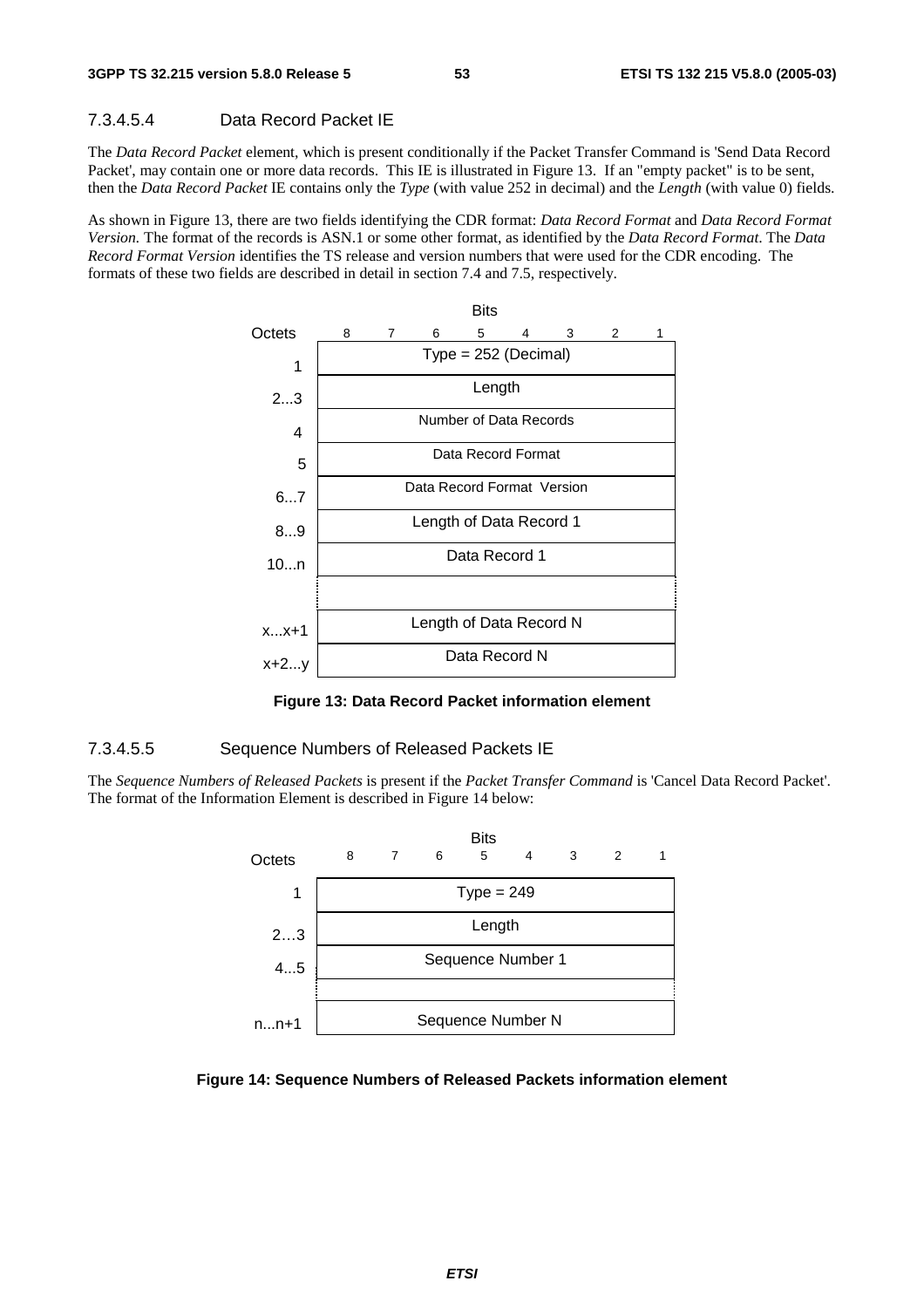#### 7.3.4.5.6 Sequence Numbers of Cancelled Packets IE

The *Sequence Numbers of Cancelled Packets* information element is shown in Figure 15 and contains the IE *Type*, *Length* and the *Sequence Number*(s) (each 2 octets) of the cancelled *Data Record Transfer Request*(s). It is present if the *Packet Transfer Command* is "Cancel Data Record Packet".



**Figure 15: Sequence Numbers of Cancelled Packets information element** 

#### 7.3.4.5.7 Private Extension IE

The optional *Private Extension* contains vendor or operator specific information.

#### 7.3.4.6 Data Record Transfer Response

The message shall be sent as a response of a received *Data Record Transfer Request*. Also, several *Data Record Transfer Requests* can be responded by a single *Data Record Transfer Response*.

#### **Table 14: Information Elements in a Data Record Transfer Response**

| <b>Information Element</b> | <b>Presence requirement</b> |
|----------------------------|-----------------------------|
| Cause                      | Mandatory                   |
| <b>Requests Responded</b>  | Mandatory                   |
| <b>Private Extension</b>   | Optional                    |

The **Cause** value is the same (whatever the value) for all those messages responded by that particular Response.

Possible **Cause** values are:

- "Request Accepted";
- "No resources available":
- "Service not supported";
- "System failure":
- "Mandatory IE incorrect";
- "Mandatory IE missing";
- "Optional IE incorrect";
- "Invalid message format";
- "Version not supported";
- "Request not fulfilled";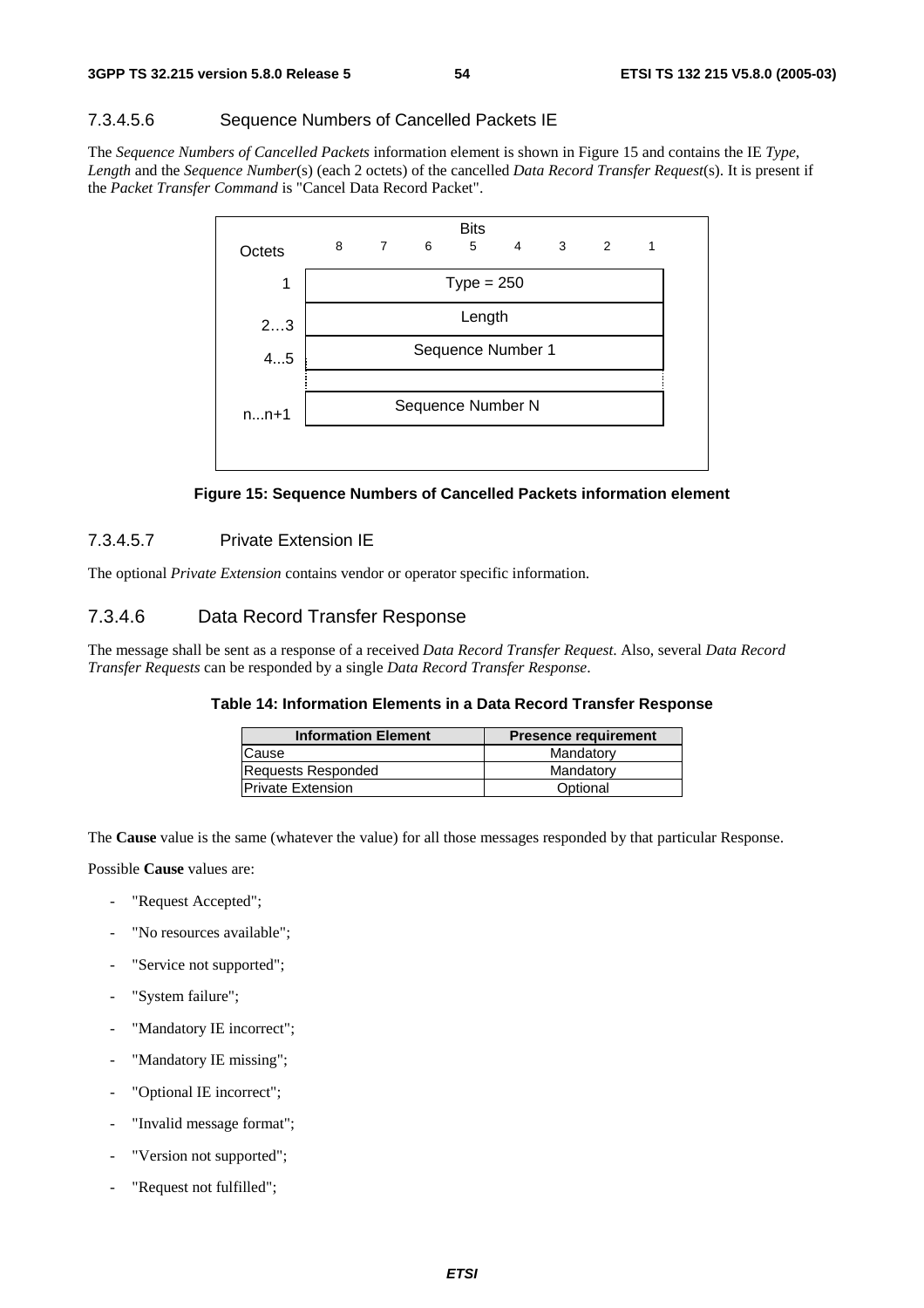- "CDR decoding error":
- "Request already fulfilled";
- "Request related to possibly duplicated packet already fulfilled";
- "Sequence numbers of released/cancelled packets IE incorrect".

The **cause** value "CDR decoding error" is optional, primarily intended to inform the CDR generating node that the receiving node can not decode the CDR. Thus, special features in the receiving node that are based on information within the CDR would not be operable. This message could alert the operator of a remote generating node of incompatible CDR encoding. It is Optional and no action or response is required.

The Requests Responded information element contains the IE *Type*, *Length* and the *Sequence Numbers* (each 2 octets) of the *Data Record Transfer Requests*. It is shown in Figure 16.



#### **Figure 16: Requests Responded information element**

The optional *Private Extension* contains vendor or operator specific information.

Depending on the **Cause** value severity and general occurrence frequency, the node that sent the corresponding *Data Record Transfer Request*, may start to direct its CDRs to another CGF.

#### 7.3.4.7 Examples of GTP' messaging cases

The following example cases represent the three different key *Data Record Transfer Request/Response* messaging related CDR packet handling schemes. Cases 2 and 3 represent situations involving the redundancy mechanism.

Case 1): The normal CDR packet transfer:

 GSN sends successfully a CDR packet to the CGF, and since the GSN gets a response (Request Accepted) for the Data Record Transfer Request, there is no need to revert to the CGF redundancy mechanism and redirect the CDR packet traffic flow to an other CGF.

Case 2): The GSN-CGF1 connection breaks before a successful CDR reception:

 In this example case the CDR packet sent by the GSN is lost before it is received by the CGF1. (The loss might be caused by a link failure or e.g. a major CGF1 failure.)

Case 3): The GSN-CGF1 connection breaks after a successful CDR reception:

 In this example case the CDR packet sent by the GSN is received correctly by the CGF1 and moved to its non-volatile memory (or even to the next NE in the communication chain). Anyhow, the GSN-CGF1 communication stops working, in this example case, before the GSN gets the positive response (Data Record Transfer Response: Request Accepted) that would acknowledge that the CDR packet was successfully received by CGF1.

The next three clauses describe in more detail each of these key *Data Record Transfer Request/Response* messaging schemes.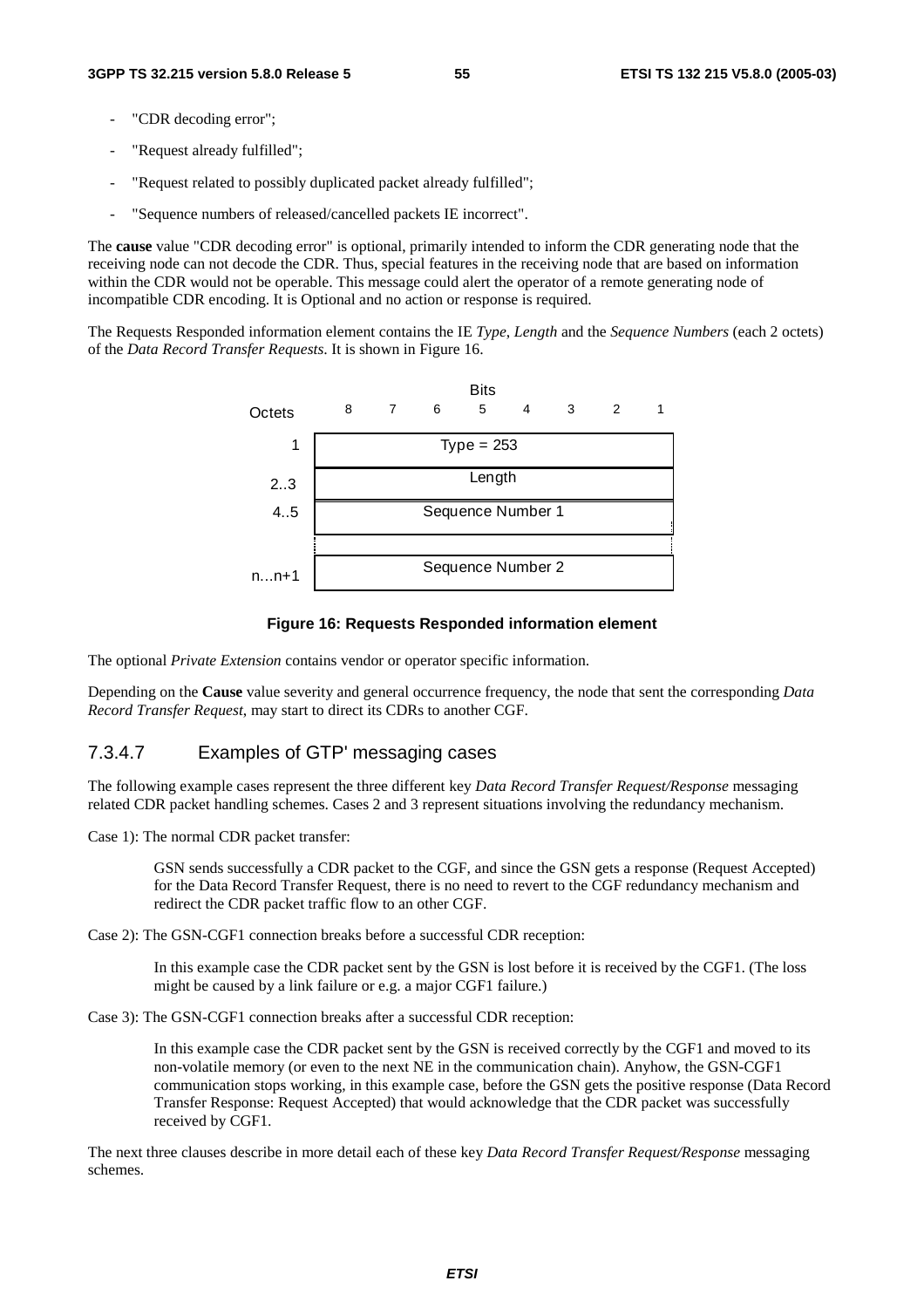#### 7.3.4.7.1 Case 1: The normal CDR packet transfer

Figure 17 represents the default mode of CDR transfer from the CDR generating entities (GSNs) to the CDR packet collecting entities (CGFs).



**Figure 17: A normal CDR transfer process between a GSN and CGF** 

- 1) The CDR generating entity (here the GSN symbolises either SGSN or GGSN) sends CDR(s) in a packet to CGF (that is the current primary Charging Gateway Functionality for the specific CDR generating node, "CGF1"). The sending is performed by using the Data Record Transfer Request message, with the *Packet Transfer Command* IE having the value "Send Data Record Packet".
- 2) The CGF opens the received message and stores the packet contents in a safe way (to e.g. a redundant RAM memory unit or a mirrored non-volatile memory or even to another node).
- 3) The CDR receiving entity (CGF) sends confirmation of the successful packet reception to the CDR generating node (GSN). The confirmation is performed by using the *Data Record Transfer Response* message, with the **Cause** value being "Request Accepted".
- 4) After the positive response "Request Accepted" is received by the GSN, it may delete the successfully sent CDRs from its send buffer.

The general principle of GTP' to retransmit the request if the response has not been received within a configurable timeout limit, is also followed here in point 1). The maximum amount of retries is a configurable value.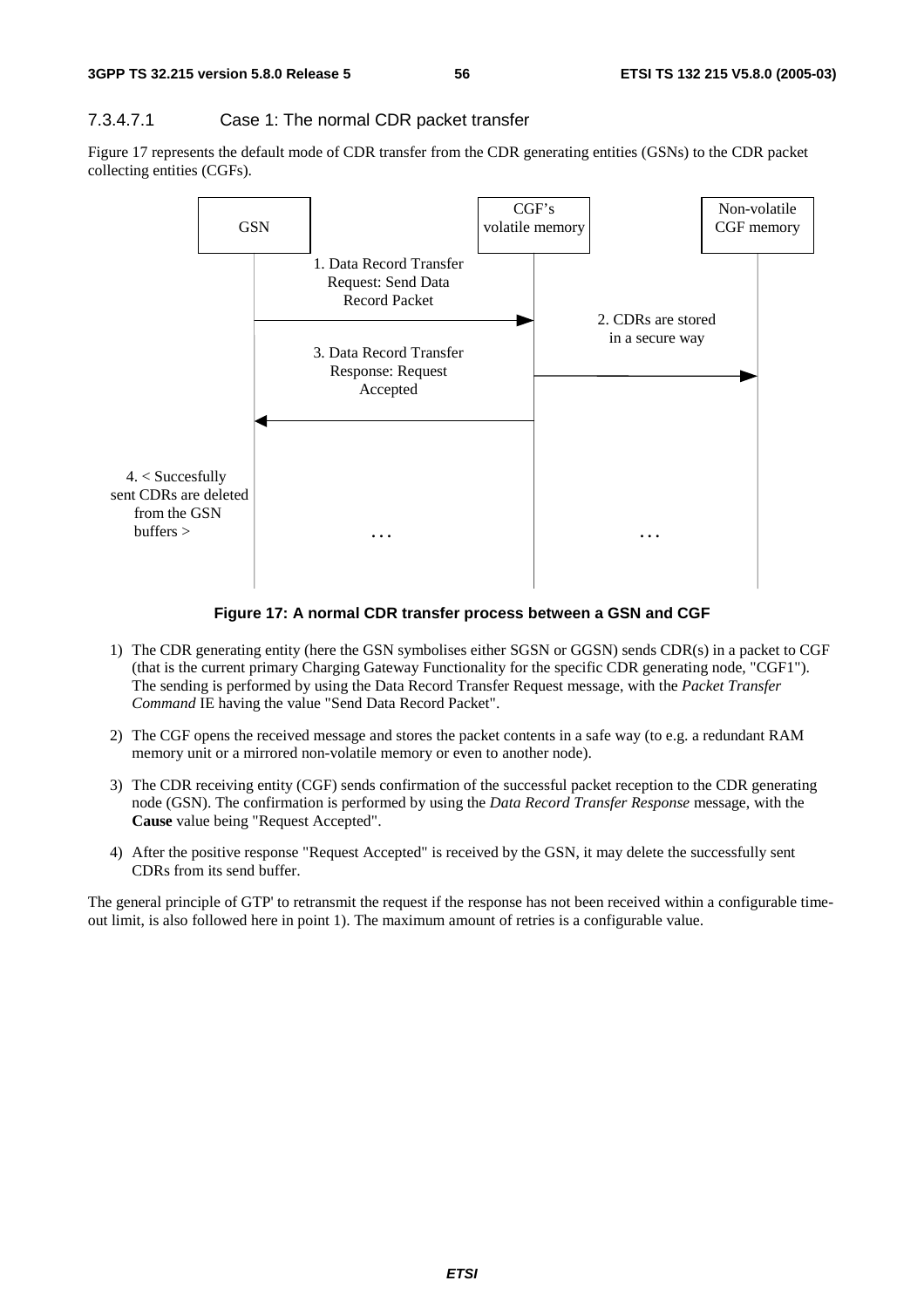#### 7.3.4.7.2 Case 2: The GSN-CGF1 connection breaks before a successful CDR reception

Figure 18 describes the exceptional case when the CDR transfer from a CDR generating entity (GSN) to the primary CDR packet collecting entity (CGF1) fails in a way that the CGF1 is not able to store the CDR packet sent by the GSN. (The reason for the failure in packet transfer may be e.g. a link failure between the GSN and CGF1, or a capacity exhausting error in the storage device of CGF1, or a general CGF1 system failure or CGF1 maintenance break.)



#### **Figure 18: Duplicate prevention case: CDR sending via CGF1 had not succeeded**

- 1) The CDR generating entity (GSN) sends CDR(s) in a packet to CGF (that is, the current primary CGF for the specific CDR generating node, "CGF1"). The sending is performed by using the *Data Record Transfer Request* message, with the *Packet Transfer Command* IE having the value "Send Data Record Packet".
- 2) Due to a failure in the GSN-CGF1 communication link of CGF1, the CGF1 is not able to store the packet sent by the GSN in a safe way (to e.g. a redundant RAM memory unit or a mirrored non-volatile memory or to another node).
- 3) Therefore the GSN is not able to get a response (or it could alternatively get a negative response like "No resources available" as the **Cause** value in the *Data Record Transfer Response* message).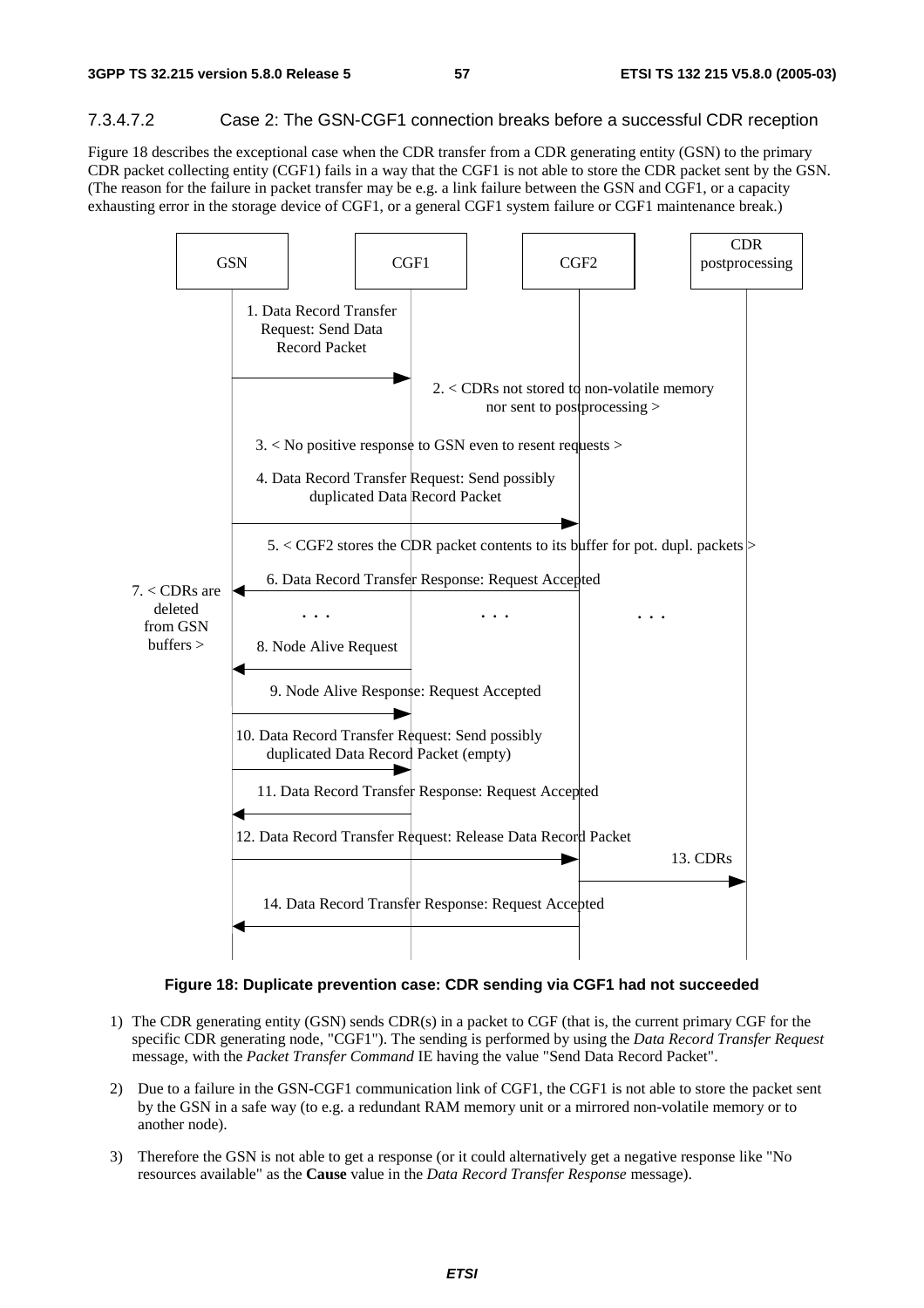- 4) The GSN may now first test the GSN-CGF2 link by an Echo Request message that the CGF2 would respond by the Echo Response.) Then, the GSN sends the same CDR packet that could not be sent to CGF1 to the next CGF in its CGF preference list (here CGF2) using the *Data Record Transfer Request* message, with the *Packet Transfer Command* IE having the value "Send possible duplicated Data Record Packet".
- 5) As the connection to the CGF2 is working, the CGF2 is able to process the CDR packet. Since the packet was marked by the sending GSN to be potentially duplicated, it is stored into the CGF2, but not yet sent forward towards the Billing System.
- 6) The CGF2 sends confirmation of the successful packet reception to the GSN. The confirmation is performed by using the *Data Record Transfer Response* message, with the **Cause** value being "Request Accepted"
- 7) The GSN can now delete the now successfully sent (potentially duplicated) CDRs from its CDR buffer (but it keeps the sequence number(s) of the sent potentially duplicated packet(s) in a buffer dedicated for that.
- 8) When CGF1 is recovering after a system reboot, it sends a *Node Alive Request* message to the configured peer GSN(s), and so the GSN notices that it can again successfully communicate with the CGF1. (The GSN may also detect this by using the *Echo Request* messages, which would be answered by CGF1 by the *Echo Response* message.)
- 9) GSN acknowledges the CGF1 by *Node Alive Response* message.
- 10) For the earlier unacknowledged *Data Record Transfer Request* message(s), the GSN sends CGF1 empty test packet(s) (with no CDR payload in the Data Record Packet IE but just the other parts of the message frame).
- 11) CGF1 responds with *Data Record Transfer Response* message, with the **Cause** value being "Request Accepted", because in this example case CGF1 had lost the communication capability towards GSN before storing the previously received (and by CGF1 unacknowledged) CDR packet.
- 12) Now GSN knows that the CGF1 had not originally been able to process and forward the original version of the CDR packet from the GSN, and it indicates CGF2 that CGF2 can send the CDR packet(s) related to the previously unacknowledged GTP' *Sequence Number*(s) to post-processing. Those packets' *Sequence Numbers* are indicated in the *Sequence Numbers of the Released Packets* IE.
- 13) CGF2 shall now be able to send the released packets towards post-processing.
- 14) CGF2 responds with *Data Record Transfer Response* message, with the **Cause** value being 'Request Accepted'.

After all the potentially duplicated packets are cleared from CGF(s), the GSN can continue in normal way the transfer of CDRs.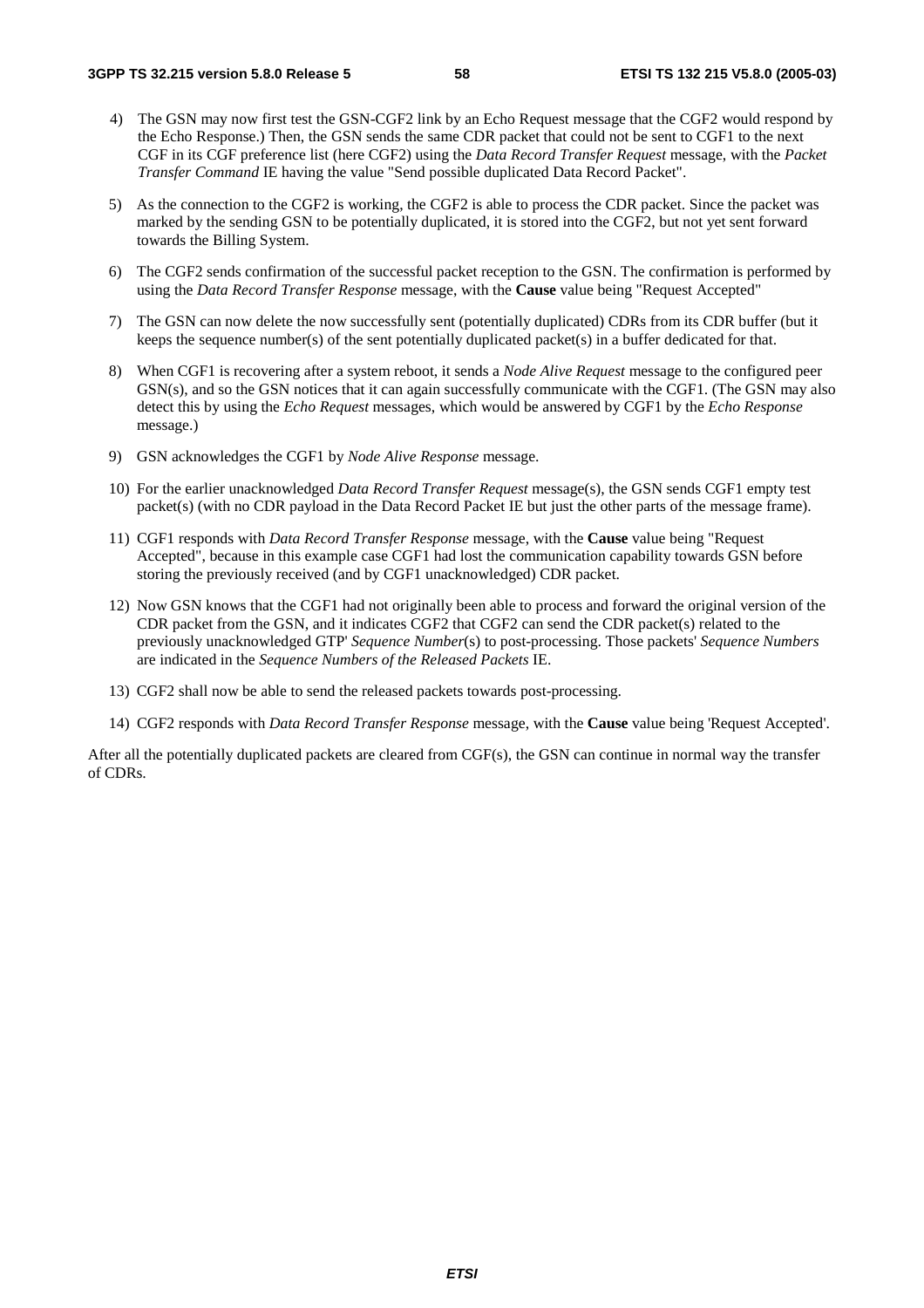

7.3.4.7.3 Case 3: The GSN-CGF1 connection breaks after a successful CDR reception



**Figure 19: Duplicate prevention case: CDR sending via CGF1 had succeeded** 

- 1) The CDR generating entity (GSN) sends CDR(s) in a packet to CGF (that is the current primary Charging Gateway Functionality for the specific CDR generating node, "CGF1"). The sending is performed by using the *Data Record Transfer Request* message, with the *Packet Transfer Command* IE having the value "Send Data Record Packet".
- 2) The CGF1 is able to store the packet sent by the GSN in a safe way (to e.g. a redundant RAM memory unit or a mirrored non-volatile memory or to another node).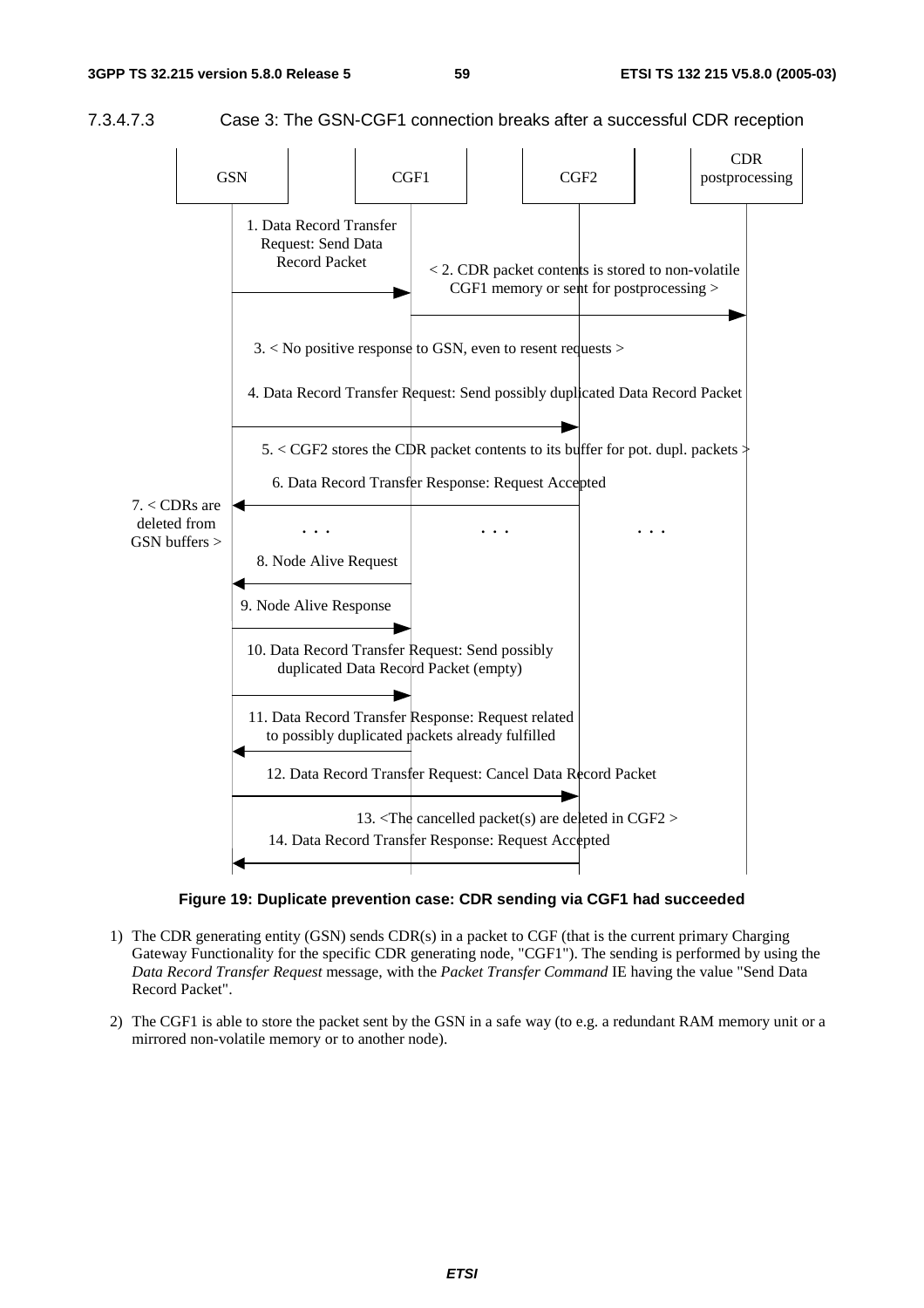- 3) Since the GSN-CGF1 communication connection is now broken, the GSN is not able to get the response "Request Accepted" as the **Cause** value in the *Data Record Transfer Response* message.
- 4) Then the GSN sends the same CDR packet that could not be sent to CGF1 to the next CGF in its CGF preference list (here CGF2) a *Data Record Transfer Request* message, with the *Packet Transfer Command* IE having the value "Send possible duplicated Data Record Packet". (That sending may be preceded by the testing of the GSN-CGF2 link by an *Echo Request* message, that the CGF2 would respond by the *Echo Response*.)
- 5) As the connection to CGF2 is working, CGF2 is able to process the CDR packet. Since the packet was marked by the sending GSN to be potentially duplicated, it is stored in CGF2, but not yet sent forward towards the post processing or Billing System.
- 6) The CGF2 sends confirmation of the successful packet reception to the GSN. The confirmation is performed by using the *Data Record Transfer Response* message, with the **Cause** value being "Request Accepted".
- 7) The GSN can now delete the now successfully sent (potentially duplicated) CDRs from its CDR buffer (but it keeps the sequence number(s) of the sent potentially duplicated packet(s) in a buffer dedicated for that.
- 8) When CGF1 is recovering after a system reboot, it sends a *Node Alive Request* message to the configured peer GSN(s), and so the GSN notices that it can again successfully communicate with the CGF1. (The GSN may also detect this by using the *Echo Request* messages, which would be answered by CGF1 by the *Echo Response* message.)
- 9) GSN acknowledges the CGF1 by *Node Alive Response* message.
- 10) For the earlier unacknowledged *Data Record Transfer Request* message(s), the GSN sends CGF1 empty test packet(s) (with no CDR payload in the *Data Record Packet* IE but just the other parts of the message frame).
- 11) CGF1 responds with *Data Record Transfer Response* message, with the **Cause** value being "Request related to possibly duplicated packets already fulfilled", because in this example case CGF1 had lost the communication capability towards GSN after storing the previously received (and by CGF1 unacknowledged) CDR packet.
- 12) Now GSN knows that the CGF1 had originally been able to process and forward the original version of the CDR packet from the GSN, and it indicates CGF2 that CGF2 can cancel the CDR packet(s) related to the previously unacknowledged GTP' GSN-CGF1 Sequence Number(s). Those packets' *Sequence Numbers* are indicated in the *Sequence Numbers of the Cancelled Packets* IE.
- 13) CGF2 shall now delete the cancelled packet(s) from its buffer for potentially duplicated packets.
- 14) CGF2 responds with *Data Record Transfer Response* message, with the **Cause** value being "Request Accepted".

After all the potentially duplicated packets are cleared form CGF(s), the GSN can continue in normal way the transfer of CDRs.

### 7.4 Data Record Format in GTP'

The format of the CDRs sent between the Network Elements that generate the PS domain CDRs and the CGF are defined by the *Data Record Format*, which is the 5<sup>th</sup> octet of *Data Record Packet* information element, shown in Figure 13.

The following rules govern the *Data Record Format*:

- This field consists of one octet (#5).
- The value range is 1-255 in decimal. The value '0' should not be used.
- Only the values 1-10 and 51-255 can be used for standards purposes.
- Values in the range of 11-50 are to be configured only by operators, and are not subject to standardization.
- The value '1' identifies ASN.1 Basic Encoding Rules (BER) [25] encoding, which must be supported in PS domain charging. Other values for optional encodings are specified in subclause 7.4.1.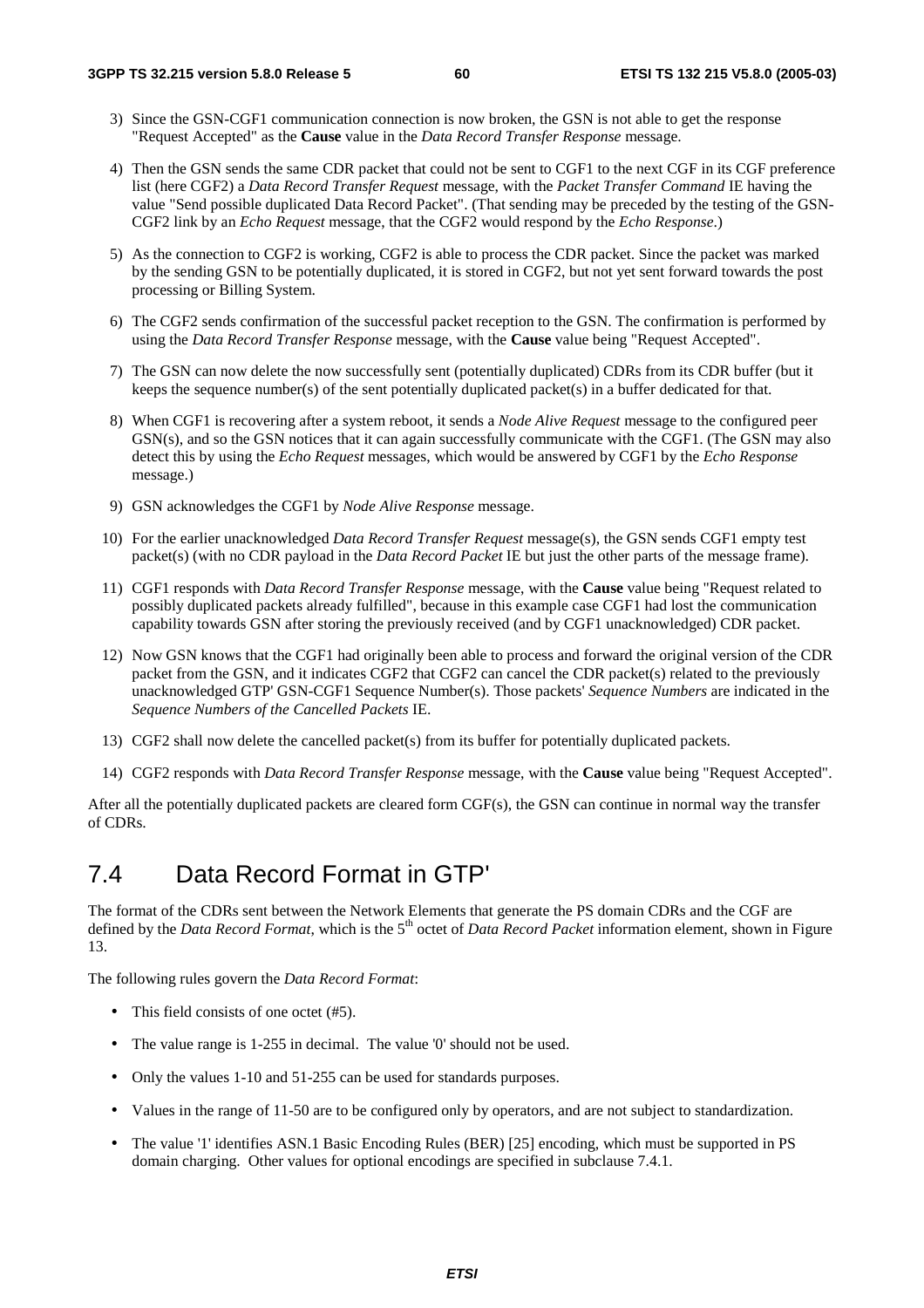### 7.4.1 Standard Data Record Format

For the PS Domain CDR transfer, defined by the present document, only an ASN.1 BER encoding is mandatory. For this encoding, the *Data Record Format* value is '1'. Other ASN.1 encodings may be supported optionally, with *Data Record Format* values as indicated below:

- "1" signifies the use of Basic Encoding Rules (BER) [25]
- "2" signifies the use of unaligned basic Packed Encoding Rules (PER) [26]
- "3" signifies the use of aligned basic Packed Encoding Rules (PER) [26]

Clause 6 provides the abstract syntax, defined in ASN.1, for these encodings.

### 7.4.2 Private Data Record Formats

The *Data Record Format identifiers* 11...50 (decimal) are reserved for private (implementation specific) format use.

## 7.5 Data Record Format Version for CDRs

The CDR release and versions numbers are defined by the '*Data Record Format Version'*, in octet 6 and 7 of the *Data Record Packet* IE, shown in Figure 13. The format of this field is depicted in Figure 20.

The first octet (#6 in *Data Record Packet* IE) is divided into two fields each with 4 bits. The first field (octet 6, bits 8-5 in Fig 20) identifies the application. The second field (bits 4-1 of octet 6) identifies the release. For charging purposes, the Application Identifier has a value of '1' (decimal). Other possible applications of GTP' may use different numbers. The Release Identifier indicates the TS release used to encode the CDR, i.e. its value corresponds to the first digit of the version number of the present document, as shown on the cover sheet.

The second octet (#7) identifies the version of the TS used to encode the CDR, i.e. its value corresponds to the second digit of the version number of the present document (as shown on the cover sheet) plus '1'. E.g. for version 5.4.0, the value would be "5". In circumstances where the second digit is an alphabetical character, (e.g. 3.b.0), the corresponding ASCII value shall be taken, e.g. the Version Indicator for TS 32.015 v3.b.0 would be "66" (ASCII(b)).



**Figure 20: The Format of the Data Record Format Version Field** 

### 7.6 CGF - BS Protocol Interface

#### 7.6.1 The transfer protocols at CGF - BS interface

The present document gives several recommendations for the main protocol layers for the Charging Gateway Functionality - Billing System (BS) interface protocol stack. These recommendations are not strictly specified features, since there are a lot of variations among the existing Billing Systems. The recommendations are FTAM protocol over X.25 or TCP/IP, and FTP over TCP/IP.

As a minimum, all implementations shall support a file based bulk interface for the transfer of CDRs from the CGF to the BS. The recommendations are FTAM protocol over X.25 or TCP/IP, and FTP over TCP/IP.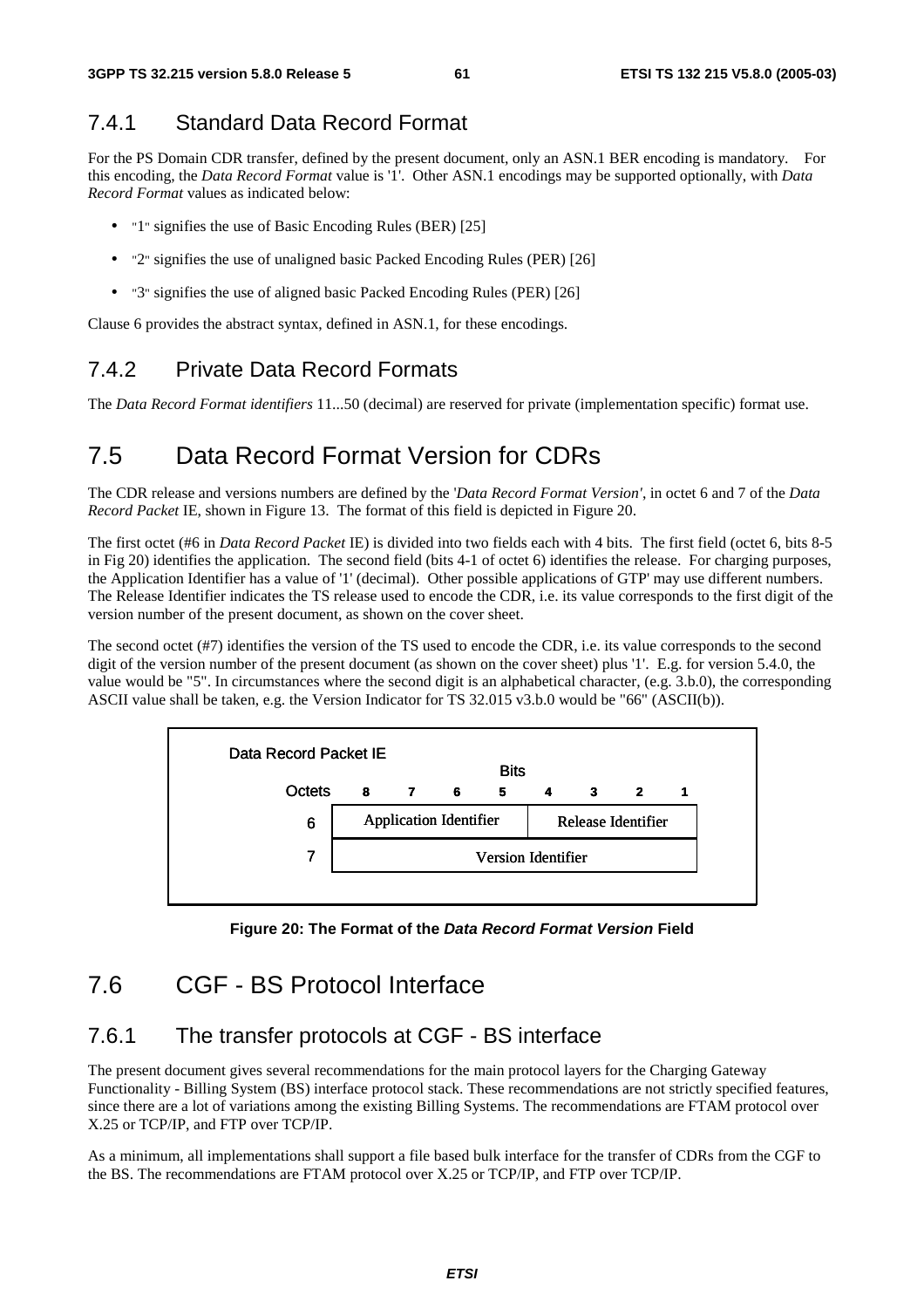In addition, implementations may support a transaction based, (near) real-time CDR transfer from the CGF to the BS, e.g. by applying the Ga protocol interface conventions towards the BS.

### 7.6.2 The format of the CDRs at CGF - BS interface

The contents of the CDRs sent between the CGF and the Billing System (BS) are defined by the ASN.1 language clause 6, Charging Data Record Structure. In addition, other CDR contents or formats are possible if the CGF and the BS provide processing functionality for the CDRs. The Basic Encoding Rules (BER) [25] encoding must be supported by both the CGF and the Billing System. However, where supported by both nodes, Packed Encoding Rules (PER) [26] may also be used.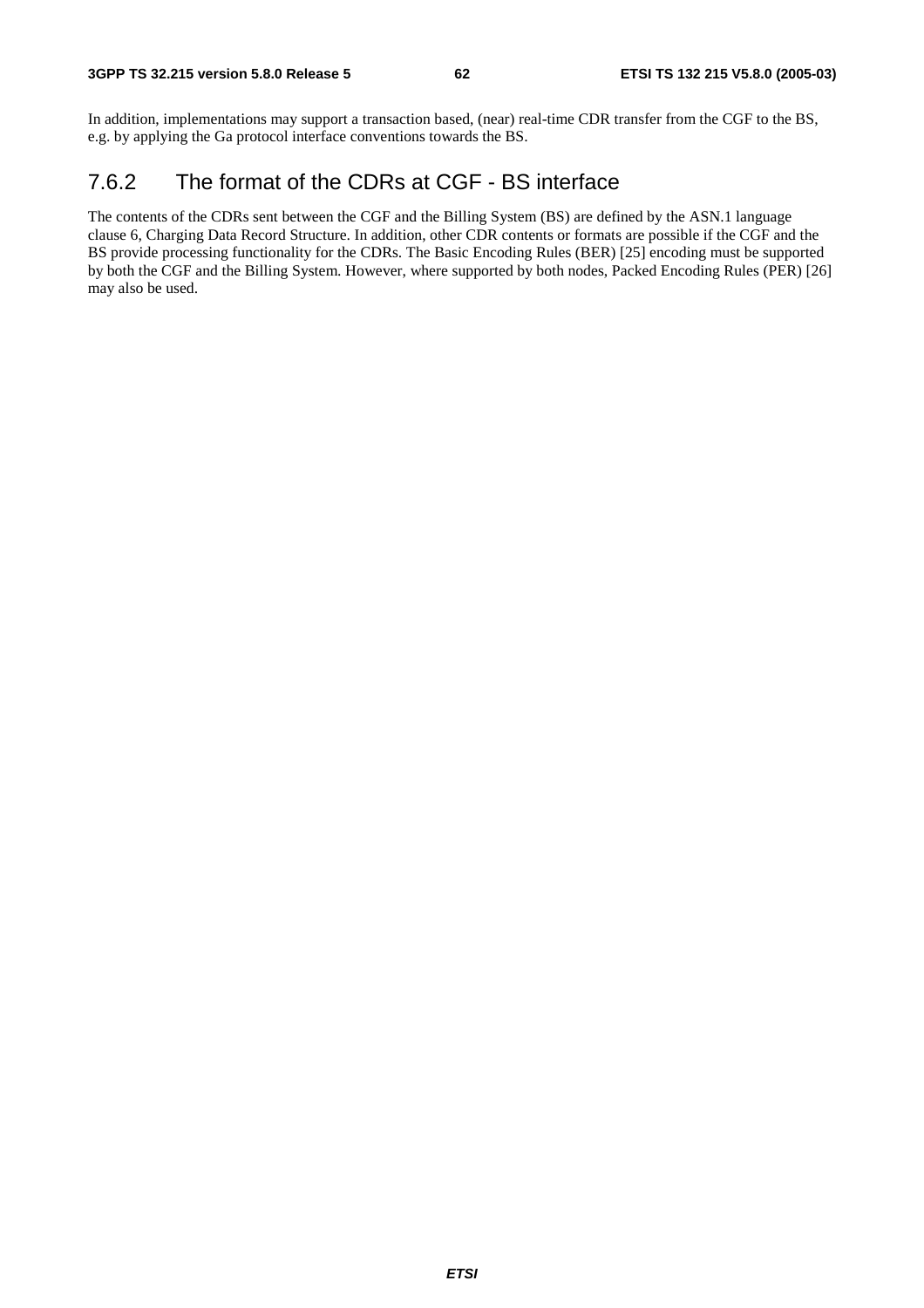## Annex A (normative): Charging characteristics

Charging Characteristics can be supplied by the HLR to the SGSN as part of the subscription information. A subscriber may have charging characteristics assigned to his subscription and/or his subscribed APNs. Charging Characteristics consists of a string of 16 bits designated as Profile (P) and Behaviour (B), shown in Figure 4. The first four bits (P - Profile bits) shall be used as profile index to select one of up to 16 charging characteristics

profiles that may be configured on the GSN (i.e. the profile number corresponding to the decimal value represented by the P bits). The remaining 12 (B) bits can be freely assigned to particular charging behaviours that the GSNs support.

Examples of those behaviours are:

- Selection of the applicable idle context purge timer, i.e. use global value or use special value. This feature could be used to distinguish between customers and/or APNs whose PDP contexts should be purged after short (e.g. 30 minutes) or long (e.g. 12 hours) periods of inactivity.
- Use specific charging gateway address (override all other configured/selected CG addresses).
- Deactivate SMS-MO-CDRs for customers of the own PLMN using preconfigured SMSC addresses.
- Disable G-CDRs for roamers that use the HPLMN GGSN.
- Allow or inhibit the use of own GGSNs by visitors.
- Allow or inhibit network triggered OoS change (upgrade and/or downgrade).

## Charging characteristics profile

The GSN shall support a minimum of one charging characteristic profile. The number of additional supported profiles (up to 15) is implementation specific.

Each profile consists of the following trigger sets:

- - **S-CDR:** activate/deactivate CDRs, time limit, volume limit, maximum number of charging conditions, tariff times;
- - **G-CDR:** same as SGSN, plus maximum number of SGSN changes;
- - **M-CDR:** activate/deactivate CDRs, time limit, and maximum number of mobility changes;
- - **SMS-MO-CDR:** activate/deactivate CDRs;
- - **SMS-MT-CDR:** active/deactivate CDRs.

In addition to these trigger sets, the profile may also specify an optional charging gateway address. If this CGF address is configured in the GGSN's selected trigger profile, the GGSN shall apply it for the G-CDRs and send this charging gateway address in its GTP message exchange with the SGSN (overriding any other GGSN configured CGF address). In the home or visiting case, the SGSN shall apply the received CGF address to the S-CDRs pertaining to this PDP context. In the roaming case, or if no address is received from the GGSN, then the SGSN shall use the CGF address from its own selected charging characteristics trigger profile, or, if it does not exist, use the default CGF address. For M-CDRs and SMS CDRs, the SGSN shall use the CGF address configured in the charging characteristics that it applies to the respective CDRs, or if no such address is configured then the default CGF shall be used.

Table A.1 is an informative example intended for clarification.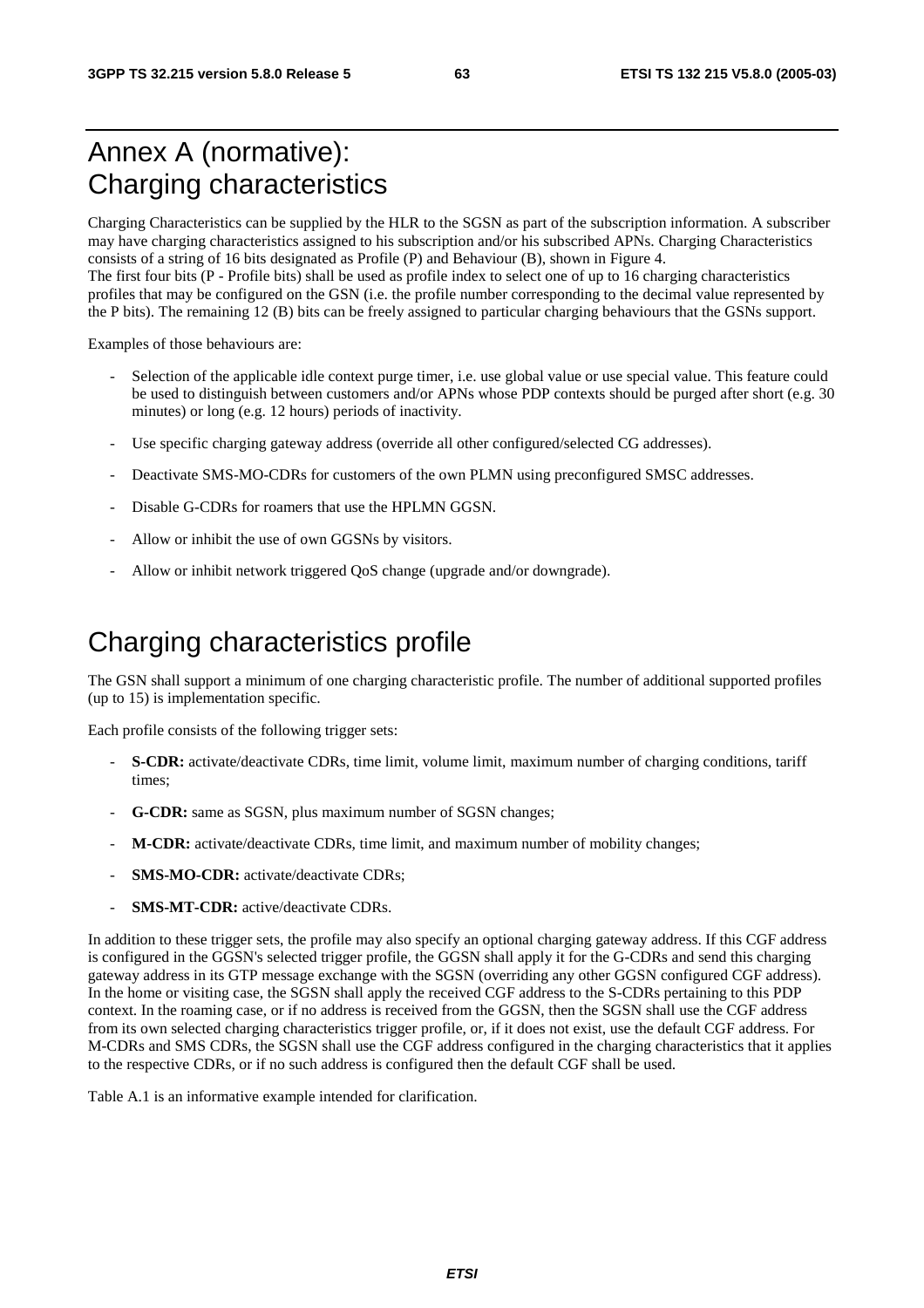|                                      |                          | <b>S-CDR</b>  |                      |                        |                |                          | <b>G-CDR</b>  |          |
|--------------------------------------|--------------------------|---------------|----------------------|------------------------|----------------|--------------------------|---------------|----------|
| <b>Profile Index bits</b><br>$0 - 3$ | <b>CGF Address</b>       | <b>Active</b> | <b>Time</b><br>limit | <b>Volume</b><br>limit | Change<br>cond | <b>Tariff</b><br>times   | <b>Active</b> | $\cdots$ |
|                                      |                          | Yes           | 30 min               | 100 K                  |                | $0-7, 7-12,$<br>$\cdots$ |               |          |
|                                      | 100.128.35.20            | No            |                      |                        |                |                          |               |          |
|                                      | $\overline{\phantom{a}}$ | Yes           | $10 \text{ min}$     | 50 K                   |                | $0 - 24$                 |               |          |
| . .                                  |                          | . .           | $\cdots$             | . .                    | $\cdots$       | . .                      |               |          |

**Table A.1: Example of Charging Characteristics Profiles** 

## Charging characteristics selection in GSN

Charging characteristics are supplied by the HLR to the SGSN as part of the subscription information. A subscriber may have charging characteristics assigned to his subscription and/or his subscribed APNs. In case of no charging characteristics are supplied by the HLR the SGSN shall support different default configurations:

- the home default profile for subscribers of the SGSN's PLMN;
- the visiting default profile for visitors using a GGSN belonging to the same PLMN as the SGSN;
- the roaming default profile for visitors using a GGSN belonging to their home PLMN.

The SGSN can determine the GGSN PLMN from the operator identifier part of the APN. Optionally the SGSN may support several visiting and roaming default profiles based on the MNC/MCC combination of the subscriber.

The default configurations are implementation specific.

In the case of a home subscriber, the charging characteristics are selected by the SGSN according to the following procedures.

For PDP context specific cases (i.e. for the S-CDRs that are generated for this PDP context):

- ♦ If the MS requests a particular APN then
	- \* If the SGSN accepts this request (i.e. it has been verified against the subscription) then
		- If it has been matched against the wildcard APN then
			- If charging characteristics for the wildcard APN are present in the subscription information then they shall be used;
			- If no charging characteristics are present for the wildcard APN but subscription related charging characteristics are present, then they shall be chosen;
			- If neither is present then the SGSN home default shall be applied.
		- If it has been matched against a specific subscribed APN then
			- If charging characteristics for this APN are present in the subscription information then they shall be used;
			- If no charging characteristics are present for the APN but subscription related charging characteristics are present, then they shall be chosen;
			- If neither is present then the SGSN home default shall be applied.
	- If the SGSN rejects the request then charging characteristics selection does not apply.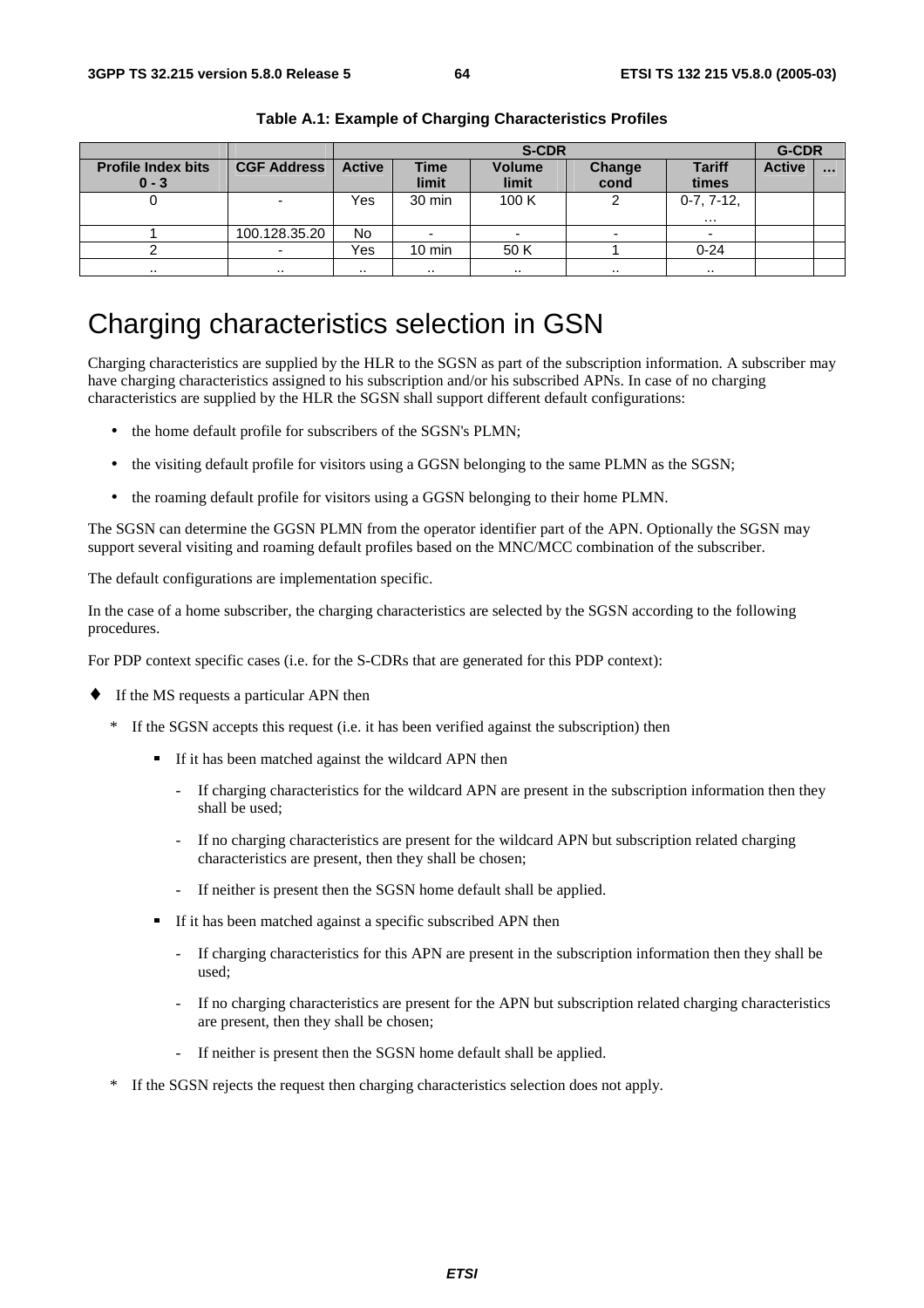- ♦ If the MS does not request an APN then
	- \* If the SGSN chooses a subscribed APN then
		- If charging characteristics for this APN are present in the subscription information then they shall be used;
		- If no charging characteristics are present for the APN but subscription related charging characteristics are present, then they shall be chosen;
		- If neither is present then the SGSN home default shall be applied.
	- \* If only the wildcard APN is present in the subscription, i.e. the SGSN applies its configured default APN then
		- If charging characteristics for the wildcard APN are present in the subscription information then they shall be used;
		- If no charging characteristics are present for the wildcard APN but subscription related charging characteristics are present, then they shall be chosen;
		- If neither is present then the SGSN home default shall be applied.

For the non-PDP context specific CDR types, i.e. the M-CDRs and the SMS CDRs, the SGSN applies the subscription specific charging characteristics, or, if not supplied, it shall choose the home default profile as defined above.

In case of subscribers from other PLMNs, the SGSN may be configured to either apply the "home subscriber case" charging characteristics selection procedure defined above, or to ignore charging characteristics provided by the subscriber's HLR, and apply a default configuration instead. If default charging characteristics are selected for the foreign subscriber, then the SGSN shall choose either the visiting or roaming default profile for the PDP context specific charging characteristics, according to the roaming or visiting scenario, as described above. For M-CDRs and SMS CDRs, the operator can configure if the roaming or the visiting profile shall be applied, since no GGSN is involved.

Upon activation of a PDP context, the SGSN forwards the charging characteristics to the GGSN according to the following rules:

- if charging characteristics were received from the HLR, then they shall be sent as provided by the HLR, regardless of the home, visiting, or roaming case, and regardless of whether the SGSN applies the HLR supplied charging characteristics or chooses to ignore them;
- if no charging characteristics were received from the HLR, then the SGSN does not forward any charging characteristics to the GGSN.

The above procedure implies that no explicit transfer of the Charging Characteristics Selection Mode (see 3GPP TS 23.060 [8]) to the GGSN is necessary, because it is implicitly given as "subscribed" when the GGSN receives charging characteristics from the SGSN, and "non-subscribed" otherwise.

The GGSN shall also apply charging characteristics to its PDP contexts. It shall either apply the SGSN supplied parameters, or it may be configured to ignore the SGSN supplied charging characteristics in any combination of the following cases:

- visiting case, i.e. the subscriber belongs to a different PLMN;
- roaming case, i.e. the SGSN belongs to a different PLMN;
- home case, i.e. the subscriber belongs to the same PLMN as the GGSN; or
- unconditionally, i.e. it always ignores the SGSN supplied parameters.

If the GGSN ignores the parameters supplied by the SGSN, it shall nevertheless accept the PDP context request. It shall then apply its own preconfigured charging characteristics as appropriate, i.e. the home, visiting or roaming profile. The GGSN shall support the configuration of one set of default charging characteristics (i.e. home, visiting, roaming) for each of its supported APNs.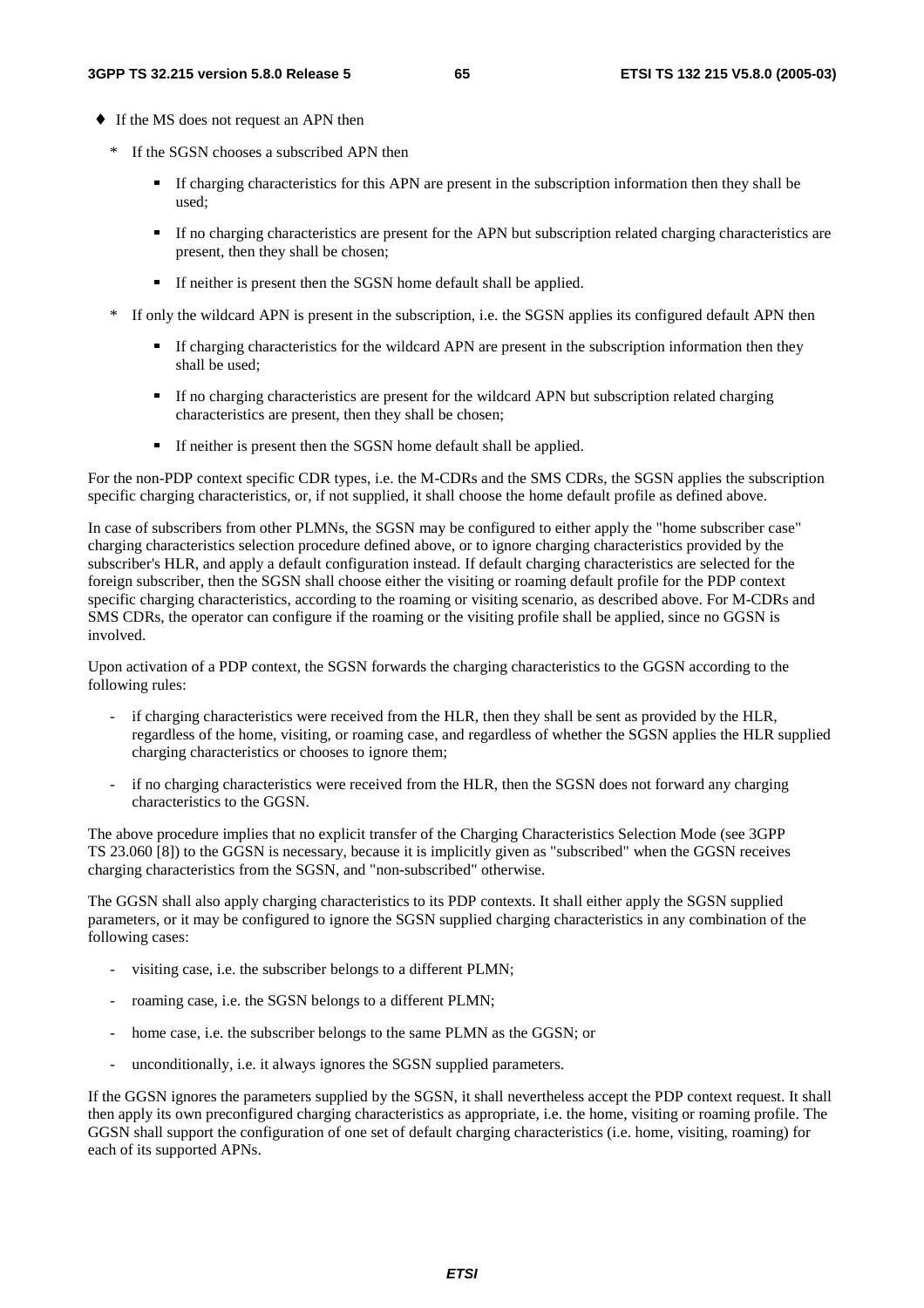The SGSN selects the applicable charging characteristics and associated charging characteristics profile for M-CDR generation upon the creation of a MM context. Both SGSN and GGSN select the applicable charging characteristics and associated charging characteristics profile for PDP context CDR generation (i.e. S-CDR and G-CDR, respectively) upon creation of a PDP context or secondary PDP context. Once selected, the charging characteristics and charging characteristics profile shall be maintained throughout the lifetime of the MM or PDP contexts on that SGSN and GGSN. If the SGSN receives modified subscriber information from the HLR (e.g. execution of a stand-alone Insert Subscriber Data procedure) which includes changes to the charging characteristics or if the charging characteristics profile is changed, these shall only be applied to new MM, PDP and secondary PDP contexts. As a result, not PDP context modifications are triggert for the existing PDP contexts.

Upon inter-SGSN RAU, the new SGSN receives PDP context charging characteristics for every PDP context from the old SGSN as described in TS 29.060 [8]. If the new SGSN also receives charging characteristics for the existing PDP contexts from the HLR, then these (the ones coming from the HLR) shall be ignored.

Under certain circumstances it is possible that different charging characteristics are applied by the GSNs serving the same PDP contexts:

- If a GSN receives a charging characteristics profile index that is not configured or supported on that GSN, the GSN shall select one of the valid default configurations. This may be achieved by executing the selection procedure described in this annex, or by implementation specific mechanisms;
- for the same charging characteristics profile index, the new SGSN or the GGSN may have a different profile configured than the (old) SGSN. For example, charging characteristics profile corresponds to the charging characteristics profile index 1 on the old SGSN may have a different set of attributes compared to the charging characteristics profile corresponds to the charging characteristics profile index 1 on the new SGSN. This can only be avoided by careful alignment and configuration of charging characteristics profiles in the GSNs.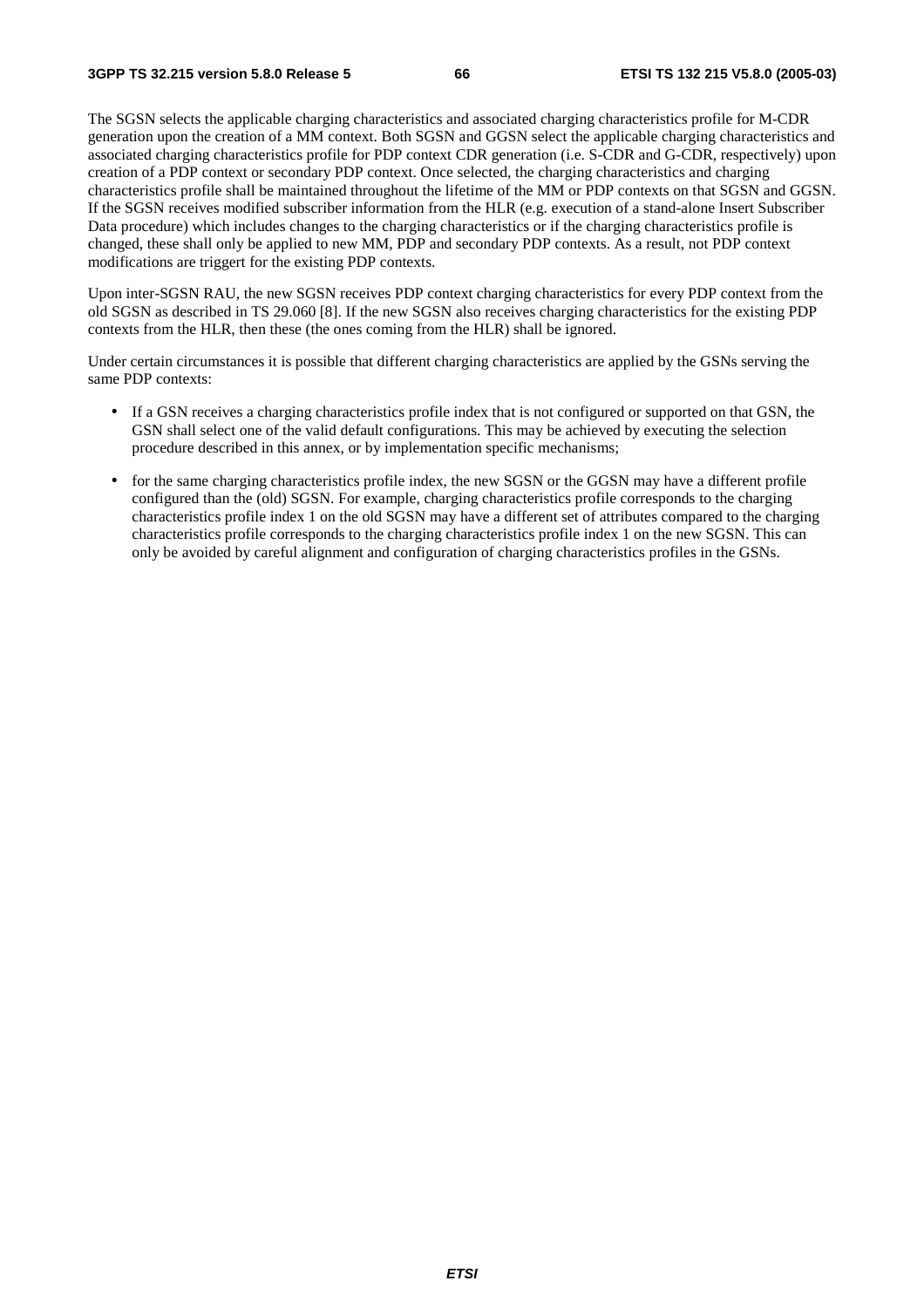## Annex B (informative): Change history

| <b>Change history</b> |          |               |     |               |                                                                                                                      |       |            |
|-----------------------|----------|---------------|-----|---------------|----------------------------------------------------------------------------------------------------------------------|-------|------------|
| Date                  | TSG#     | TSG Doc.      |     | <b>CR Rev</b> | Subject/Comment                                                                                                      | Old   | <b>New</b> |
| May 2001              |          |               |     |               | Transferred from 3GPP 32.015 v3.5.0.                                                                                 |       | 1.0.0      |
| Jun 2001              | $S_12$   | SP-010236     | ă.  | Ц.            | Submitted to TSG SA #12 for Information<br>1.0.0                                                                     |       | 1.0.1      |
| Sep 2001 S_13         |          | SP-010464     |     | Ш.            | Submitted to TSG SA #13 for Approval                                                                                 | 2.0.0 | 4.0.0      |
| Dec 2001 S_14         |          | SP-010633 001 |     | L.            | Specification of the "Data Record Format" and "Data Record<br>Format Version"                                        | 4.0.0 | 4.1.0      |
| Dec 2001 S_14         |          | SP-010633     | 002 | ш.            | Correction of ASN.1 data item QosInformation                                                                         | 4.0.0 | 4.1.0      |
| Dec 2001 S_14         |          | SP-010634     | 003 | Щ.            | Correction of ASN.1 statements for backwards compatibility reason                                                    | 4.0.0 | 4.1.0      |
| Mar 2002 S_15         |          | SP-020022     | 004 | ш.            | Addition of CAMEL phase 3 extensions in SMS-MO CDR                                                                   | 4.1.0 | 4.2.0      |
| Mar 2002 S_15         |          | SP-020024     | 005 | Ц.            | Addition of "QoSRequested" parameter into "traffic volume<br>containers"                                             | 4.1.0 | 4.2.0      |
| Mar 2002 S 15         |          | SP-020025     | 006 | ш.            | Addition of CAMEL phase 4 extensions in SMS-MT CDRs                                                                  | 4.2.0 | 5.0.0      |
| Jun 2002 S_16         |          | SP-020289     | 007 | Щ.            | Addition of real-time delivery of Charging Data Records (CDRs) to<br>the Billing System                              | 5.0.0 | 5.1.0      |
| <b>Jun 2002</b>       | $S_1$    | SP-020289     | 008 | Щ.            | Alignment of CDRs' IPv4 versus IPv6 address usage with                                                               | 5.0.0 | 5.1.0      |
|                       |          |               |     |               | architectural principles                                                                                             |       |            |
| Jun 2002 S_16         |          | SP-020286     | 010 |               | Correction of S-CDR triggers                                                                                         | 5.0.0 | 5.1.0      |
| Jun 2002 S_16         |          | SP-020289     | 011 | Щ,            | Addition of external charging identifier into G-CDR                                                                  | 5.0.0 | 5.1.0      |
| Jun 2002 S_16         |          | SP-020289 012 |     | u.            | Addition of an "IMS signalling PDP context" flag into G-CDR                                                          | 5.0.0 | 5.1.0      |
| Jun 2002              | $S_1$ 16 | SP-020288     | 014 | Ш.            | Correcting definition of traffic data volume CDR field & Specify<br>usage of the LRSN to avoid loss of billing data  | 5.0.0 | 5.1.0      |
| <b>Jun 2002</b>       | $S_1$ 16 | SP-020285     | 016 | Щ,            | Alignment with 23.271 (LCS stage 2) of CDR definition for LCS in<br>PS domain                                        | 5.0.0 | 5.1.0      |
| Dec 2002 S_18         |          | SP-020734     | 018 | ш.            | Corrections on parameter Destination Number                                                                          | 5.1.0 | 5.2.0      |
| Dec 2002 S_18         |          | SP-020736 021 |     | Щ.            | Corrections on LCS error cause definitions                                                                           | 5.1.0 | 5.2.0      |
| Dec 2002 S_18         |          | SP-020738     | 022 | цú.           | IPv4-IPv6 co-existence in PS charging                                                                                | 5.1.0 | 5.2.0      |
| Dec 2002 S_18         |          | SP-020738     | 023 | Щ.            | Correction of the list of parameters of the QoS profile (requested<br>and negotiated)                                | 5.1.0 | 5.2.0      |
| Dec 2002 S_18         |          | SP-020738     | 024 | ш.            | Extension of CDR encoding                                                                                            | 5.1.0 | 5.2.0      |
| Mar 2003 S_19         |          | SP-030055     | 025 | u.            | Addition of SGSN's Mobile Country Code (MCC) and Mobile<br>Network Code (MNC) on G-CDR - alignment with CN4's 29.060 | 5.2.0 | 5.3.0      |
| Jun 2003 S_20         |          | SP-030270 026 |     | Ш.            | Correction of "Cause Code"                                                                                           | 5.3.0 | 5.4.0      |
| Dec 2003 S_22         |          | SP-030618     | 029 | Щ,            | Correction of "Data Record Format Version"                                                                           | 5.4.0 | 5.5.0      |
| Dec 2003 S_22         |          | SP-030620     | 030 | Щ.            | Correction to Level of CAMEL Service                                                                                 | 5.4.0 | 5.5.0      |
| Dec 2003 S_22         |          | SP-030621     | 031 | Ш.            | Correction on QoS Information (only if CN#22 approved CN4 CR<br>24.060)                                              | 5.4.0 | 5.5.0      |
| Jun 2004              | $S_24$   | SP-040277     | 035 | ш.            | Correction to the selection and use of charging characteristics and<br>profiles                                      | 5.5.0 | 5.6.0      |
| Sep 2004 S_25         |          | SP-040548     | 036 | u.            | Inclusion of UTRAN positioning data parameter - Align with 29.002<br>CR 710                                          | 5.6.0 | 5.7.0      |
| Mar 2005 S 27         |          | SP-050027     | 037 | u.            | Conditional criteria for the presence of the External Charging ID in<br>the G-CDR - Align with SA2"s TS 23.228       | 5.7.0 | 5.8.0      |
|                       |          |               |     |               |                                                                                                                      |       |            |
|                       |          |               |     |               |                                                                                                                      |       |            |
|                       |          |               |     |               |                                                                                                                      |       |            |
|                       |          |               |     |               |                                                                                                                      |       |            |